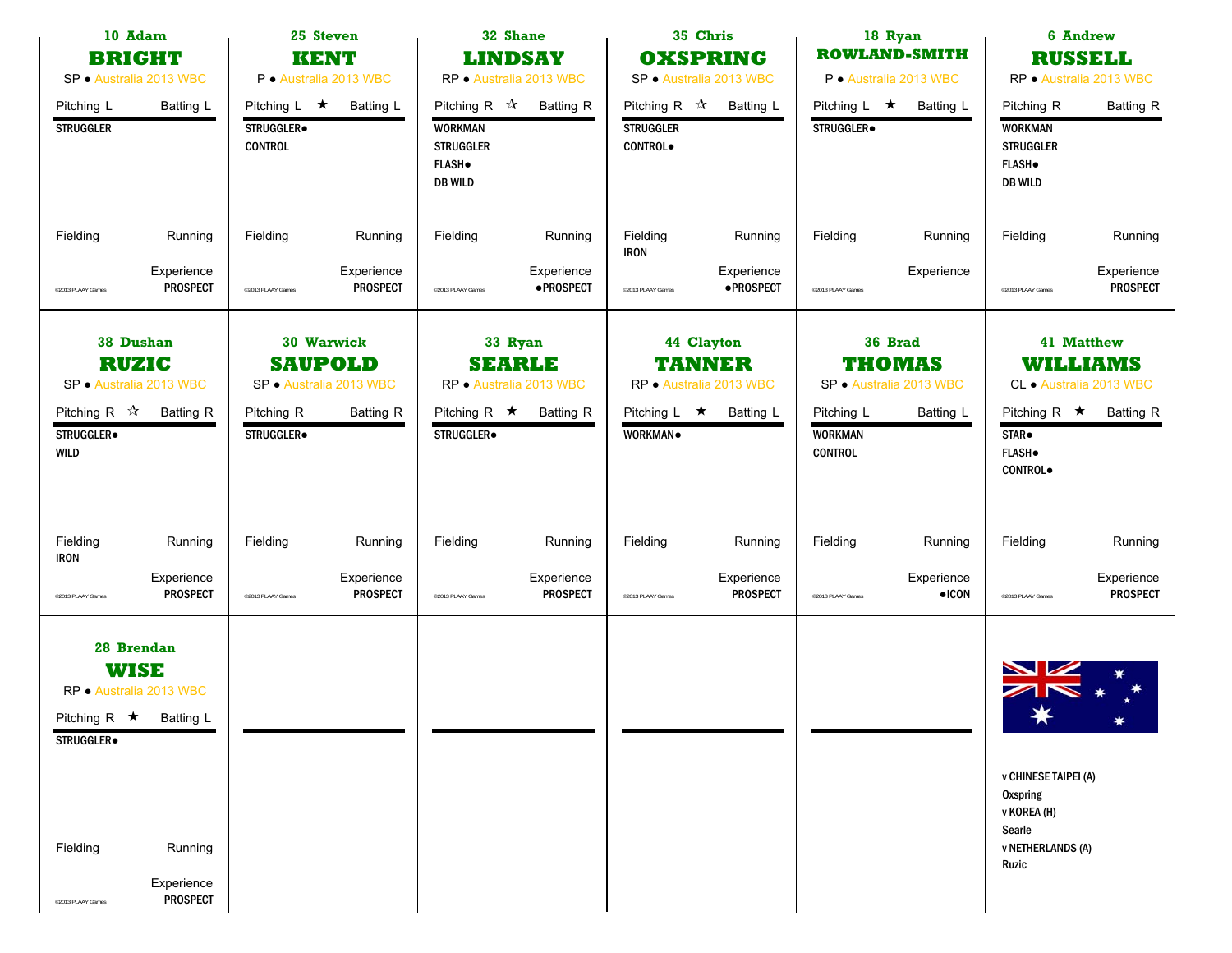| 11 Allan<br>de SAN MIGUEL<br>2 · Australia 2013 WBC                                                                                                                                                                      | <b>7 Matt</b><br><b>KENNELLY</b><br>2 · Australia 2013 WBC                                                                                                                                                                                                     | 9 James<br><b>BERESFORD</b><br>6 · Australia 2013 WBC                                                                                                                                                                           | 4 Josh<br><b>DAVIES</b><br>UT · Australia 2013 WBC                                                                                             | 12 Brad<br><b>HARMAN</b><br>4 · Australia 2013 WBC                                                                | 26 Justin<br><b>HUBER</b><br>H · Australia 2013 WBC                                                                                                                         |
|--------------------------------------------------------------------------------------------------------------------------------------------------------------------------------------------------------------------------|----------------------------------------------------------------------------------------------------------------------------------------------------------------------------------------------------------------------------------------------------------------|---------------------------------------------------------------------------------------------------------------------------------------------------------------------------------------------------------------------------------|------------------------------------------------------------------------------------------------------------------------------------------------|-------------------------------------------------------------------------------------------------------------------|-----------------------------------------------------------------------------------------------------------------------------------------------------------------------------|
| $\vec{\lambda}$<br><b>Batting R</b><br>·SAD SACK<br><b>WHIFFER</b>                                                                                                                                                       | ☆<br><b>Batting R</b><br>UTILITY<br><b>•WHIFFER</b><br><b>•EAGER</b><br><b>SCRAPPER</b>                                                                                                                                                                        | $\star$<br>Batting L<br><b>UTILITY</b><br><b>•WHIFFER</b><br>$\bullet$ EAGER<br><b>SCRAPPER</b>                                                                                                                                 | $\frac{1}{\sqrt{2}}$<br><b>Batting R</b><br>·UTILITY<br><b>GOOD EYE</b><br><b>PATIENT</b><br><b>•SCRAPPER</b>                                  | $\boldsymbol{\mathcal{A}}$<br><b>Batting R</b><br><b>UTILITY</b><br><b>GOOD EYE</b><br><b>PATIENT</b>             | $\star$<br><b>Batting R</b><br>$\bullet$ UTILITY<br><b>WHIFFER</b><br><b>EAGER</b><br><b>•SCRAPPER</b>                                                                      |
| Fielding<br>Running<br>$\bullet$ STOIC<br>Experience<br><b>PROSPECT</b><br>@2013 PLAAY Games                                                                                                                             | Fielding<br>Running<br>$\bullet$ STOIC<br>Experience<br><b>PROSPECT</b><br>@2013 PLAAY Games                                                                                                                                                                   | Fielding<br>Running<br>$\bullet$ STOIC<br><b>IRON</b><br>Experience<br>PROSPECT<br>@2013 PLAAY Games                                                                                                                            | Fielding<br>Running<br>GOLD.<br><b>STOIC</b><br>Experience<br><b>PROSPECT</b><br>@2013 PLAAY Games                                             | Fielding<br>Running<br>$\bullet$ STOIC<br>IRON.<br>Experience<br>·PROSPECT<br>@2013 PLAAY Games                   | Fielding<br>Running<br>$\bullet$ STOIC<br>Experience<br>ICON<br>@2013 PLAAY Games                                                                                           |
| 20 Luke<br><b>HUGHES</b><br>7 · Australia 2013 WBC<br><b>Batting R</b><br>$\star$<br><b>UTILITY</b><br><b>WHIFFER</b><br>$\bullet$ EAGER                                                                                 | 3 Mike<br><b>WALKER</b><br>3 · Australia 2013 WBC<br>$\star$<br>Batting L<br><b>UTILITY</b><br><b>WHIFFER</b><br><b>•EAGER</b>                                                                                                                                 | 22 Stefan<br><b>WELCH</b><br>5 · Australia 2013 WBC<br>$\frac{1}{\sqrt{2}}$<br>Batting L<br><b>UTILITY</b><br><b>WHIFFER</b>                                                                                                    | 5 Corey<br><b>ADAMSON</b><br>9 · Australia 2013 WBC<br>$\star$<br>Batting L<br>·SAD SACK<br><b>WHIFFER</b><br><b>•EAGER</b><br><b>SCRAPPER</b> | 17 Mitch<br><b>DENING</b><br>8 · Australia 2013 WBC<br>$\frac{1}{2}$<br>Batting L<br><b>HERO</b><br><b>•EAGER</b> | 34 David<br><b>KANDILAS</b><br>79 · Australia 2013 WBC<br>$\frac{1}{2}$<br><b>Batting R</b><br>·SAD SACK<br>·UTILITY<br><b>WHIFFER</b><br><b>•EAGER</b><br><b>•SCRAPPER</b> |
| Fielding<br>Running<br>Experience<br>·PROSPECT<br>@2013 PLAAY Games                                                                                                                                                      | Fielding<br>Running<br>Experience<br><b>PROSPECT</b><br><sup>©</sup> 2013 PLAAY Games                                                                                                                                                                          | Fielding<br>Running<br>$\bullet$ STOIC<br>Experience<br><b>PROSPECT</b><br>@2013 PLAAY Games                                                                                                                                    | Fielding<br>Running<br><b>•ACTIVE</b><br>Experience<br><b>PROSPECT</b><br>@2013 PLAAY Games                                                    | Fielding<br>Running<br>Experience<br><b>PROSPECT</b><br>@2013 PLAAY Games                                         | Fielding<br>Running<br>$\bullet$ ACTIVE<br>Experience<br><b>PROSPECT</b><br>@2013 PLAAY Games                                                                               |
| 23 Tim<br><b>KENNELLY</b><br>9 · Australia 2013 WBC<br>$\star$ Batting R<br>·SAD SACK<br><b>WHIFFER</b><br><b>EAGER</b><br><b>•SCRAPPER</b><br>Fielding<br>Running<br>Experience<br><b>PROSPECT</b><br>@2013 PLAAY Games | 19 Joshua<br><b>ROBERTS</b><br>789 · Australia 2013 WBC<br>$\sqrt[3]{ }$ Batting L<br>·SAD SACK<br><b>WHIFFER</b><br><b>EAGER</b><br><b>•SCRAPPER</b><br>Fielding<br>Running<br>$\bullet$ STOIC<br>IRON.<br>Experience<br><b>PROSPECT</b><br>@2013 PLAAY Games | 14 Chris<br><b>SNELLING</b><br>9 · Australia 2013 WBC<br>$\sqrt[3]{ }$ Batting L<br>$\bullet$ UTILITY<br>$\bullet$ WHIFFER<br><b>PATIENT</b><br>Fielding<br>Running<br>IRON.<br><b>STOIC</b><br>Experience<br>@2013 PLAAY Games |                                                                                                                                                |                                                                                                                   | <b>Beresford SS</b><br>Dening CF<br>L Hughes LF<br>Welch 3B<br><b>Huber DH</b><br>Walker 1B<br>Harman 2B<br><b>T</b> Kennelly RF<br>M Kennelly (de San Miguel) C            |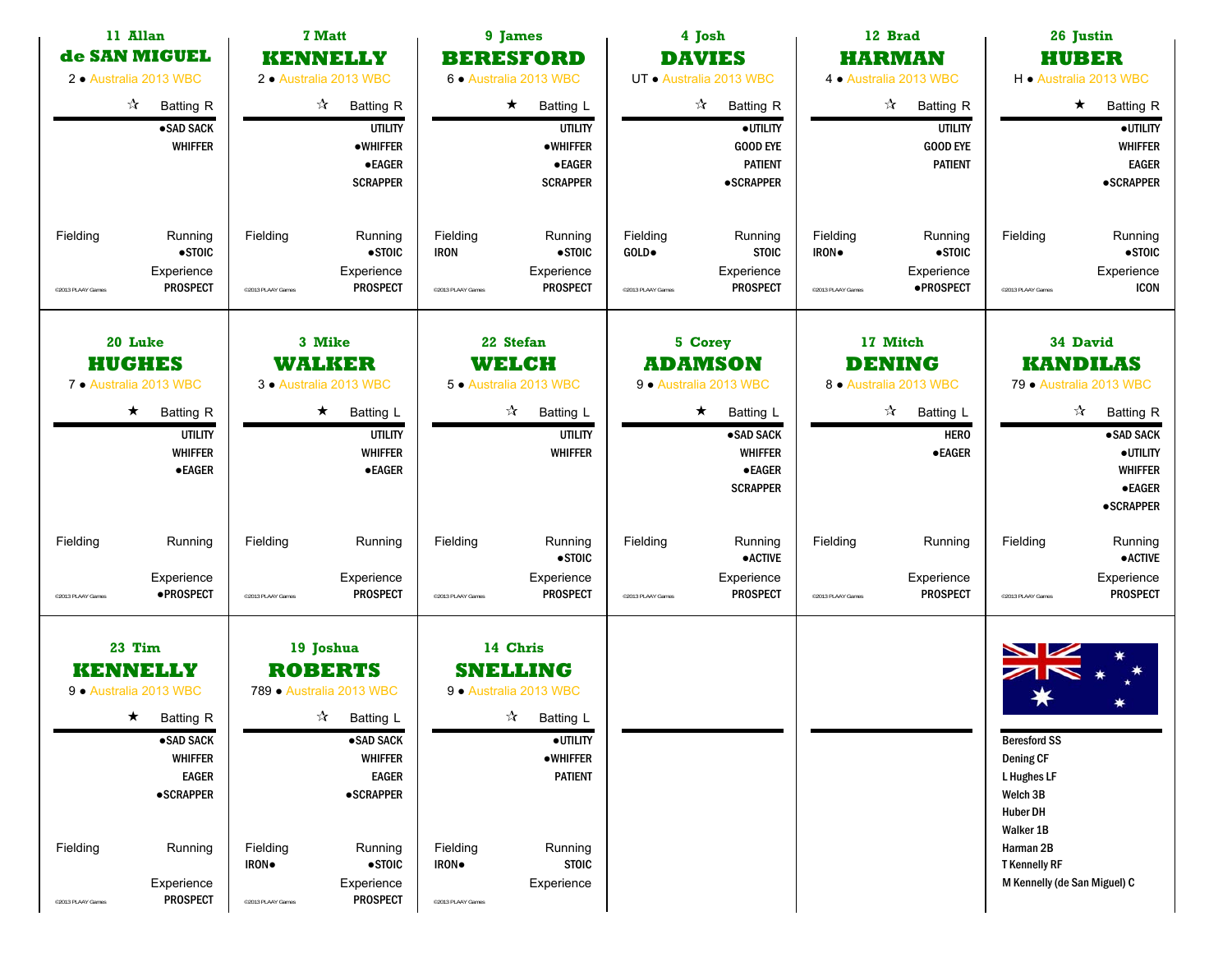|                                                  | 21 Gabriel<br>27 Rafael<br><b>FERNANDES</b><br><b>ASAKURA</b><br>P · Brasil 2013 WBC<br>P · Brasil 2013 WBC |                                                             | 34 Murilo<br><b>GOUVEA</b><br>RP · Brasil 2013 WBC  |                                                                                            |                                                   | 91 Hugo<br><b>KANABUSHI</b><br>SP · Brasil 2013 WBC      |                                                   | 19 Kesley<br><b>KONDO</b><br>RP · Brasil 2013 WBC                                                  |                                                   | 13 Daniel<br><b>MISSAKI</b><br>RP · Brasil 2013 WBC                         |                                                      |
|--------------------------------------------------|-------------------------------------------------------------------------------------------------------------|-------------------------------------------------------------|-----------------------------------------------------|--------------------------------------------------------------------------------------------|---------------------------------------------------|----------------------------------------------------------|---------------------------------------------------|----------------------------------------------------------------------------------------------------|---------------------------------------------------|-----------------------------------------------------------------------------|------------------------------------------------------|
| Pitching R<br><b>WORKMAN</b><br><b>STRUGGLER</b> |                                                                                                             | Pitching R<br><b>WORKMAN</b><br><b>FLASH</b><br><b>WILD</b> |                                                     | Pitching R $\star$<br><b>WORKMAN</b><br><b>STRUGGLER</b><br><b>FLASH</b><br><b>CONTROL</b> |                                                   | Pitching L<br>STRUGGLER.<br>CONTROL.                     |                                                   | Pitching R<br><b>WORKMAN</b><br>WILD                                                               |                                                   | Pitching R<br><b>FLASH</b> .                                                |                                                      |
| Fielding                                         | Running                                                                                                     | Fielding                                                    | Running                                             | Fielding                                                                                   | Running                                           | Fielding                                                 | Running                                           | Fielding                                                                                           | Running                                           | Fielding                                                                    | Running                                              |
| @2013 PLAAY Games                                | Experience<br><b>PROSPECT</b>                                                                               | <sup>©</sup> 2013 PLAAY Games                               | Experience<br>· PROSPECT                            | @2013 PLAAY Games                                                                          | Experience<br><b>PROSPECT</b>                     | ©2013 PLAAY Games                                        | Experience<br>·PROSPECT                           | @2013 PLAAY Games                                                                                  | Experience<br><b>PROSPECT</b>                     | @2013 PLAAY Games                                                           | Experience<br><b>PROSPECT</b>                        |
| Pitching R<br>STRUGGLER.                         | 47 Rafael<br><b>MORENO</b><br>RP · Brasil 2013 WBC                                                          | Pitching L<br>STAR <sup>.</sup><br><b>FLASH</b>             | 14 Oscar<br><b>NAKAOSHI</b><br>SP · Brasil 2013 WBC | Pitching R                                                                                 | 28 Ernesto<br><b>NORIS</b><br>P · Brasil 2013 WBC | Pitching R $\forall$<br><b>WORKMAN</b><br><b>DB WILD</b> | 25 Andre<br><b>RIENZO</b><br>SP · Brasil 2013 WBC | Pitching R $\sqrt{\lambda}$<br><b>WORKMAN</b><br><b>STRUGGLER</b><br><b>WILD</b> .<br><b>FLASH</b> | 32 Thyago<br><b>VIEIRA</b><br>P · Brasil 2013 WBC | Pitching R<br><b>FLASH</b> .                                                | 18 Carlos<br><b>YOSHIMURA</b><br>P · Brasil 2013 WBC |
| Fielding                                         | Running                                                                                                     | Fielding                                                    | Running                                             | Fielding                                                                                   | Running                                           | Fielding                                                 | Running                                           | Fielding                                                                                           | Running                                           | Fielding                                                                    | Running                                              |
| <sup>©</sup> 2013 PLAAY Games                    | Experience<br><b>PROSPECT</b>                                                                               | <sup>o</sup> 2013 PLAAY Games                               | Experience<br><b>PROSPECT</b>                       | @2013 PLAAY Games                                                                          | Experience<br><b>PROSPECT</b>                     | ©2013 PLAAY Games                                        | Experience<br><b>PROSPECT</b>                     | @2013 PLAAY Games                                                                                  | Experience<br><b>PROSPECT</b>                     | @2013 PLAAY Games                                                           | Experience<br><b>PROSPECT</b>                        |
|                                                  |                                                                                                             |                                                             |                                                     |                                                                                            |                                                   |                                                          |                                                   |                                                                                                    |                                                   | v JAPAN (H)<br>Fernandes<br>v CUBA (H)<br>Rienzo<br>v CHINA (A)<br>Nakaoshi |                                                      |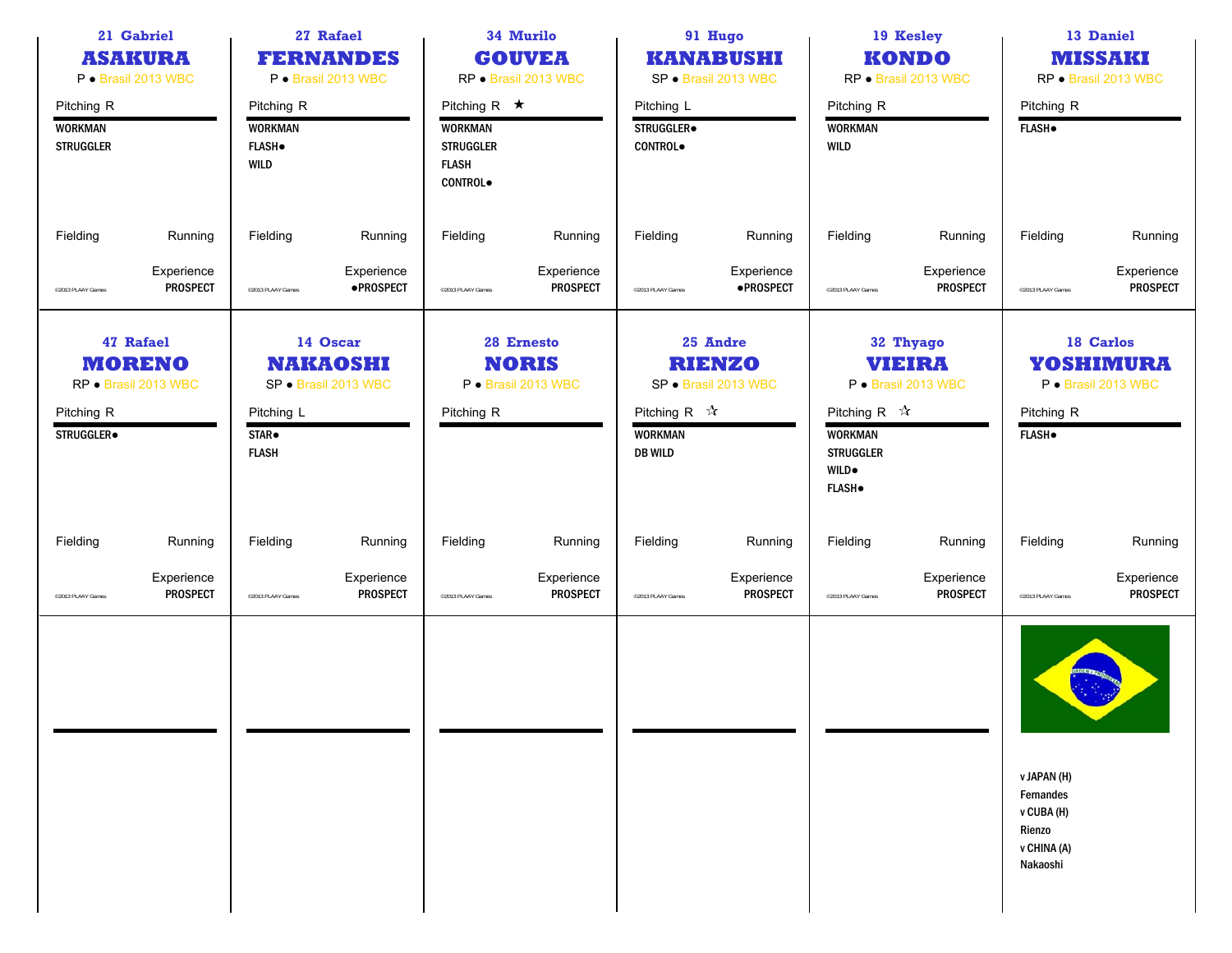| 12 Diego<br><b>FRANCA</b><br>2 · Brasil 2013 WBC           |                                                                                       | 26 Bruno<br>HIRATA<br>2 · Brasil 2013 WBC                         |                                                                                                            |                               | 4 Felipe<br><b>BURIN</b><br>4 • Brasil 2013 WBC                                                                                  |                                        | 33 Alan<br><b>FANHONI</b><br>3 • Brasil 2013 WBC                                                                                                  | 37 Iago<br><b>JANUARIO</b><br>39 · Brasil 2013 WBC |                                                                                                                                                         | 31 Daniel<br><b>MATSUMOTO</b><br>3 · Brasil 2013 WBC                                                                      |                                                                                   |
|------------------------------------------------------------|---------------------------------------------------------------------------------------|-------------------------------------------------------------------|------------------------------------------------------------------------------------------------------------|-------------------------------|----------------------------------------------------------------------------------------------------------------------------------|----------------------------------------|---------------------------------------------------------------------------------------------------------------------------------------------------|----------------------------------------------------|---------------------------------------------------------------------------------------------------------------------------------------------------------|---------------------------------------------------------------------------------------------------------------------------|-----------------------------------------------------------------------------------|
|                                                            | <b>Batting R</b><br><b>SAD SACK</b><br>·UTILITY<br><b>•WHIFFER</b><br><b>SCRAPPER</b> |                                                                   | <b>Batting R</b><br><b>SAD SACK</b><br><b>UTILITY</b><br><b>WHIFFER</b><br><b>EAGER</b><br><b>SCRAPPER</b> |                               | $\star$<br><b>Batting L</b><br>·SAD SACK<br>· UTILITY<br>$\bullet$ WHIFFER<br><b>• PATIENT</b><br><b>SCRAPPER</b>                |                                        | Batting L<br>UTILITY<br><b>SCRAPPER</b>                                                                                                           |                                                    | $\star$<br><b>Batting L</b><br>·SAD SACK<br>·UTILITY<br><b>•WHIFFER</b><br><b>SLUGGER</b>                                                               |                                                                                                                           | Batting L<br><b>HERO</b><br><b>SCRAPPER</b>                                       |
| Fielding<br>IRON.<br>@2013 PLAAY Games                     | Running<br><b>STOIC</b><br>Experience<br><b>PROSPECT</b>                              | Fielding<br><sup>©</sup> 2013 PLAAY Games                         | Running<br><b>STOIC</b><br>Experience<br><b>PROSPECT</b>                                                   | Fielding<br>@2013 PLAAY Games | Running<br>$\bullet$ STOIC<br>Experience<br><b>PROSPECT</b>                                                                      | Fielding<br>©2013 PLAAY Games          | Running<br><b>STOIC</b><br>Experience<br><b>PROSPECT</b>                                                                                          | Fielding<br>@2013 PLAAY Games                      | Running<br><b>STOIC</b><br>Experience<br><b>PROSPECT</b>                                                                                                | Fielding<br>@2013 PLAAY Games                                                                                             | Running<br><b>STOIC</b><br>Experience<br>·PROSPECT                                |
| 44 Pedro<br><b>OKUDA</b><br>6 · Brasil 2013 WBC<br>$\star$ | Batting L<br>·UTILITY<br><b>•WHIFFER</b><br><b>• PATIENT</b><br><b>SCRAPPER</b>       | 20 Leonardo<br><b>REGINATTO</b><br>5 · Brasil 2013 WBC<br>$\star$ | Batting R<br>· UTILITY<br><b>EAGER</b><br><b>•SCRAPPER</b>                                                 |                               | 15 Lucas<br><b>ROJO</b><br>4 • Brasil 2013 WBC<br><b>Batting R</b><br><b>HERO</b><br><b>SCRAPPER</b>                             |                                        | <b>6 Marcio</b><br>TANAKA<br>6 · Brasil 2013 WBC<br><b>Batting R</b><br><b>UTILITY</b><br><b>WHIFFER</b><br><b>• PATIENT</b><br><b>SCRAPPER</b>   |                                                    | <b>60 Tiago</b><br><b>MAGALHAES</b><br>7 · Brasil 2013 WBC<br><b>Batting R</b><br><b>WHIFFER</b><br><b>EAGER</b><br><b>SCRAPPER</b>                     |                                                                                                                           | 9 Mike<br><b>MAGARIO</b><br>I/O · Brasil 2013 WBC<br><b>Batting R</b><br>·UTILITY |
| Fielding<br><sup>©</sup> 2013 PLAAY Games                  | Running<br><b>STOIC</b><br>Experience<br><b>PROSPECT</b>                              | Fielding<br><sup>©</sup> 2013 PLAAY Games                         | Running<br><b>•ACTIVE</b><br>Experience<br><b>PROSPECT</b>                                                 | Fielding<br>@2013 PLAAY Games | Running<br>Experience<br><b>PROSPECT</b>                                                                                         | Fielding<br>IRON.<br>@2013 PLAAY Games | Running<br><b>STOIC</b><br>Experience<br><b>PROSPECT</b>                                                                                          | Fielding<br>GOLD.<br>@2013 PLAAY Games             | Running<br><b>STOIC</b><br>Experience<br><b>PROSPECT</b>                                                                                                | Fielding<br>@2013 PLAAY Games                                                                                             | Running<br>Experience<br><b>PROSPECT</b>                                          |
| 29 JC<br><b>MUNIZ</b><br>9 · Brasil 2013 WBC<br>Fielding   | Batting R<br><b>WHIFFER</b><br><b>SCRAPPER</b><br>Running                             | 16 Paulo<br><b>ORLANDO</b><br>8 · Brasil 2013 WBC<br>Fielding     | $\star$ Batting R<br>$\bullet$ UTILITY<br>$\bullet$ WHIFFER<br><b>EAGER</b><br><b>SCRAPPER</b><br>Running  | Fielding                      | 35 Jean<br><b>TOME</b><br>OF . Brasil 2013 WBC<br>Batting R<br>$\bullet$ UTILITY<br><b>WHIFFER</b><br><b>SCRAPPER</b><br>Running | Fielding                               | <b>36 Reinaldo</b><br><b>SATO</b><br>4 • Brasil 2013 WBC<br>Batting R<br>·SAD SACK<br><b>UTILITY</b><br><b>WHIFFER</b><br><b>EAGER</b><br>Running | Fielding                                           | <b>Yan</b><br><b>GOMES</b><br>UT · Brasil 2013 WBC<br><b>Batting R</b><br>·UTILITY<br>$\bullet$ EAGER<br><b>WHIFFER</b><br>$\bullet$ HR KING<br>Running | <b>Orlando CF</b><br><b>Burin 2B</b><br>Reginatto 3B<br>Matsumoto 1B<br>Sato DH<br><b>Magalhaes LF</b><br><b>Muniz RF</b> |                                                                                   |
| GOLD●<br>@2013 PLAAY Games                                 | $\bullet$ ACTIVE<br>Experience<br>·PROSPECT                                           | GOLD•<br><sup>o</sup> 2013 PLAAY Games                            | $\bullet$ ACTIVE<br>Experience<br><b>PROSPECT</b>                                                          | @2013 PLAAY Games             | <b>STOIC</b><br>Experience<br><b>PROSPECT</b>                                                                                    | GOLD.<br>@2013 PLAAY Games             | <b>STOIC</b><br>Experience<br><b>PROSPECT</b>                                                                                                     | GOLD<br>@2013 PLAAY Games                          | <b>STOIC</b><br>Experience<br><b>PROSPECT</b>                                                                                                           | Franca C<br>Tanaka SS                                                                                                     |                                                                                   |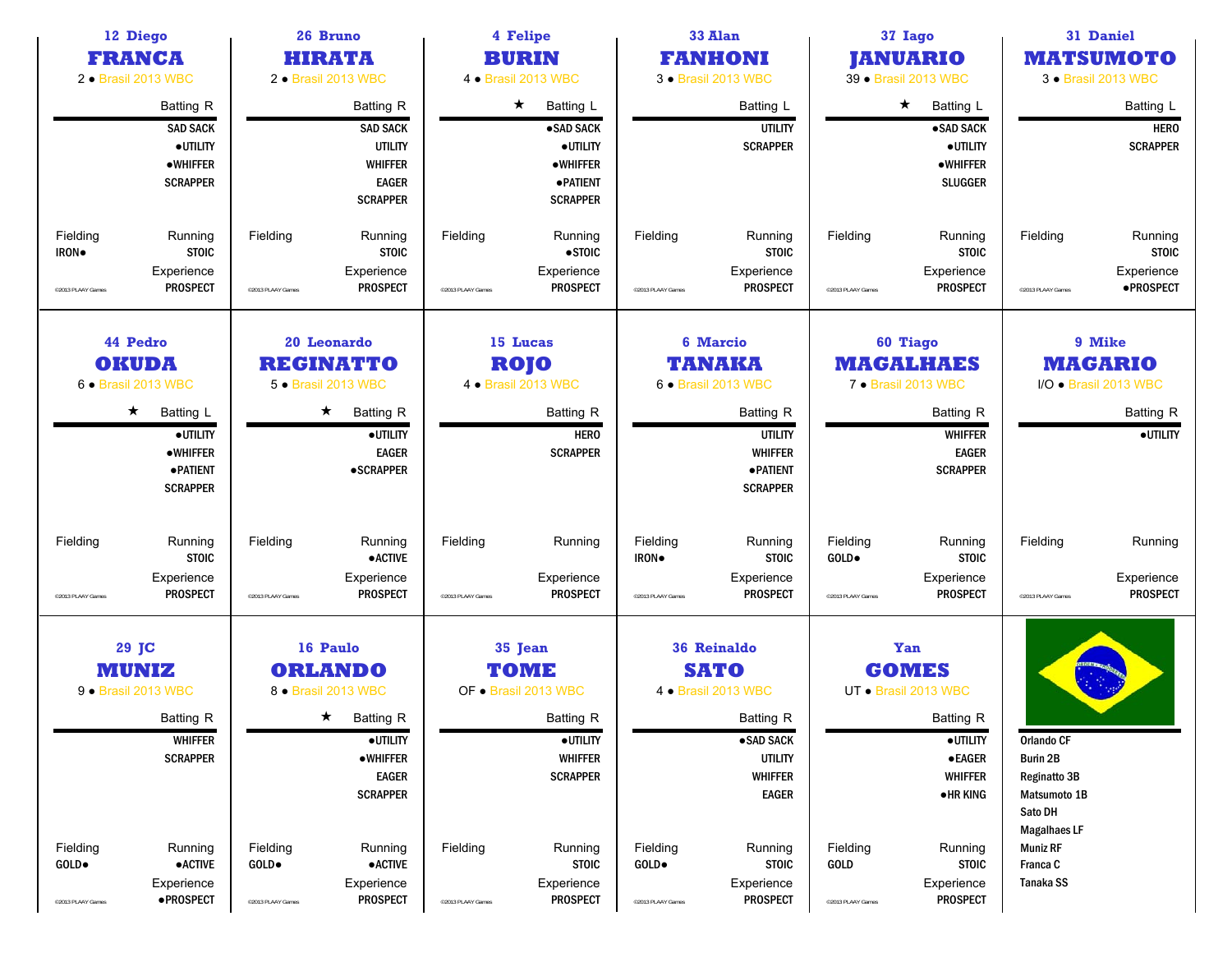| 27 Andrew<br><b>ALBERS</b><br>SP · Canada 2013 WBC                                                                                                             | 17 Philippe<br><b>AUMONT</b><br>RP · Canada 2013 WBC                                                                                | 59 John<br><b>AXFORD</b><br>CL · Canada 2013 WBC                                          | 26 Mark<br><b>HARDY</b><br>P · Canada 2013 WBC                                                                                     | 51 Jim<br><b>HENDERSON</b><br>RP · Canada 2013 WBC                                                                                  | 45 Shawn<br><b>HILL</b><br>SP · Canada 2013 WBC                                                                                                               |  |
|----------------------------------------------------------------------------------------------------------------------------------------------------------------|-------------------------------------------------------------------------------------------------------------------------------------|-------------------------------------------------------------------------------------------|------------------------------------------------------------------------------------------------------------------------------------|-------------------------------------------------------------------------------------------------------------------------------------|---------------------------------------------------------------------------------------------------------------------------------------------------------------|--|
| Pitching $L \star$<br>WORKMAN.<br><b>DB CONTROL</b>                                                                                                            | Pitching R $\star$<br>STRUGGLER.<br><b>FLASH</b> .<br><b>WILD</b>                                                                   | Pitching R $\star$<br>WORKMAN.<br><b>FLASH</b>                                            | Pitching $L \quad \mathcal{R}$<br><b>WORKMAN</b><br><b>STRUGGLER</b><br><b>FLASH</b> .<br><b>CONTROL</b>                           | Pitching R $\star$<br>STAR <sup>.</sup><br><b>FLASH</b>                                                                             | Pitching R $\sqrt{\lambda}$<br>WORKMAN.<br><b>CONTROL</b>                                                                                                     |  |
| Fielding<br>Running<br>Experience<br><b>PROSPECT</b><br><sup>©</sup> 2013 PLAAY Games                                                                          | Fielding<br>Running<br>Experience<br>· PROSPECT<br><sup>©</sup> 2013 PLAAY Games                                                    | Fielding<br>Running<br>Experience<br>$\bullet$ ICON<br><sup>©2013</sup> PLAAY Games       | Fielding<br>Running<br>Experience<br><b>PROSPECT</b><br>©2013 PLAAY Games                                                          | Fielding<br>Running<br>Experience<br>·PROSPECT<br>@2013 PLAAY Games                                                                 | Fielding<br>Running<br>Experience<br>@2013 PLAAY Games                                                                                                        |  |
| 57 Jay<br><b>JOHNSON</b><br>RP · Canada 2013 WBC<br>Pitching $L \star$<br><b>STRUGGLER</b><br><b>FLASH</b> .<br><b>WILD</b> .                                  | 63 Chris<br><b>LEROUX</b><br>RP · Canada 2013 WBC<br>Pitching R $\sqrt{\lambda}$<br>STRUGGLER.<br><b>FLASH</b><br><b>DB CONTROL</b> | 38 Trystan<br><b>MAGNUSON</b><br>RP · Canada 2013 WBC<br>Pitching R $\star$<br>STRUGGLER. | 47 Scott<br><b>MATHIESON</b><br>RP · Canada 2013 WBC<br>Pitching R $\star$<br>ACE<br><b>STAR</b><br><b>FLASH</b><br><b>CONTROL</b> | 35 Dustin<br><b>MOLLEKEN</b><br>RP · Canada 2013 WBC<br>Pitching R $\star$<br>STAR <sup>.</sup><br><b>FLASH</b> .<br><b>CONTROL</b> | 28 R.J.<br><b>SWINDLE</b><br>RP · Canada 2013 WBC<br>Pitching $L \quad \sqrt[4]{x}$<br><b>WORKMAN</b><br><b>STRUGGLER</b><br><b>FLASH</b> .<br><b>CONTROL</b> |  |
| Fielding<br>Running<br>Experience<br><b>PROSPECT</b><br>02013 PLAAY Games                                                                                      | Fielding<br>Running<br>Experience<br><sup>©</sup> 2013 PLAAY Games                                                                  | Fielding<br>Running<br>Experience<br>@2013 PLAAY Games                                    | Fielding<br>Running<br>Experience<br>©2013 PLAAY Games                                                                             | Fielding<br>Running<br>Experience<br>·PROSPECT<br>@2013 PLAAY Games                                                                 | Fielding<br>Running<br>Experience<br><b>PROSPECT</b><br>@2013 PLAAY Games                                                                                     |  |
| 18 Jameson<br><b>TAILLON</b><br>SP · Canada 2013 WBC<br>Pitching R $\star$<br>STRUGGLER.<br>Fielding<br>Running<br>Experience<br>PROSPECT<br>@2013 PLAAY Games |                                                                                                                                     |                                                                                           |                                                                                                                                    |                                                                                                                                     | v ITALIA (A)<br>Hill<br>v MEXICO (A)<br>Leroux<br>v USA (H)<br>Taillon                                                                                        |  |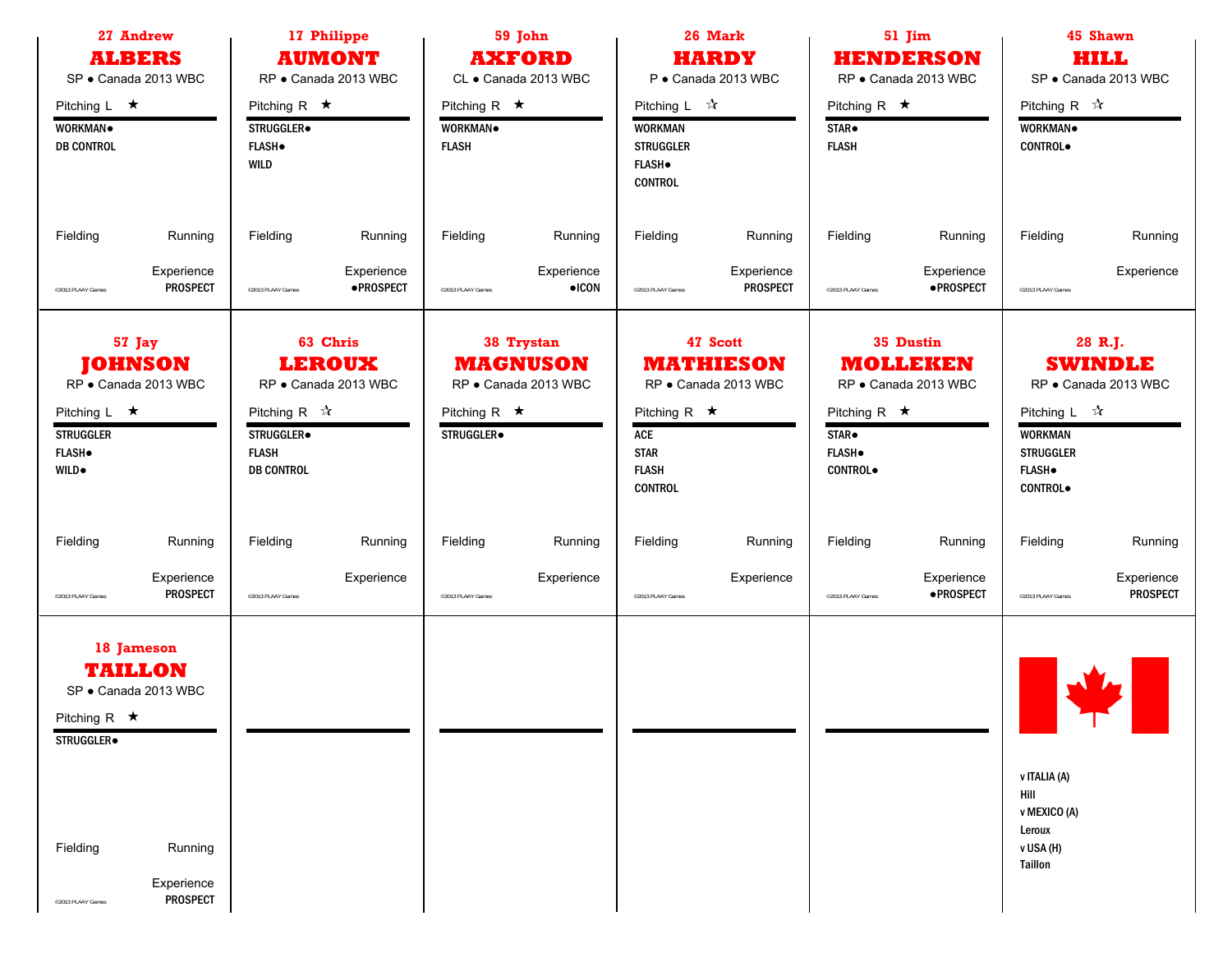| 30 Chris<br>55 John                                                                                                                                                                             |                                                                                                                                                                                                                                                              | 5 Taylor                                                                                                                                                                                                                                             | 16 Cale                                                                                                                                             | 13 Brett                                                                                                                                     | 11 Jonathan                                                                                                                                 |
|-------------------------------------------------------------------------------------------------------------------------------------------------------------------------------------------------|--------------------------------------------------------------------------------------------------------------------------------------------------------------------------------------------------------------------------------------------------------------|------------------------------------------------------------------------------------------------------------------------------------------------------------------------------------------------------------------------------------------------------|-----------------------------------------------------------------------------------------------------------------------------------------------------|----------------------------------------------------------------------------------------------------------------------------------------------|---------------------------------------------------------------------------------------------------------------------------------------------|
| <b>ROBINSON</b>                                                                                                                                                                                 | <b>SUOMI</b>                                                                                                                                                                                                                                                 | <b>GREEN</b>                                                                                                                                                                                                                                         | <b>IORG</b>                                                                                                                                         | <b>LAWRIE</b>                                                                                                                                | <b>MALO</b>                                                                                                                                 |
| 2 · Canada 2013 WBC                                                                                                                                                                             | 2 · Canada 2013 WBC                                                                                                                                                                                                                                          | 5 · Canada 2013 WBC                                                                                                                                                                                                                                  | 6 · Canada 2013 WBC                                                                                                                                 | IF . Canada 2013 WBC                                                                                                                         | 4 · Canada 2013 WBC                                                                                                                         |
| $\frac{1}{\sqrt{2}}$<br><b>Batting R</b><br><b>UTILITY</b><br><b>•WHIFFER</b><br>$\bullet$ EAGER<br><b>SCRAPPER</b>                                                                             | $\frac{1}{\sqrt{2}}$<br>Batting L<br>· UTILITY<br><b>•WHIFFER</b><br><b>•EAGER</b>                                                                                                                                                                           | $\frac{1}{\sqrt{2}}$<br><b>Batting L</b><br>·SAD SACK<br><b>WHIFFER</b><br><b>•SLUGGER</b>                                                                                                                                                           | $\frac{1}{\sqrt{2}}$<br><b>Batting R</b><br>•SAD SACK<br><b>UTILITY</b><br><b>WHIFFER</b><br><b>EAGER</b><br><b>•SCRAPPER</b>                       | $\star$<br><b>Batting R</b><br>$\bullet$ HERO<br><b>WHIFFER</b><br><b>•EAGER</b>                                                             | ☆<br><b>Batting R</b><br><b>•WHIFFER</b><br>$\bullet$ EAGER                                                                                 |
| Fielding<br>Running<br><b>STOIC</b><br><b>IRON</b><br>Experience<br><b>PROSPECT</b><br>@2013 PLAAY Games                                                                                        | Fielding<br>Running<br><b>IRON</b><br>$\bullet$ STOIC<br>Experience<br><b>PROSPECT</b><br><sup>o</sup> 2013 PLAAY Games                                                                                                                                      | Fielding<br>Running<br><b>STOIC</b><br><b>IRON</b><br>Experience<br>·PROSPECT<br>@2013 PLAAY Games                                                                                                                                                   | Fielding<br>Running<br>IRON.<br>Experience<br><b>PROSPECT</b><br>@2013 PLAAY Games                                                                  | Fielding<br>Running<br>Experience<br>@2013 PLAAY Games                                                                                       | Fielding<br>Running<br>IRON.<br>Experience<br><b>PROSPECT</b><br>@2013 PLAAY Games                                                          |
| 33 Justin<br><b>MORNEAU</b><br>3 · Canada 2013 WBC<br>$\star$<br>Batting L<br>$\bullet$ HERO<br><b>WHIFFER</b><br><b>•SLUGGER</b>                                                               | 4 Pete<br><b>ORR</b><br>4 · Canada 2013 WBC<br>$\frac{1}{\sqrt{2}}$<br>Batting L<br><b>•CHAMPION</b><br><b>WHIFFER</b><br><b>EAGER</b><br><b>SCRAPPER</b>                                                                                                    | 29 Jimmy<br><b>VAN OSTRAND</b><br>MI · Canada 2013 WBC<br>$\frac{1}{\sqrt{2}}$<br><b>Batting R</b><br><b>•WHIFFER</b><br><b>EAGER</b>                                                                                                                | 19 Joey<br><b>VOTTO</b><br>3 · Canada 2013 WBC<br>$\star$<br>Batting L<br>·HERO<br>·CHAMPION<br><b>WHIFFER</b><br><b>PATIENT</b><br><b>•SLUGGER</b> | 24 Tyson<br><b>GILLIES</b><br>8 · Canada 2013 WBC<br>$\frac{1}{\sqrt{2}}$<br>Batting L<br><b>WHIFFER</b><br><b>EAGER</b><br><b>•SCRAPPER</b> | 21 Adam<br><b>LOEWEN</b><br>7 · Canada 2013 WBC<br>☆<br>Batting L<br>·SAD SACK<br><b>WHIFFER</b><br><b>• PATIENT</b><br><b>•HRKING</b>      |
| Fielding<br>Running<br><b>STOIC</b><br>Experience<br><b>ICON</b><br>@2013 PLAAY Games                                                                                                           | Fielding<br>Running<br><b>•ACTIVE</b><br>Experience<br>$\bullet$ ICON<br><sup>©</sup> 2013 PLAAY Games                                                                                                                                                       | Fielding<br>Running<br>IRON.<br><b>STOIC</b><br>Experience<br><b>PROSPECT</b><br>@2013 PLAAY Games                                                                                                                                                   | Fielding<br>Running<br>IRON.<br>Experience<br><b>ICON</b><br>@2013 PLAAY Games                                                                      | Fielding<br>Running<br>GOLD.<br>Experience<br><b>PROSPECT</b><br>@2013 PLAAY Games                                                           | Fielding<br>Running<br>IRON.<br>Experience<br>·PROSPECT<br>@2013 PLAAY Games                                                                |
| 20 Michael<br><b>SAUNDERS</b><br>9 · Canada 2013 WBC<br>$\star$<br>Batting L<br><b>WHIFFER</b><br><b>•SLUGGER</b><br>Fielding<br>Running<br>$\bullet$ ACTIVE<br>Experience<br>@2013 PLAAY Games | 9 Rene<br><b>TOSONI</b><br>7 · Canada 2013 WBC<br>$\frac{1}{\sqrt{2}}$<br>Batting L<br>·SAD SACK<br><b>WHIFFER</b><br><b>EAGER</b><br><b>•SCRAPPER</b><br>Fielding<br>Running<br>$\bullet$ STOIC<br>Experience<br>·PROSPECT<br><sup>©</sup> 2013 PLAAY Games | 14 Tim<br><b>SMITH</b><br>7 · Canada 2013 WBC<br>$\frac{1}{\sqrt{2}}$<br>Batting L<br>·UTILITY<br><b>•WHIFFER</b><br>$\bullet$ EAGER<br><b>•SCRAPPER</b><br>Fielding<br>Running<br><b>IRON</b><br>Experience<br><b>PROSPECT</b><br>@2013 PLAAY Games |                                                                                                                                                     |                                                                                                                                              | <b>Gillies CF</b><br>Green 3B<br>Votto 1B<br><b>Morneau DH</b><br><b>Saunders RF</b><br><b>Robinson C</b><br>Loewen LF<br>Orr 2B<br>lorg SS |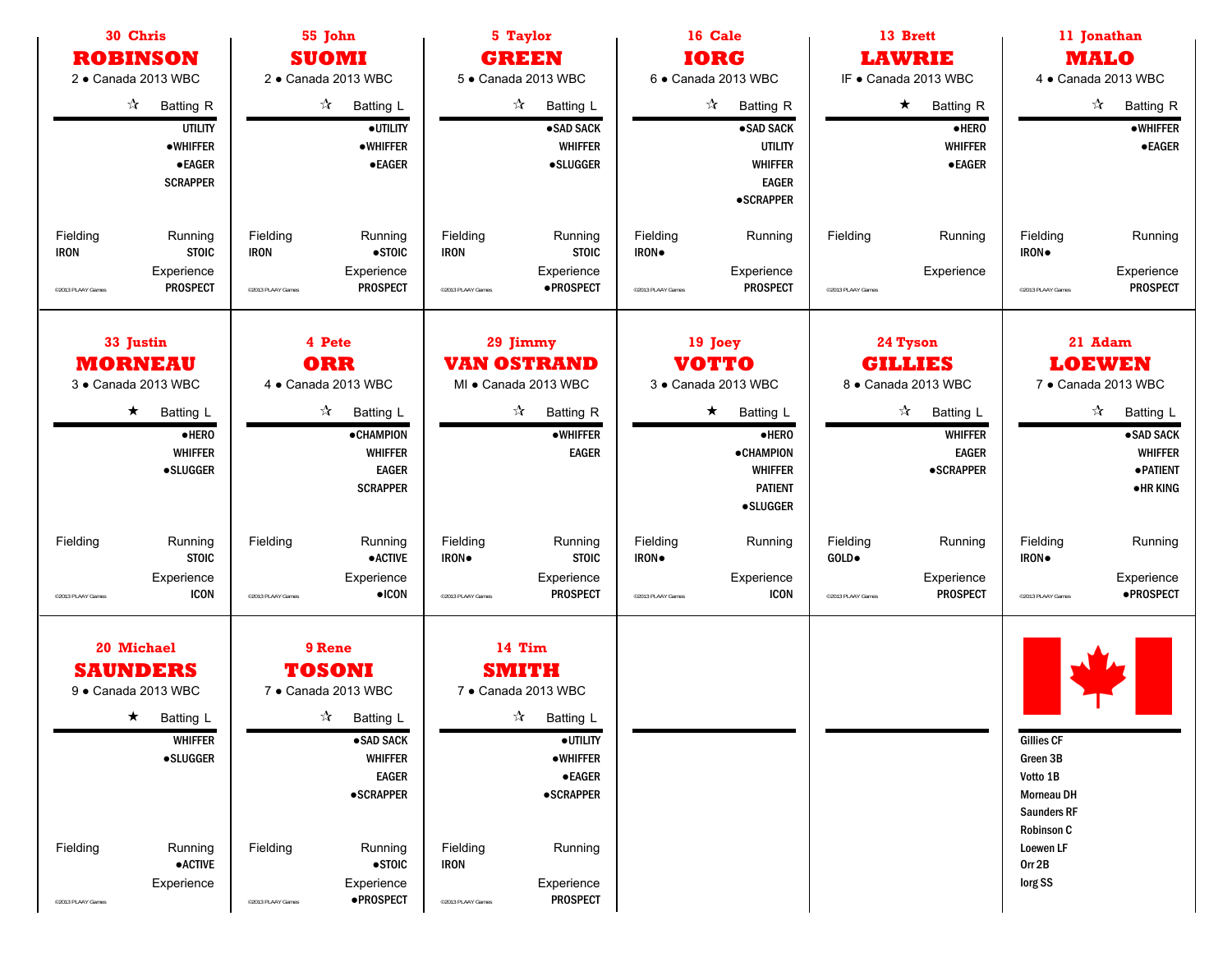| 15 Tao<br><b>BU</b><br>SP · China WBC 2013                                 |                               |                                                    | <b>33 Kun</b><br><b>CHEN</b><br>RP · China WBC 2013 |                                               | 23 Shuai<br>IJ<br>RP · China WBC 2013            |                                                             | 26 Wenming<br>LI<br>RP · China WBC 2013      |                                                                   | 11 Xin<br>IJ<br>SP · China WBC 2013            |                                                                    | 8 Yu<br>LIU<br>P · China WBC 2013      |
|----------------------------------------------------------------------------|-------------------------------|----------------------------------------------------|-----------------------------------------------------|-----------------------------------------------|--------------------------------------------------|-------------------------------------------------------------|----------------------------------------------|-------------------------------------------------------------------|------------------------------------------------|--------------------------------------------------------------------|----------------------------------------|
| Pitching $L \star$<br><b>STRUGGLER</b><br><b>CONTROL</b>                   |                               | Pitching R $\star$<br>STRUGGLER.<br><b>CONTROL</b> |                                                     | Pitching R $\sqrt{\lambda}$<br><b>CONTROL</b> |                                                  | Pitching R $\sqrt{\lambda}$<br><b>STRUGGLER</b><br>CONTROL. |                                              | Pitching L<br><b>WORKMAN</b><br><b>STRUGGLER</b><br><b>WILD</b> . |                                                | Pitching R<br><b>WORKMAN</b><br><b>STRUGGLER</b><br><b>WILD</b>    |                                        |
| Fielding                                                                   | Running                       | Fielding                                           | Running                                             | Fielding                                      | Running                                          | Fielding                                                    | Running                                      | Fielding                                                          | Running                                        | Fielding                                                           | Running                                |
| @2013 PLAAY Games                                                          | Experience<br><b>PROSPECT</b> | <sup>o</sup> 2013 PLAAY Games                      | Experience<br><b>PROSPECT</b>                       | @2013 PLAAY Games                             | Experience<br><b>PROSPECT</b>                    | ©2013 PLAAY Games                                           | Experience<br><b>PROSPECT</b>                | @2013 PLAAY Games                                                 | Experience<br><b>PROSPECT</b>                  | @2013 PLAAY Games                                                  | Experience<br>PROSPECT                 |
| 17 Jiangang<br>LU<br>RP · China WBC 2013<br>Pitching R $\star$<br>CONTROL. |                               | Pitching R<br><b>WILD</b> .                        | <b>36 Xia</b><br><b>LUO</b><br>P · China WBC 2013   | Pitching R<br><b>CONTROL</b>                  | 19 Qingyuan<br><b>MENG</b><br>P · China WBC 2013 | Pitching L                                                  | 38 Song<br><b>RAN</b><br>RP · China WBC 2013 | Pitching R<br><b>WILD</b>                                         | 3 Haifan<br><b>YANG</b><br>RP · China WBC 2013 | Pitching R<br><b>WORKMAN</b><br><b>STRUGGLER</b><br><b>DB WILD</b> | 62 Dawei<br>ZHU<br>RP · China WBC 2013 |
| Fielding                                                                   | Running                       | Fielding                                           | Running                                             | Fielding                                      | Running                                          | Fielding                                                    | Running                                      | Fielding                                                          | Running                                        | Fielding                                                           | Running                                |
| @2013 PLAAY Games                                                          | Experience<br><b>PROSPECT</b> | <sup>o</sup> 2013 PLAAY Games                      | Experience<br><b>PROSPECT</b>                       | @2013 PLAAY Games                             | Experience<br><b>PROSPECT</b>                    | ©2013 PLAAY Games                                           | Experience<br><b>PROSPECT</b>                | @2013 PLAAY Games                                                 | Experience<br><b>PROSPECT</b>                  | @2013 PLAAY Games                                                  | Experience<br>PROSPECT                 |
|                                                                            |                               |                                                    |                                                     |                                               |                                                  |                                                             |                                              |                                                                   |                                                | v JAPAN (A)<br>Luo<br>v CUBA (A)<br>XLi<br>v BRAZIL (H)<br>Bu      |                                        |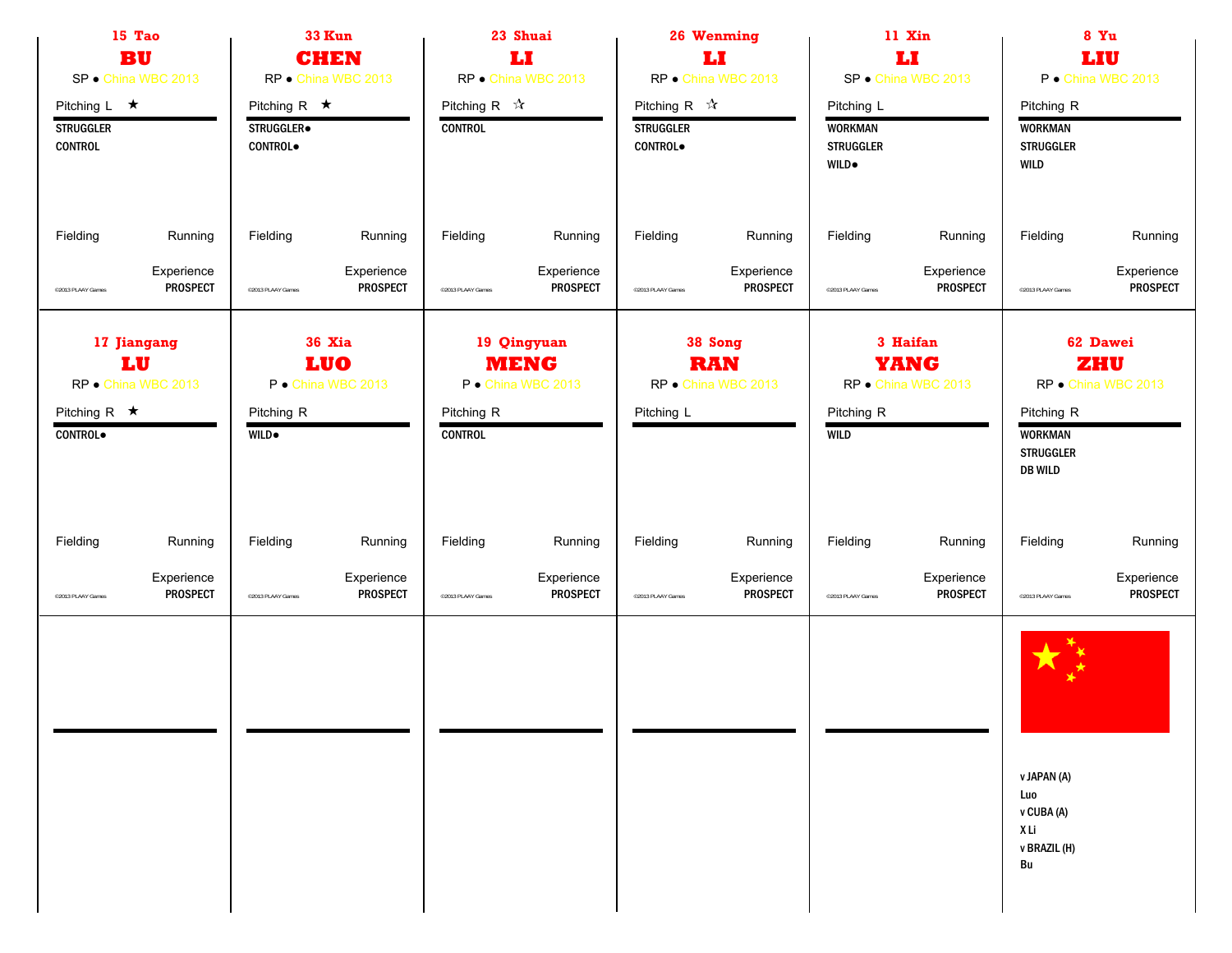| 22 Wei<br><b>DONG</b><br>2 . China WBC 2013                                                                                                                                                                                                               | 2 Weigiang<br><b>MENG</b><br>2 . China WBC 2013                                                                                                                                                                                                    | 56 Wei<br><b>WANG</b><br>2 • China WBC 2013                                                                                                                                                                                                   | 25 Xu<br><b>AN</b><br>5 . China WBC 2013                                                                                           | 21 Ray<br><b>CHANG</b><br>6 · China WBC 2013                                                                                               | 30 Fujia<br><b>CHU</b><br>3 • China WBC 2013                                                                                                                     |
|-----------------------------------------------------------------------------------------------------------------------------------------------------------------------------------------------------------------------------------------------------------|----------------------------------------------------------------------------------------------------------------------------------------------------------------------------------------------------------------------------------------------------|-----------------------------------------------------------------------------------------------------------------------------------------------------------------------------------------------------------------------------------------------|------------------------------------------------------------------------------------------------------------------------------------|--------------------------------------------------------------------------------------------------------------------------------------------|------------------------------------------------------------------------------------------------------------------------------------------------------------------|
| Batting R<br><b>SAD SACK</b><br><b>UTILITY</b><br><b>EAGER</b><br><b>SCRAPPER</b>                                                                                                                                                                         | $\boldsymbol{\mathcal{A}}$<br>Pitching<br>Batting R<br><b>•CHAMPION</b><br><b>WHIFFER</b><br><b>SCRAPPER</b>                                                                                                                                       | $\star$<br><b>Batting R</b><br>·UTILITY<br><b>WHIFFER</b><br><b>EAGER</b>                                                                                                                                                                     | $\vec{\mathbf{x}}$<br><b>Batting R</b><br>·SAD SACK<br><b>WHIFFER</b><br><b>EAGER</b><br><b>SCRAPPER</b>                           | $\star$ Batting R<br><b>UTILITY</b><br><b>•WHIFFER</b><br><b>•EAGER</b><br><b>SCRAPPER</b>                                                 | $\vec{\lambda}$<br><b>Batting L</b><br><b>SAD SACK</b><br>·UTILITY<br><b>WHIFFER</b><br><b>SCRAPPER</b>                                                          |
| Fielding<br>Running<br><b>STOIC</b><br><b>IRON</b><br>Experience<br><b>PROSPECT</b><br>@2013 PLAAY Games                                                                                                                                                  | Fielding<br>Running<br><b>IRON</b><br><b>•ACTIVE</b><br>Experience<br><b>PROSPECT</b><br><sup>©</sup> 2013 PLAAY Games                                                                                                                             | Fielding<br>Running<br><b>STOIC</b><br>IRON.<br>Experience<br><b>PROSPECT</b><br>@2013 PLAAY Games                                                                                                                                            | Fielding<br>Running<br><b>IRON</b><br>Experience<br><b>PROSPECT</b><br>@2013 PLAAY Games                                           | Fielding<br>Running<br>Experience<br>@2013 PLAAY Games                                                                                     | Fielding<br>Running<br>IRON.<br><b>• ACTIVE</b><br>Experience<br>PROSPECT<br><sup>©</sup> 2013 PLAAY Games                                                       |
| 31 Delong<br><b>JIA</b><br>56 • China WBC 2013<br>$\frac{1}{\sqrt{2}}$<br><b>Batting R</b><br><b>SAD SACK</b><br><b>WHIFFER</b><br><b>EAGER</b><br><b>SCRAPPER</b>                                                                                        | 13 Yubing<br>jIA<br>3 • China WBC 2013<br>☆<br>Batting R<br><b>SAD SACK</b><br><b>UTILITY</b><br><b>WHIFFER</b><br><b>EAGER</b><br><b>SCRAPPER</b>                                                                                                 | 6 Lei<br>Ы<br>4 • China WBC 2013<br>$\star$<br>Batting R<br><b>UTILITY</b><br><b>WHIFFER</b><br><b>EAGER</b><br><b>SCRAPPER</b>                                                                                                               | 20 Shu<br><b>OKAMURA</b><br>6 . China WBC 2013<br>Batting L<br><b>SAD SACK</b><br><b>UTILITY</b><br><b>WHIFFER</b><br><b>EAGER</b> | 9 Yufeng<br><b>ZHANG</b><br>63 • China WBC 2013<br>$\star$<br><b>Batting R</b><br>·SAD SACK<br><b>WHIFFER</b><br><b>•EAGER</b><br>•SLUGGER | 27 Xiao<br><b>CUI</b><br>8 · China WBC 2013<br>$\frac{1}{\sqrt{2}}$<br>Batting R<br>·SAD SACK<br>·UTILITY<br><b>WHIFFER</b><br><b>PATIENT</b><br><b>SCRAPPER</b> |
| Fielding<br>Running<br><b>STOIC</b><br><b>IRON</b> .<br>Experience<br><b>PROSPECT</b><br>@2013 PLAAY Games                                                                                                                                                | Fielding<br>Running<br><b>STOIC</b><br><b>IRON</b><br>Experience<br><b>PROSPECT</b><br>@2013 PLAAY Games                                                                                                                                           | Fielding<br>Running<br><b>STOIC</b><br>IRON.<br>Experience<br><b>PROSPECT</b><br>@2013 PLAAY Games                                                                                                                                            | Fielding<br>Running<br><b>STOIC</b><br>IRON.<br>Experience<br><b>PROSPECT</b><br>@2013 PLAAY Games                                 | Fielding<br>Running<br>$\bullet$ ACTIVE<br><b>IRON</b><br>Experience<br><b>PROSPECT</b><br>@2013 PLAAY Games                               | Fielding<br>Running<br><b>ACTIVE</b><br>IRON.<br>Experience<br><b>PROSPECT</b><br>@2013 PLAAY Games                                                              |
| 16 Jingfeng<br>LAI<br>9 . China WBC 2013<br>$\sqrt{\lambda}$ Batting R<br><b>SAD SACK</b><br><b>UTILITY</b><br><b>WHIFFER</b><br><b>SCRAPPER</b><br>Fielding<br>Running<br><b>IRON</b><br>$\bullet$ ACTIVE<br>Experience<br>PROSPECT<br>@2013 PLAAY Games | 28 Zhenhong<br>LU<br>7 · China WBC 2013<br>$\sqrt[3]{ }$ Batting L<br>$\bullet$ HERO<br><b>WHIFFER</b><br>· PATIENT<br><b>SCRAPPER</b><br>Fielding<br>Running<br><b>ACTIVE</b><br>IRON.<br>Experience<br>PROSPECT<br><sup>o</sup> 2013 PLAAY Games | 1 Yanyong<br>YANG<br>9 . China WBC 2013<br>Batting L<br><b>SAD SACK</b><br><b>UTILITY</b><br><b>WHIFFER</b><br><b>EAGER</b><br><b>SCRAPPER</b><br>Fielding<br>Running<br><b>STOIC</b><br>IRON.<br>Experience<br>PROSPECT<br>@2013 PLAAY Games |                                                                                                                                    |                                                                                                                                            | Cui CF<br>Y Yang RF<br>L Li 2B<br>Chang SS<br>Chu 1B<br>W Wang C<br>ZLuLF<br>W Meng (Y Jia) DH<br>An 3B                                                          |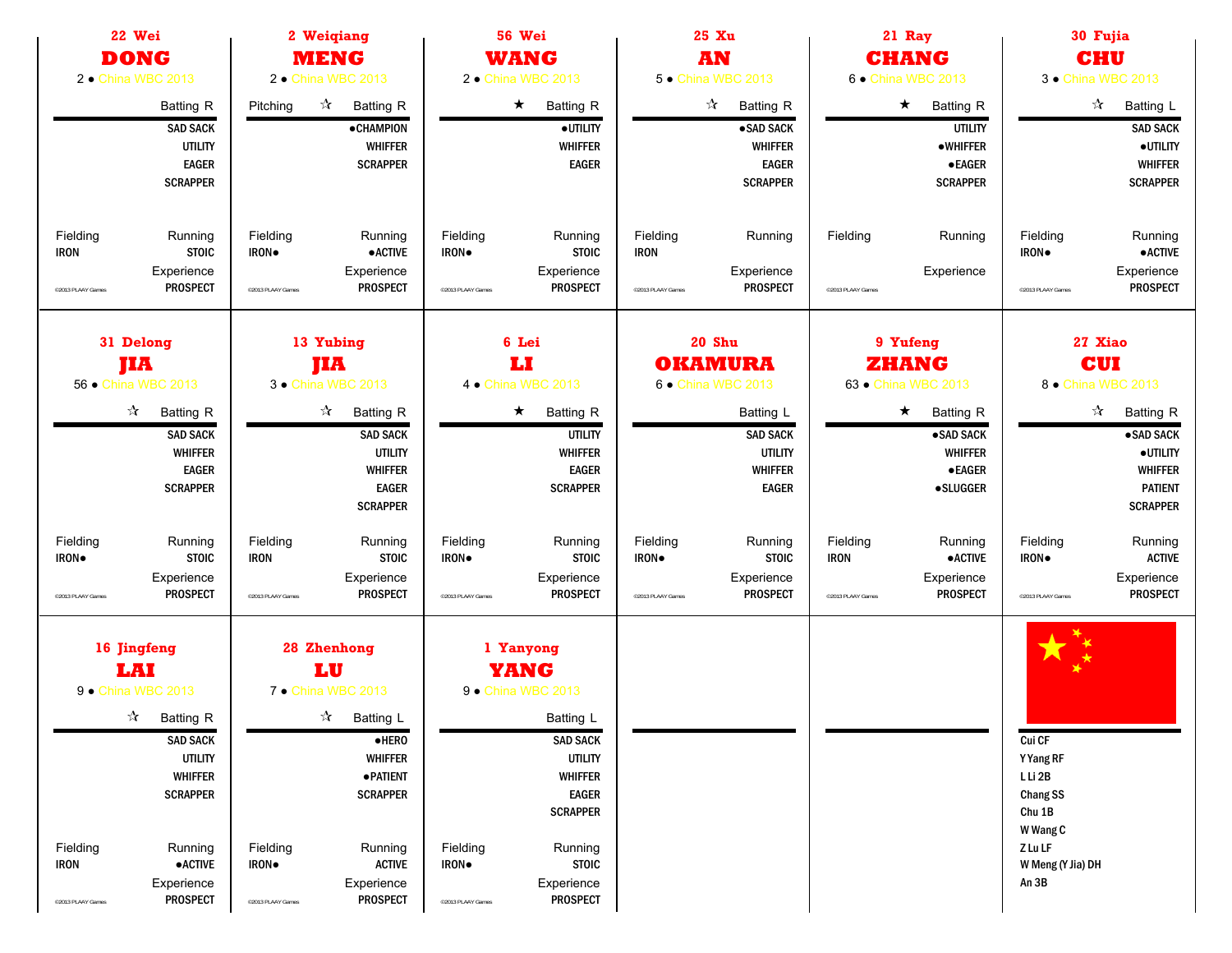|                                                       | 15 Freddy<br><b>ALVAREZ</b><br>SP · Cuba WBC 2013             |                                  | 55 Danny<br><b>BETANCOURT</b><br>SP · Cuba WBC 2013 |                                                        | 21 Diosdany<br><b>CASTILLO</b><br>CL · Cuba WBC 2013 |                                                          | 43 Odrisamer<br><b>DESPAIGNE</b><br>SP · Cuba WBC 2013     |                                                                   | 34 Vladimir<br><b>GARCIA</b><br>SP · Cuba WBC 2013       |                                             | 33 Norberto<br><b>GONZALEZ</b><br>SP · Cuba WBC 2013 |
|-------------------------------------------------------|---------------------------------------------------------------|----------------------------------|-----------------------------------------------------|--------------------------------------------------------|------------------------------------------------------|----------------------------------------------------------|------------------------------------------------------------|-------------------------------------------------------------------|----------------------------------------------------------|---------------------------------------------|------------------------------------------------------|
| Pitching R $\sqrt{\lambda}$                           |                                                               | Pitching R $\sqrt{\lambda}$      |                                                     | Pitching R $\star$                                     |                                                      | Pitching R $\star$                                       |                                                            | Pitching R $\star$                                                |                                                          | Pitching L $\star$                          |                                                      |
| <b>STRUGGLER</b><br><b>CONTROL</b>                    |                                                               | <b>WORKMAN</b><br><b>CONTROL</b> |                                                     | <b>CONTROL</b>                                         |                                                      | <b>WORKMAN</b><br><b>CONTROL</b>                         |                                                            | <b>CONTROL</b>                                                    |                                                          | <b>WORKMAN</b><br><b>CONTROL</b>            |                                                      |
|                                                       |                                                               |                                  |                                                     |                                                        |                                                      |                                                          |                                                            |                                                                   |                                                          |                                             |                                                      |
| Fielding                                              | Running                                                       | Fielding                         | Running                                             | Fielding                                               | Running                                              | Fielding                                                 | Running                                                    | Fielding                                                          | Running                                                  | Fielding                                    | Running                                              |
| @2013 PLAAY Games                                     | Experience<br><b>PROSPECT</b>                                 | <sup>o</sup> 2013 PLAAY Games    | Experience<br><b>PROSPECT</b>                       | @2013 PLAAY Games                                      | Experience<br><b>PROSPECT</b>                        | ©2013 PLAAY Games                                        | Experience<br><b>PROSPECT</b>                              | @2013 PLAAY Games                                                 | Experience<br><b>PROSPECT</b>                            | @2013 PLAAY Games                           | Experience<br><b>PROSPECT</b>                        |
|                                                       | 26 Yander<br><b>GUEVARA</b><br>SP · Cuba WBC 2013             |                                  | 28 Raicel<br><b>IGLESIAS</b><br>CL · Cuba WBC 2013  |                                                        | 23 Ismel<br><b>JIMENEZ</b><br>SP · Cuba WBC 2013     |                                                          | <b>48 Leandro</b><br><b>MARTINEZ</b><br>SP · Cuba WBC 2013 |                                                                   | <b>62 Yadier</b><br><b>PEDROSO</b><br>SP · Cuba WBC 2013 |                                             | 75 Wilber<br><b>PEREZ</b><br>SP · Cuba WBC 2013      |
| Pitching R $\star$                                    |                                                               | Pitching R $\star$               |                                                     | Pitching R $\star$<br><b>STAR</b><br><b>DB CONTROL</b> |                                                      | Pitching $L \star$<br><b>STRUGGLER</b><br><b>CONTROL</b> |                                                            | Pitching R $\sqrt{\lambda}$<br><b>WORKMAN</b><br><b>STRUGGLER</b> |                                                          | Pitching L $\star$<br>WORKMAN.              |                                                      |
| Fielding                                              | Running                                                       | Fielding                         | Running                                             | Fielding                                               | Running                                              | Fielding                                                 | Running                                                    | Fielding                                                          | Running                                                  | Fielding                                    | Running                                              |
| @2013 PLAAY Games                                     | Experience<br><b>PROSPECT</b>                                 | <sup>©</sup> 2013 PLAAY Games    | Experience<br><b>PROSPECT</b>                       | @2013 PLAAY Games                                      | Experience<br><b>PROSPECT</b>                        | @2013 PLAAY Games                                        | Experience<br><b>PROSPECT</b>                              | @2013 PLAAY Games                                                 | Experience<br><b>PROSPECT</b>                            | @2013 PLAAY Games                           | Experience<br><b>PROSPECT</b>                        |
| Pitching R $\star$<br><b>WORKMAN</b><br><b>WILD</b> . | <b>63 Alexander</b><br><b>RODRIGUEZ</b><br>RP · Cuba WBC 2013 |                                  |                                                     |                                                        |                                                      |                                                          |                                                            |                                                                   |                                                          | ★<br>v BRASIL (A)                           |                                                      |
|                                                       |                                                               |                                  |                                                     |                                                        |                                                      |                                                          |                                                            |                                                                   |                                                          | Jimenez<br>v CHINA (H)<br><b>Betancourt</b> |                                                      |
| Fielding                                              | Running                                                       |                                  |                                                     |                                                        |                                                      |                                                          |                                                            |                                                                   |                                                          | v JAPAN (H)<br>Perez                        |                                                      |
| @2013 PLAAY Games                                     | Experience<br><b>PROSPECT</b>                                 |                                  |                                                     |                                                        |                                                      |                                                          |                                                            |                                                                   |                                                          | <4th> V Garcia                              |                                                      |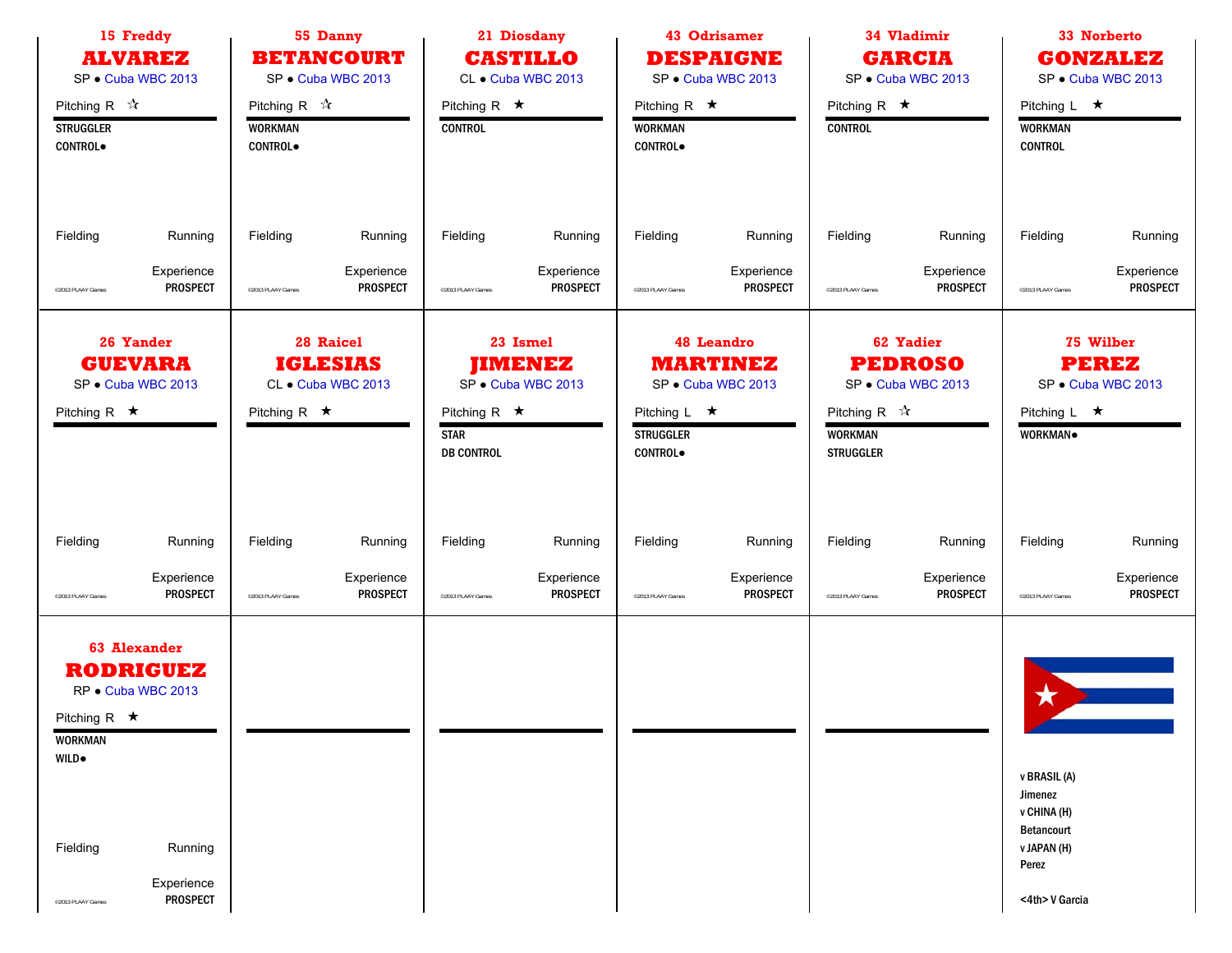| 45 Frank<br><b>MOREJON</b><br>2 . Cuba WBC 2013                                                                                                                                                                                            | <b>46 Yosbany</b><br><b>PEREZA</b><br>2 . Cuba WBC 2013                                                                                                                    | 5 Eriel<br><b>SANCHEZ</b><br>2 . Cuba WBC 2013                                                                                                                                                                                               | 11 Erisbel<br>79 Jose<br><b>ARRUEBARRUENA</b><br><b>ABREU</b><br>3 • Cuba WBC 2013<br>6 . Cuba WBC 2013 |                                                                                                                   | 8 Jose<br><b>FERNANDEZ</b><br>4 • Cuba WBC 2013                                                                                                                      |
|--------------------------------------------------------------------------------------------------------------------------------------------------------------------------------------------------------------------------------------------|----------------------------------------------------------------------------------------------------------------------------------------------------------------------------|----------------------------------------------------------------------------------------------------------------------------------------------------------------------------------------------------------------------------------------------|---------------------------------------------------------------------------------------------------------|-------------------------------------------------------------------------------------------------------------------|----------------------------------------------------------------------------------------------------------------------------------------------------------------------|
| $\star$<br><b>Batting R</b><br>·UTILITY<br>$\bullet$ GOOD EYE<br><b>EAGER</b><br><b>SCRAPPER</b>                                                                                                                                           | $\star$<br><b>Batting R</b><br><b>HERO</b><br>$\bullet$ WHIFFER<br>·SLUGGER                                                                                                | $\star$<br><b>Batting R</b><br><b>EAGER</b><br><b>•HRKING</b>                                                                                                                                                                                | $\star$<br><b>Batting R</b><br><b>•CHAMPION</b><br><b>WHIFFER</b><br><b>PATIENT</b><br><b>HR KING</b>   | $\star$ Batting R<br>·UTILITY<br>·WHIFFER<br><b>EAGER</b><br><b>•SCRAPPER</b>                                     | $\star$<br>Batting L<br>$\bullet$ HERO<br>• CHAMPION<br><b>GOOD EYE</b><br><b>SLUGGER</b>                                                                            |
| Fielding<br>Running<br>IRON.<br><b>STOIC</b><br>Experience<br><b>PROSPECT</b><br>@2013 PLAAY Games                                                                                                                                         | Fielding<br>Running<br><b>STOIC</b><br>Experience<br><b>PROSPECT</b><br>@2013 PLAAY Games                                                                                  | Fielding<br>Running<br>GOLD•<br><b>STOIC</b><br>Experience<br><b>PROSPECT</b><br>@2013 PLAAY Games                                                                                                                                           | Fielding<br>Running<br>IRON.<br>$\bullet$ STOIC<br>Experience<br><b>PROSPECT</b><br>@2013 PLAAY Games   | Fielding<br>Running<br><b>IRON</b><br>Experience<br><b>PROSPECT</b><br>@2013 PLAAY Games                          | Fielding<br>Running<br><b>STOIC</b><br>IRON.<br>Experience<br><b>PROSPECT</b><br>@2013 PLAAY Games                                                                   |
| 7 Raul<br><b>GONZALEZ</b><br>6 . Cuba WBC 2013<br><b>Batting R</b><br>$\star$<br><b>EAGER</b><br>• SCRAPPER                                                                                                                                | 10 Yulieski<br><b>GOURRIEL</b><br>5 . Cuba WBC 2013<br><b>Batting R</b><br>$\star$<br>$\bullet$ HERO                                                                       | 12 Andy<br><b>IBANEZ</b><br>64 • Cuba WBC 2013<br>$\star$<br><b>Batting R</b><br><b>•WHIFFER</b><br><b>EAGER</b><br>•SCRAPPER                                                                                                                | 89 Luis<br><b>RIVERA</b><br>3 • Cuba WBC 2013<br>$\star$<br><b>Batting L</b>                            | 88 Alexei<br><b>BELL</b><br>9 • Cuba WBC 2013<br>$\sqrt{\lambda}$ Batting R<br><b>•WHIFFER</b><br><b>•PATIENT</b> | 24 Frederich<br><b>CEPEDA</b><br>OF . Cuba WBC 2013<br>$\star$<br><b>Batting B</b><br><b>•CHAMPION</b><br><b>WHIFFER</b><br><b>PATIENT</b><br><b>SLUGGER</b>         |
| Fielding<br>Running<br>Experience<br><b>PROSPECT</b><br>@2013 PLAAY Games                                                                                                                                                                  | Fielding<br>Running<br>IRON.<br>Experience<br><b>PROSPECT</b><br>@2013 PLAAY Games                                                                                         | Fielding<br>Running<br>$\bullet$ STOIC<br>GOLD.<br>Experience<br><b>PROSPECT</b><br>@2013 PLAAY Games                                                                                                                                        | Fielding<br>Running<br><b>STOIC</b><br>Experience<br><b>PROSPECT</b><br>@2013 PLAAY Games               | Fielding<br>Running<br><b>STOIC</b><br>Experience<br><b>PROSPECT</b><br>@2013 PLAAY Games                         | Fielding<br>Running<br><b>STOIC</b><br>Experience<br><b>PROSPECT</b><br>@2013 PLAAY Games                                                                            |
| 54 Alfredo<br><b>DESPAIGNE</b><br>7 • Cuba WBC 2013<br>$\star$ Batting R<br><b>HERO</b><br><b>WHIFFER</b><br><b>PATIENT</b><br><b>SLUGGER</b><br>Fielding<br>Running<br><b>STOIC</b><br>Experience<br><b>PROSPECT</b><br>@2013 PLAAY Games | 17 Guillermo<br><b>HEREDIA</b><br>8 . Cuba WBC 2013<br>$\star$ Batting R<br>·UTILITY<br>Fielding<br>Running<br>GOLD.<br>Experience<br><b>PROSPECT</b><br>@2013 PLAAY Games | 27 Yasmany<br><b>TOMAS</b><br>98 • Cuba WBC 2013<br>$\star$ Batting R<br><b>HERO</b><br><b>WHIFFER</b><br><b>•EAGER</b><br>$\bullet$ HR KING<br>Fielding<br>Running<br>$\bullet$ STOIC<br>Experience<br><b>PROSPECT</b><br>@2013 PLAAY Games |                                                                                                         |                                                                                                                   | <b>Heredia CF</b><br><b>Gourriel 3B</b><br>J Fernandez 2B<br>Cepeda DH<br>Abreu 1B<br>A Despaigne LF<br>Tomas (Bell) RF<br>E Sanchez (Morejon) C<br>Arruebarruena SS |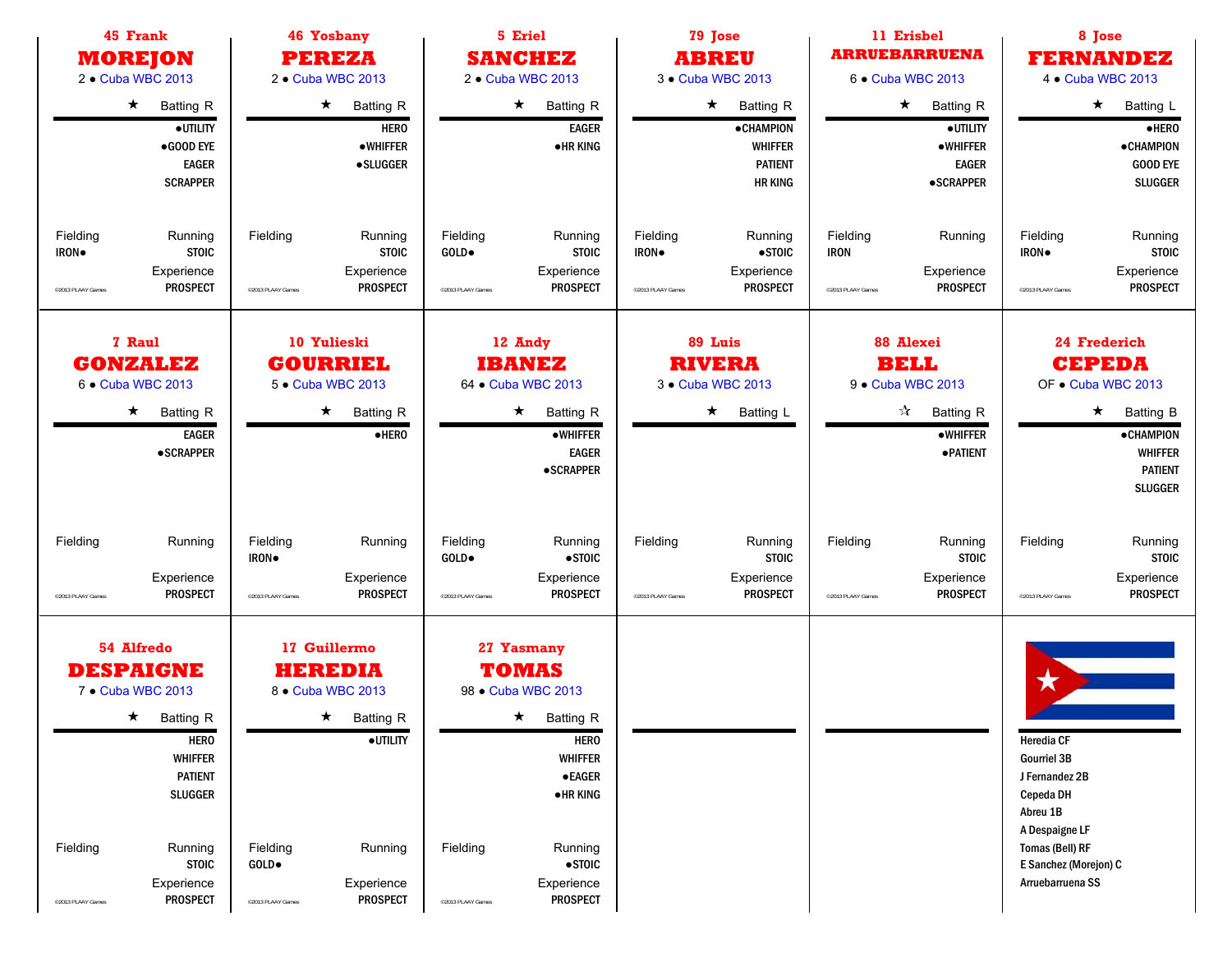| <b>75 Lorenzo</b><br><b>BARCELO</b><br>SP · Dominicana 2013 WBC                                                                                                                        | 44 Santiago<br><b>CASILLA</b><br>CL · Dominicana 2013 WBC                                                                                                                                | 45 Angel<br><b>CASTRO</b><br>RP · Dominicana 2013 WBC                                                              | 36 Juan<br><b>CEDENO</b><br>RP . Dominicana 2013 WBC                                                                             | 21 Samuel<br><b>DEDUNO</b><br>SP · Dominicana 2013 WBC                                                                         | 20 Octavio<br><b>DOTEL</b><br>RP · Dominicana 2013 WBC                                                       |  |
|----------------------------------------------------------------------------------------------------------------------------------------------------------------------------------------|------------------------------------------------------------------------------------------------------------------------------------------------------------------------------------------|--------------------------------------------------------------------------------------------------------------------|----------------------------------------------------------------------------------------------------------------------------------|--------------------------------------------------------------------------------------------------------------------------------|--------------------------------------------------------------------------------------------------------------|--|
| Pitching R $\star$<br>WORKMAN <sup>.</sup><br><b>CONTROL</b>                                                                                                                           | Pitching R $\star$<br><b>STAR</b><br><b>FLASH</b> .<br><b>CONTROL</b>                                                                                                                    | Pitching R $\star$<br><b>WORKMAN</b><br><b>FLASH</b> .                                                             | Pitching $L \star$<br>STRUGGLER.<br><b>FLASH</b> .<br><b>CONTROL</b>                                                             | Pitching R $\mathbb{\hat{X}}$<br>WORKMAN.<br><b>FLASH</b><br>WILD.                                                             | Pitching R $\star$<br>STAR.<br><b>FLASH</b><br><b>CONTROL</b>                                                |  |
| Fielding<br>Running<br>Experience<br><b>PROSPECT</b><br>@2013 PLAAY Games                                                                                                              | Fielding<br>Running<br>Experience<br>$\bullet$ ICON<br><sup>©</sup> 2013 PLAAY Games                                                                                                     | Fielding<br>Running<br>Experience<br>·PROSPECT<br>@2013 PLAAY Games                                                | Fielding<br>Running<br>Experience<br><b>PROSPECT</b><br>@2013 PLAAY Games                                                        | Fielding<br>Running<br>Experience<br>·PROSPECT<br>@2013 PLAAY Games                                                            | Fielding<br>Running<br>Experience<br>@2013 PLAAY Games                                                       |  |
| 40 Kelvin<br><b>HERRERA</b><br>RP . Dominicana 2013 WBC<br>Pitching R $\star$<br>ACE.<br><b>FLASH</b><br><b>CONTROL</b>                                                                | <b>56 Fernando</b><br><b>RODNEY</b><br>RP . Dominicana 2013 WBC<br>Pitching R $\star$<br>ACE<br><b>STAR</b><br><b>FLASH</b><br><b>CONTROL</b>                                            | 51 Wandy<br><b>RODRIGUEZ</b><br>SP · Dominicana 2013 WBC<br>Pitching $L \star$<br><b>FLASH</b> .<br><b>CONTROL</b> | 65 Atahualpa<br><b>SEVERINO</b><br>RP . Dominicana 2013 WBC<br>Pitching $L \star$<br><b>STRUGGLER</b><br><b>FLASH</b> .<br>WILD. | 31 Alfredo<br><b>SIMON</b><br>RP · Dominicana 2013 WBC<br>Pitching R $\star$<br>$ACE\bullet$<br><b>FLASH</b><br><b>CONTROL</b> | 46 Pedro<br><b>STROP</b><br>RP . Dominicana 2013 WBC<br>Pitching R $\star$<br>$ACE\bullet$<br><b>FLASH</b> . |  |
| Fielding<br>Running<br>Experience<br>·PROSPECT<br>@2013 PLAAY Games                                                                                                                    | Fielding<br>Running<br>Experience<br>$\bullet$ ICON<br><sup>©</sup> 2013 PLAAY Games                                                                                                     | Fielding<br>Running<br>Experience<br>$\bullet$ ICON<br>@2013 PLAAY Games                                           | Fielding<br>Running<br>Experience<br>·PROSPECT<br>@2013 PLAAY Games                                                              | Fielding<br>Running<br>Experience<br>@2013 PLAAY Games                                                                         | Fielding<br>Running<br>Experience<br>@2013 PLAAY Games                                                       |  |
| 48 Jose<br><b>VERAS</b><br>RP . Dominicana 2013 WBC<br>Pitching R $\star$ Batting<br>STAR.<br><b>FLASH</b><br>Fielding<br>Running<br>Experience<br>$\bullet$ ICON<br>@2013 PLAAY Games | 37 Edinson<br><b>VOLQUEZ</b><br>SP · Dominicana 2013 WBC<br>Pitching R $\star$<br><b>FLASH</b> .<br>Fielding<br>Running<br>Experience<br>$\bullet$ ICON<br><sup>©</sup> 2013 PLAAY Games |                                                                                                                    |                                                                                                                                  |                                                                                                                                | 愛<br>v VENEZUELA (H)<br>Volquez<br>v SPAIN (A)<br>Deduno<br>v PUERTO RICO (A)<br><b>W</b> Rodriguez          |  |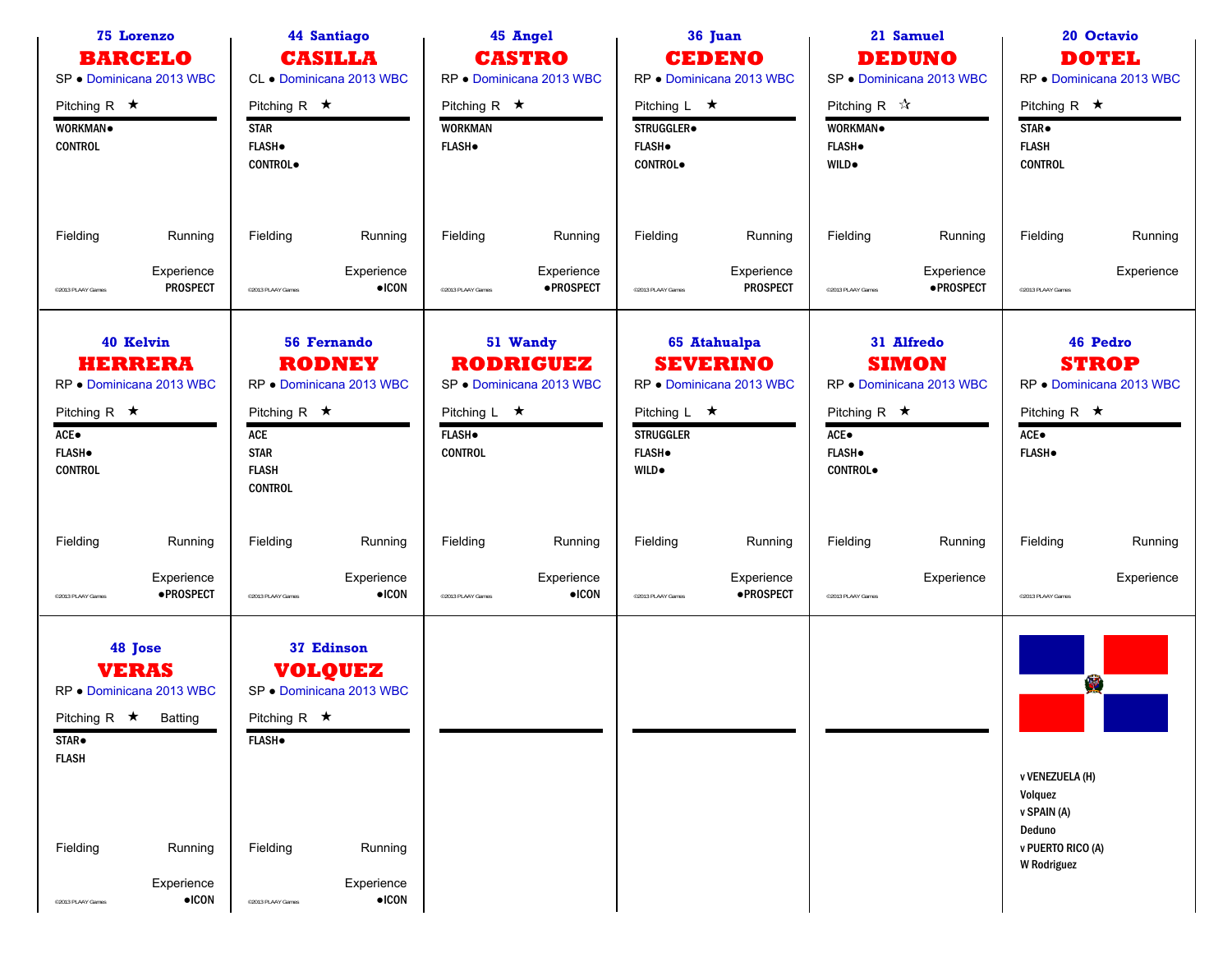| 25 Francisco<br><b>PENA</b><br>2 . Dominicana 2013 WBC                                                                                                                                                                               | 41 Carlos<br><b>SANTANA</b><br>23 · Dominicana 2013 WBC                                                                                                                                                                           |                                                                                                                                                  | 24 Robinson<br><b>CANO</b><br>4 . Dominicana 2013 WBC                                                                              | 10 Edwin<br><b>ENCARNACION</b><br>3/U · Dominicana 2013 WBC                                                         | 52 Leury<br><b>GARCIA</b><br>7 . Dominicana 2013 WBC                                                                                                               |
|--------------------------------------------------------------------------------------------------------------------------------------------------------------------------------------------------------------------------------------|-----------------------------------------------------------------------------------------------------------------------------------------------------------------------------------------------------------------------------------|--------------------------------------------------------------------------------------------------------------------------------------------------|------------------------------------------------------------------------------------------------------------------------------------|---------------------------------------------------------------------------------------------------------------------|--------------------------------------------------------------------------------------------------------------------------------------------------------------------|
| <b>Batting R</b><br>·SAD SACK<br><b>UTILITY</b><br><b>WHIFFER</b>                                                                                                                                                                    | $\star$<br><b>Batting B</b><br><b>WHIFFER</b><br><b>PATIENT</b><br><b>•SLUGGER</b>                                                                                                                                                | $\star$<br>Batting B<br><b>HERO</b><br><b>EAGER</b>                                                                                              | $\star$<br><b>Batting</b><br><b>•CHAMPION</b><br>•WHIFFER<br><b>•HRKING</b><br><b>•SLUGGER</b>                                     | $\star$<br><b>Batting R</b><br><b>HERO</b><br><b>WHIFFER</b><br><b>•PATIENT</b><br><b>•HRKING</b><br><b>SLUGGER</b> | $\frac{1}{\sqrt{2}}$<br><b>Batting B</b><br>·UTILITY<br><b>WHIFFER</b><br><b>EAGER</b><br><b>SCRAPPER</b>                                                          |
| Fielding<br>Running<br>$\bullet$ STOIC<br>Experience<br><b>PROSPECT</b><br>@2013 PLAAY Games                                                                                                                                         | Fielding<br>Running<br>$\bullet$ STOIC<br>Experience<br><sup>©</sup> 2013 PLAAY Games                                                                                                                                             | Fielding<br>Running<br><b>GOLD</b><br>Experience<br>$\bullet$ ICON<br>@2013 PLAAY Games                                                          | Fielding<br>Running<br>GOLD.<br><b>STOIC</b><br>Experience<br><b>ICON</b><br>@2013 PLAAY Games                                     | Fielding<br>Running<br><b>IRON</b><br>Experience<br>$\bullet$ ICON<br>@2013 PLAAY Games                             | Fielding<br>Running<br><b>• ACTIVE</b><br>IRON.<br>Experience<br><b>PROSPECT</b><br>@2013 PLAAY Games                                                              |
| 13 Hanley<br><b>RAMIREZ</b><br>5 . Dominicana 2013 WBC<br>$\star$<br><b>Batting R</b><br><b>WHIFFER</b><br>•HR KING                                                                                                                  | 7 Jose<br><b>REYES</b><br>6 . Dominicana 2013 WBC<br>$\frac{1}{\sqrt{2}}$<br><b>Batting B</b><br><b>WHIFFER</b><br><b>•HR KING</b>                                                                                                | 4 Miguel<br><b>TEJADA</b><br>5 . Dominicana 2013 WBC<br>$\frac{1}{\sqrt{2}}$<br><b>Batting R</b><br>·UTILITY<br><b>EAGER</b><br><b>•SCRAPPER</b> | 17 Nelson<br><b>CRUZ</b><br>9 · Dominicana 2013 WBC<br><b>Batting R</b><br>$\star$<br>$\bullet$ HERO<br>WHIFFER<br><b>•SLUGGER</b> | 30 Alejandro<br><b>DE AZA</b><br>8 . Dominicana 2013 WBC<br>$\star$<br>Batting L<br><b>HERO</b><br><b>WHIFFER</b>   | <b>32 Ricardo</b><br><b>NANITA</b><br>7 . Dominicana 2013 WBC<br>☆ Batting L<br>$\bullet$ WHIFFER<br><b>EAGER</b>                                                  |
| Fielding<br>Running<br>GOLD.<br>Experience<br>$\bullet$ ICON<br>@2013 PLAAY Games                                                                                                                                                    | Fielding<br>Running<br>IRON.<br>Experience<br><b>ICON</b><br><sup>©</sup> 2013 PLAAY Games                                                                                                                                        | Fielding<br>Running<br>IRON.<br>Experience<br><b>ICON</b><br>@2013 PLAAY Games                                                                   | Fielding<br>Running<br>Experience<br>@2013 PLAAY Games                                                                             | Fielding<br>Running<br><b>•ACTIVE</b><br>GOLD•<br>Experience<br>·PROSPECT<br>@2013 PLAAY Games                      | Fielding<br>Running<br>$\bullet$ STOIC<br>Experience<br><b>PROSPECT</b><br>@2013 PLAAY Games                                                                       |
| 22 Eury<br><b>PEREZ</b><br>8 . Dominicana 2013 WBC<br>$\sqrt[3]{ }$ Batting R<br><b>•WHIFFER</b><br><b>EAGER</b><br><b>SCRAPPER</b><br>Fielding<br>Running<br>$\bullet$ ACTIVE<br>Experience<br><b>PROSPECT</b><br>@2013 PLAAY Games | 14 Moises<br><b>SIERRA</b><br>78 · Dominicana 2013 WBC<br>Batting R<br>· UTILITY<br><b>WHIFFER</b><br><b>EAGER</b><br>$\bullet$ HR KING<br>Fielding<br>Running<br>$\bullet$ STOIC<br>Experience<br>·PROSPECT<br>@2013 PLAAY Games |                                                                                                                                                  |                                                                                                                                    |                                                                                                                     | 寥<br><b>Reyes SS</b><br>Tejada 3B (Aybar DH)<br>Cano 2B<br><b>Encarnacion 1B</b><br>H Ramirez DH (3B)<br>N Cruz RF<br>Santana C<br>Nanita (Sierra) LF<br>de Aza CF |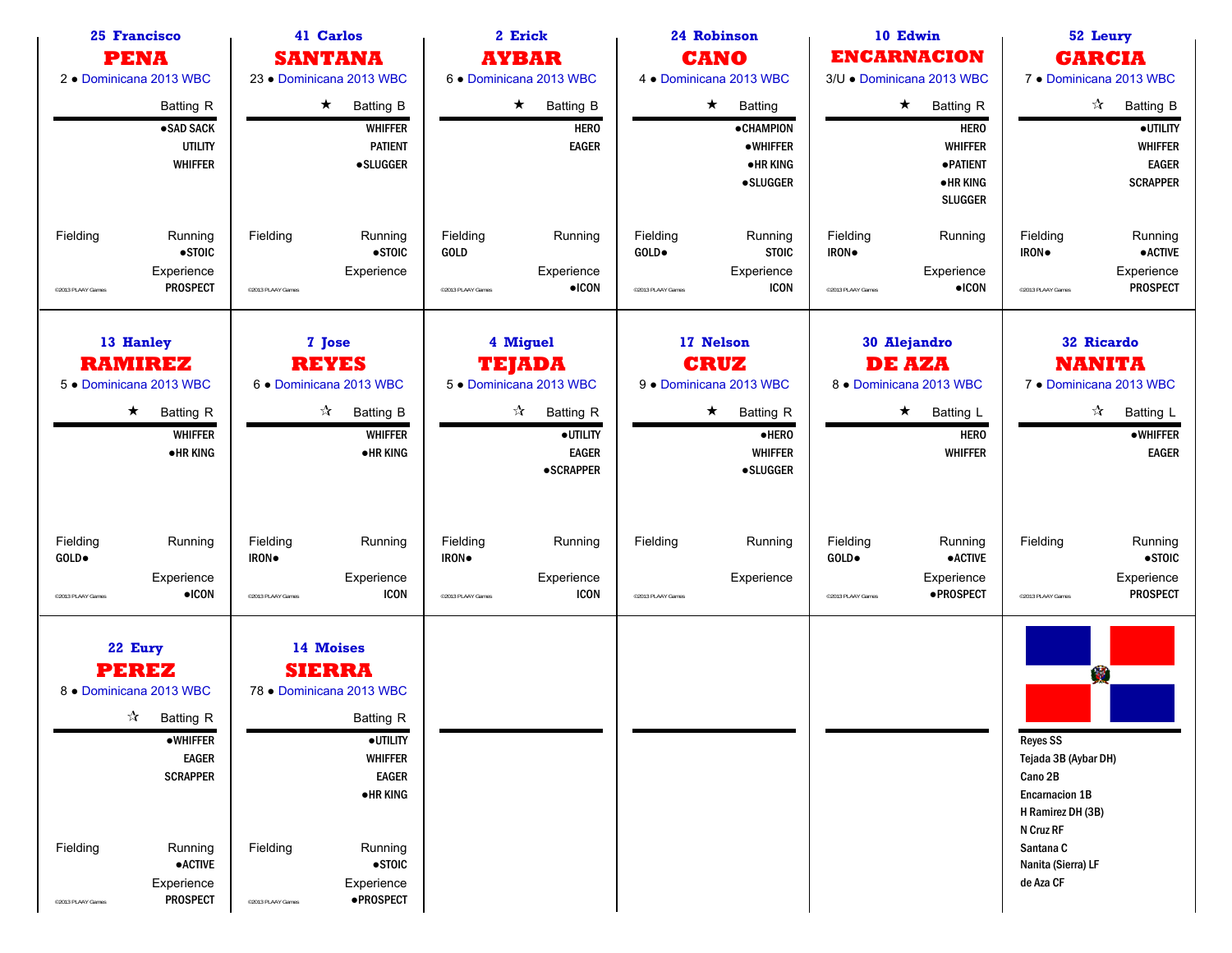| 33 Richard                                                                                                                                  | 54 Jose<br><b>CRUZ</b><br><b>CASTILLO</b><br>SP · Espana WBC 2013<br>P · Espana WBC 2013 |                                                                                     |                                                                                                  |                                                          | 55 Rhiner<br><b>CRUZ</b><br>RP · Espana WBC 2013  | 26 Eric<br><b>GONZALEZ</b><br>SP · Espana WBC 2013                         |                                                            | 35 Ivan<br><b>GRANADOS</b><br>RP · Espana WBC 2013 |                                                      | 94 Ricardo<br>HERNANDEZ<br>RP · Espana WBC 2013                                                        |                                                   |  |
|---------------------------------------------------------------------------------------------------------------------------------------------|------------------------------------------------------------------------------------------|-------------------------------------------------------------------------------------|--------------------------------------------------------------------------------------------------|----------------------------------------------------------|---------------------------------------------------|----------------------------------------------------------------------------|------------------------------------------------------------|----------------------------------------------------|------------------------------------------------------|--------------------------------------------------------------------------------------------------------|---------------------------------------------------|--|
| Pitching R $\star$<br><b>WORKMAN</b><br><b>CONTROL</b>                                                                                      |                                                                                          | Pitching R<br>WORKMAN.                                                              |                                                                                                  | Pitching R $\star$<br><b>STRUGGLER</b><br><b>FLASH</b> . |                                                   | Pitching R $\star$<br><b>WORKMAN</b><br><b>STRUGGLER</b><br><b>CONTROL</b> |                                                            | Pitching $L \quad \mathcal{R}$<br><b>WORKMAN</b>   |                                                      | Pitching $L \star$<br>WORKMAN.                                                                         |                                                   |  |
| Fielding                                                                                                                                    | Running                                                                                  | Fielding                                                                            | Running                                                                                          | Fielding                                                 | Running                                           | Fielding                                                                   | Running                                                    | Fielding                                           | Running                                              | Fielding                                                                                               | Running                                           |  |
| @2013 PLAAY Games                                                                                                                           | Experience<br><b>PROSPECT</b>                                                            | <sup>©</sup> 2013 PLAAY Games                                                       | Experience<br>PROSPECT                                                                           | @2013 PLAAY Games                                        | Experience<br>·PROSPECT                           | @2013 PLAAY Games                                                          | Experience<br><b>PROSPECT</b>                              | @2013 PLAAY Games                                  | Experience<br><b>PROSPECT</b>                        | @2013 PLAAY Games                                                                                      | Experience<br><b>PROSPECT</b>                     |  |
| 28 Chris<br><b>MANNO</b><br>RP · Espana WBC 2013<br>Pitching $L \star$<br><b>STRUGGLER</b><br><b>FLASH</b>                                  |                                                                                          | Pitching R $\star$<br><b>WORKMAN</b><br>CONTROL.                                    | 30 Eddie<br><b>MORLAN</b><br>RP · Espana WBC 2013                                                | Pitching R $\star$<br>WORKMAN.<br><b>FLASH</b> .         | 16 Leslie<br><b>NACAR</b><br>SP · Espana WBC 2013 | Pitching R $\star$<br>WORKMAN.                                             | <b>69 Yoanner</b><br><b>NEGRIN</b><br>SP · Espana WBC 2013 | Pitching $L \star$<br><b>STRUGGLER</b>             | 15 Antonio<br><b>NOGUERA</b><br>SP · Espana WBC 2013 | Pitching R $\star$<br><b>WORKMAN</b><br><b>STRUGGLER</b>                                               | 56 Sergio<br><b>PEREZ</b><br>RP · Espana WBC 2013 |  |
| Fielding<br>@2013 PLAAY Games                                                                                                               | Running<br>Experience<br><b>PROSPECT</b>                                                 | Fielding<br>@2013 PLAAY Games                                                       | Running<br>Experience<br><b>PROSPECT</b>                                                         | Fielding<br>@2013 PLAAY Games                            | Running<br>Experience<br><b>PROSPECT</b>          | Fielding<br><b>IRON</b><br>@2013 PLAAY Games                               | Running<br>Experience<br><b>PROSPECT</b>                   | Fielding<br>@2013 PLAAY Games                      | Running<br>Experience<br><b>PROSPECT</b>             | Fielding<br>@2013 PLAAY Games                                                                          | Running<br>Experience<br><b>PROSPECT</b>          |  |
| <b>34 Richard</b><br><b>SANCHEZ</b><br>SP · Espana WBC 2013<br>Pitching $L \star$<br>STRUGGLER.<br>CONTROL<br>Fielding<br>@2013 PLAAY Games | Running<br>Experience<br><b>PROSPECT</b>                                                 | Pitching R $\star$<br><b>STRUGGLER</b><br>Fielding<br><sup>o</sup> 2013 PLAAY Games | 24 Nick<br><b>SCHUMACHER</b><br>SP · Espana WBC 2013<br>Running<br>Experience<br><b>PROSPECT</b> |                                                          |                                                   |                                                                            |                                                            |                                                    |                                                      | v PUERTO RICO (A)<br>S Perez<br><b>v REP DOMINICANA (H)</b><br>Negrin<br>v VENEZUELA (A)<br>R Castillo |                                                   |  |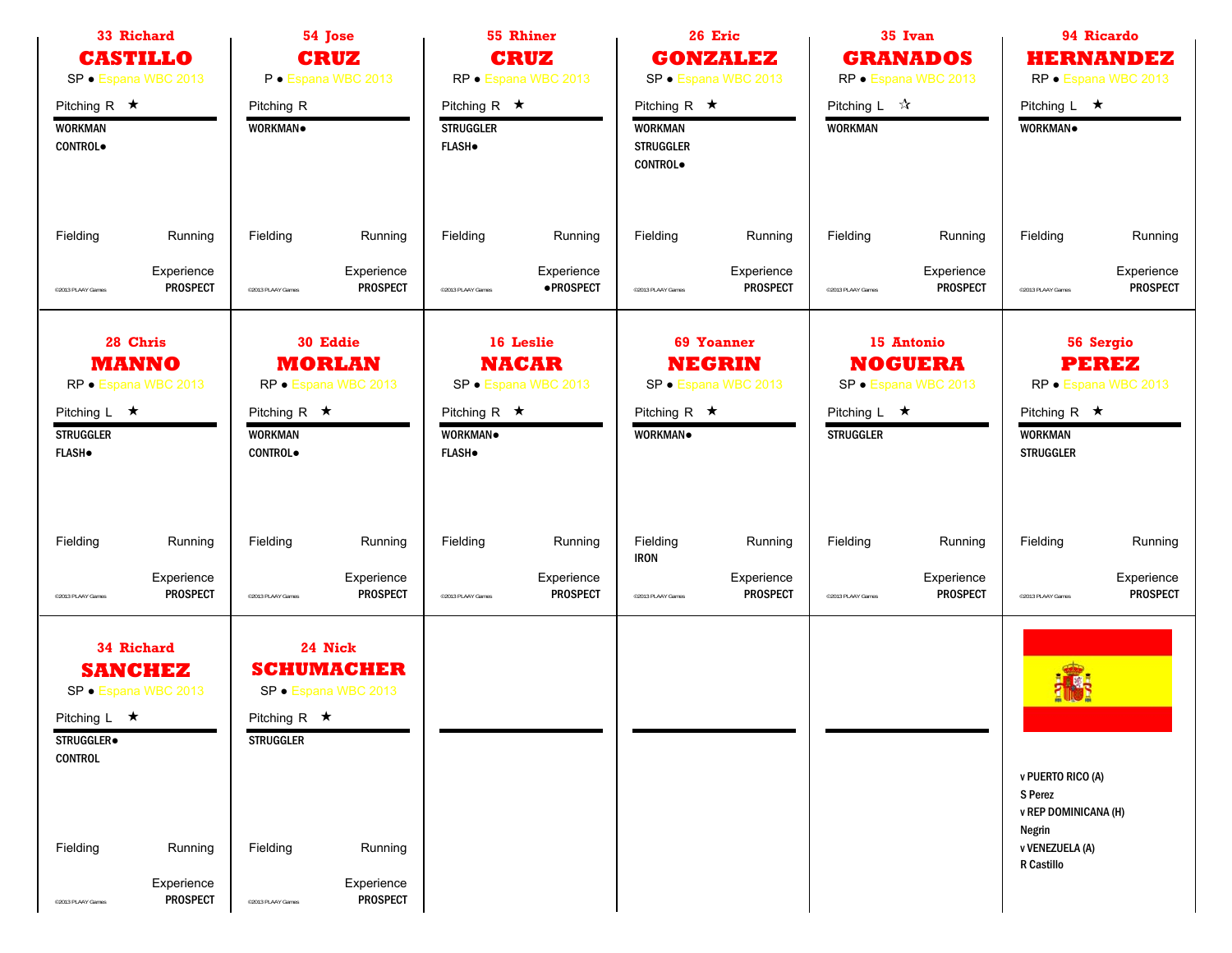| 25 Salomon<br><b>MANRIQUEZ</b><br>2 • Espana WBC 2013                                                                                                                                         | 32 Adrian<br><b>NIETO</b><br>2 · Espana WBC 2013                                                                                                                                                                               | <b>6 Blake</b><br>оснод<br>2 • Espana WBC 2013                                                                        | <b>45 Barbaro</b><br><b>CANIZARES</b><br>3 • Espana WBC 2013                                                                   | 11 Paco<br><b>FIGUEROA</b><br>4 • Espana WBC 2013                                                                           | 19 Jesus<br><b>GOLINDANO</b><br>5 · Espana WBC 2013                                                                                                                               |
|-----------------------------------------------------------------------------------------------------------------------------------------------------------------------------------------------|--------------------------------------------------------------------------------------------------------------------------------------------------------------------------------------------------------------------------------|-----------------------------------------------------------------------------------------------------------------------|--------------------------------------------------------------------------------------------------------------------------------|-----------------------------------------------------------------------------------------------------------------------------|-----------------------------------------------------------------------------------------------------------------------------------------------------------------------------------|
| $\frac{1}{2}$<br><b>Batting R</b><br><b>UTILITY</b><br><b>WHIFFER</b><br><b>EAGER</b>                                                                                                         | $\frac{1}{\sqrt{2}}$<br><b>Batting B</b><br>·SAD SACK<br>· UTILITY<br><b>WHIFFER</b><br><b>•EAGER</b><br><b>•SCRAPPER</b>                                                                                                      | $\star$<br><b>Batting R</b><br>$\bullet$ HERO<br><b>WHIFFER</b><br><b>• PATIENT</b><br><b>SLUGGER</b>                 | $\star$<br><b>Batting R</b><br><b>HERO</b><br><b>WHIFFER</b><br><b>• PATIENT</b><br><b>SLUGGER</b>                             | $\mathbf{r}$<br><b>Batting R</b><br>·UTILITY<br>•WHIFFER<br><b>•EAGER</b><br><b>•SCRAPPER</b>                               | $\star$<br>Batting R<br><b>GOOD EYE</b><br><b>•SCRAPPER</b>                                                                                                                       |
| Fielding<br>Running<br>$\bullet$ STOIC<br><b>IRON</b><br>Experience<br>·PROSPECT<br>@2013 PLAAY Games                                                                                         | Fielding<br>Running<br>IRON.<br>Experience<br><b>PROSPECT</b><br>@2013 PLAAY Games                                                                                                                                             | Fielding<br>Running<br>IRON.<br>Experience<br><b>PROSPECT</b><br>@2013 PLAAY Games                                    | Fielding<br>Running<br>IRON.<br><b>•ACTIVE</b><br>Experience<br><b>PROSPECT</b><br>@2013 PLAAY Games                           | Fielding<br>Running<br>Experience<br><b>PROSPECT</b><br>@2013 PLAAY Games                                                   | Fielding<br>Running<br>$\bullet$ ACTIVE<br>IRON.<br>Experience<br><b>PROSPECT</b><br>@2013 PLAAY Games                                                                            |
| 42 Jesus<br><b>MERCHAN</b><br>5 · Espana WBC 2013<br>$\boldsymbol{\mathcal{A}}$<br><b>Batting R</b><br><b>•CHAMPION</b><br>●GOOD EYE<br><b>EAGER</b>                                          | 4 Nestor<br><b>PEREZ</b><br>6 • Espana WBC 2013<br>$\frac{1}{\sqrt{2}}$<br><b>Batting R</b><br>·SAD SACK<br><b>UTILITY</b><br>●GOOD EYE<br><b>•EAGER</b><br><b>SCRAPPER</b>                                                    | 22 Yuniesky<br><b>SANCHEZ</b><br>6 · Espana WBC 2013<br>$\frac{1}{2}$<br><b>Batting R</b><br>·UTILITY<br><b>EAGER</b> | 63 Rafael<br><b>ALVAREZ</b><br>OF . Espana WBC 2013<br>$\star$<br><b>Batting L</b><br>· UTILITY<br><b>WHIFFER</b><br>· PATIENT | 7 Engel<br><b>BELTRE</b><br>8 • Espana WBC 2013<br>Batting L<br>$\star$<br><b>UTILITY</b><br><b>WHIFFER</b><br><b>EAGER</b> | 10 Daniel<br><b>FIGUEROA</b><br>7 • Espana WBC 2013<br>$\frac{1}{\sqrt{2}}$<br><b>Batting R</b><br>·SAD SACK<br>·UTILITY<br><b>WHIFFER</b><br><b>• PATIENT</b><br><b>SCRAPPER</b> |
| Fielding<br>Running<br><b>IRON</b><br>Experience<br><b>PROSPECT</b><br>@2013 PLAAY Games                                                                                                      | Fielding<br>Running<br><b>STOIC</b><br><b>IRON</b> .<br>Experience<br><b>PROSPECT</b><br><sup>©</sup> 2013 PLAAY Games                                                                                                         | Fielding<br>Running<br>$\bullet$ STOIC<br>Experience<br><b>PROSPECT</b><br>@2013 PLAAY Games                          | Fielding<br>Running<br>IRON.<br>Experience<br><b>PROSPECT</b><br>©2013 PLAAY Games                                             | Fielding<br>Running<br><b>•ACTIVE</b><br>Experience<br><b>PROSPECT</b><br>@2013 PLAAY Games                                 | Fielding<br>Running<br>IRON.<br>Experience<br><b>PROSPECT</b><br><sup>©2013</sup> PLAAY Games                                                                                     |
| 5 Yasser<br><b>GOMEZ</b><br>9 · Espana WBC 2013<br>$\sqrt[3]{ }$ Batting L<br>$\bullet$ EAGER<br><b>SCRAPPER</b><br>Fielding<br>Running<br>Experience<br><b>PROSPECT</b><br>@2013 PLAAY Games | 20 Gabe<br><b>SUAREZ</b><br>7 • Espana WBC 2013<br><b>Batting R</b><br>·SAD SACK<br><b>WHIFFER</b><br><b>EAGER</b><br><b>SCRAPPER</b><br>Fielding<br>Running<br>Experience<br><b>PROSPECT</b><br><sup>o</sup> 2013 PLAAY Games |                                                                                                                       |                                                                                                                                |                                                                                                                             | <b>Beltre CF</b><br><b>Gomez RF</b><br>P Figueroa 2B<br>Canizares 1B<br>R Alvarez DH<br>Sanchez SS<br>Merchan 3B<br>Manriquez (Nieto) C<br>Suarez (D Figueroa) LF                 |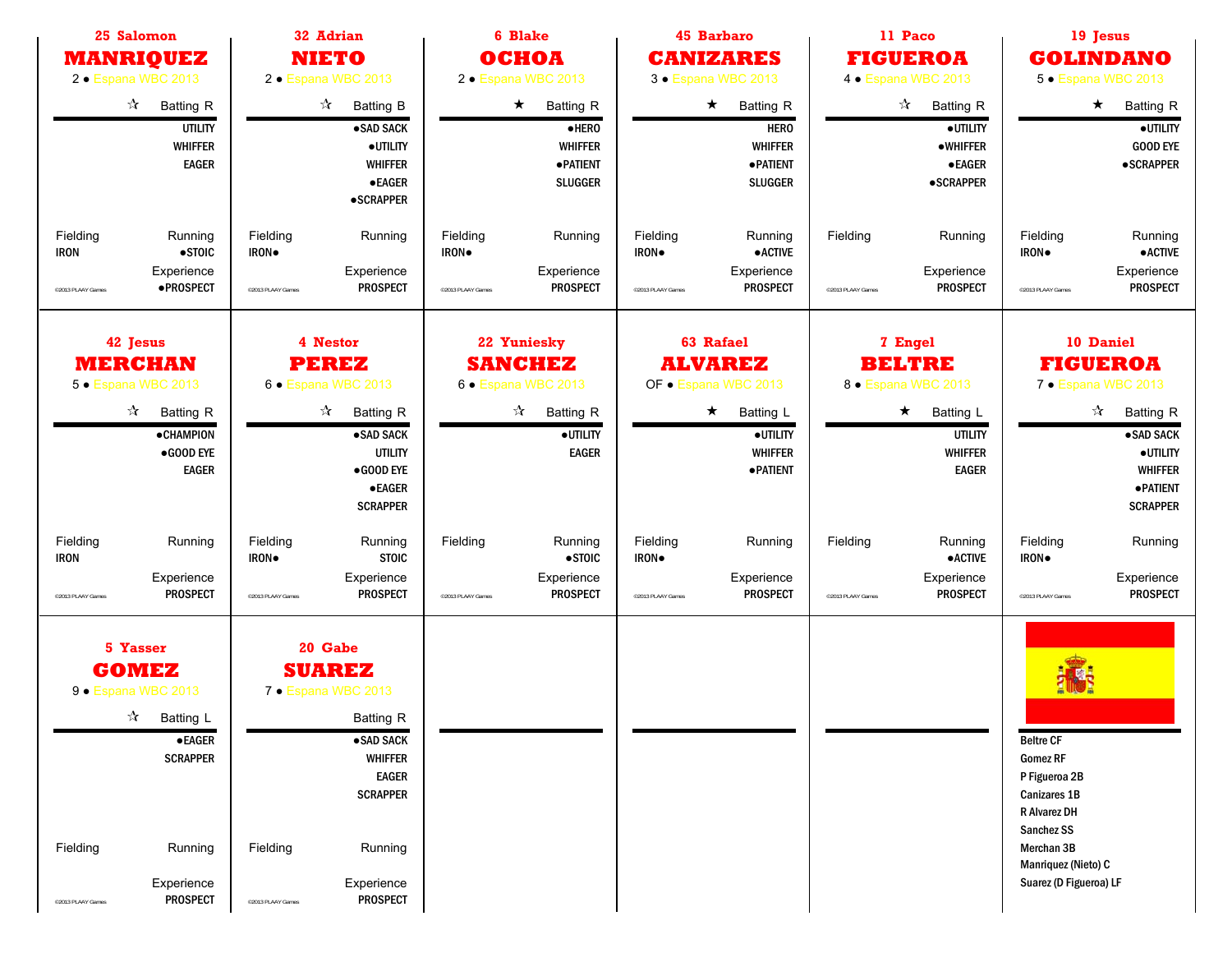| 9 Chris<br><b>COOPER</b><br>SP · Italia WBC 2013                |                                                          | 48 Tim<br>35 Tiago<br><b>CRABBE</b><br>da SILVA<br>SP · Italia WBC 2013<br>SP · Italia WBC 2013 |                                                    |                                                                |                                                    | 21 Marco<br><b>GRIFANTINI</b><br>RP · Italia WBC 2013               |                                                   | 39 Jason<br><b>GRILLI</b><br>RP · Italia WBC 2013                      |                                                   | 17 Alex<br><b>MAESTRI</b><br>SP · Italia WBC 2013                              |                                                 |
|-----------------------------------------------------------------|----------------------------------------------------------|-------------------------------------------------------------------------------------------------|----------------------------------------------------|----------------------------------------------------------------|----------------------------------------------------|---------------------------------------------------------------------|---------------------------------------------------|------------------------------------------------------------------------|---------------------------------------------------|--------------------------------------------------------------------------------|-------------------------------------------------|
| Pitching $L \star$<br>CONTROL.                                  |                                                          | Pitching R $\star$<br><b>WORKMAN</b><br><b>STRUGGLER</b><br><b>FLASH</b> .<br><b>WILD</b>       |                                                    | Pitching R $\star$<br><b>CONTROL</b>                           |                                                    | Pitching R $\mathbb{\hat{X}}$<br><b>STRUGGLER</b><br><b>FLASH</b> . |                                                   | Pitching R $\star$<br><b>STAR</b><br><b>DB FLASH</b><br><b>CONTROL</b> |                                                   | Pitching R $\star$<br><b>STRUGGLER</b>                                         |                                                 |
| Fielding                                                        | Running                                                  | Fielding                                                                                        | Running                                            | Fielding                                                       | Running                                            | Fielding                                                            | Running                                           | Fielding                                                               | Running                                           | Fielding                                                                       | Running                                         |
| @2013 PLAAY Games                                               | Experience<br><b>PROSPECT</b>                            | <sup>©</sup> 2013 PLAAY Games                                                                   | Experience<br><b>PROSPECT</b>                      | @2013 PLAAY Games                                              | Experience<br><b>PROSPECT</b>                      | @2013 PLAAY Games                                                   | Experience<br><b>PROSPECT</b>                     | @2013 PLAAY Games                                                      | Experience<br><b>ICON</b>                         | @2013 PLAAY Games                                                              | Experience<br>·PROSPECT                         |
| Pitching R $\sqrt{\lambda}$<br><b>WORKMAN</b><br><b>CONTROL</b> | 33 John<br><b>MARIOTTI</b><br>RP · Italia WBC 2013       | Pitching $L \star$<br><b>WORKMAN</b>                                                            | 34 Luca<br><b>PANERATI</b><br>SP · Italia WBC 2013 | Pitching R $\star$<br>ACE●<br><b>FLASH</b> .<br><b>CONTROL</b> | 28 Nick<br><b>PUGLIESE</b><br>CL · Italia WBC 2013 | Pitching $L \star$<br><b>STRUGGLER</b>                              | 29 Dan<br><b>SERAFINI</b><br>SP · Italia WBC 2013 | Pitching R $\mathcal{R}$<br><b>STRUGGLER</b><br><b>CONTROL</b>         | 19 Brian<br><b>SWEENEY</b><br>P · Italia WBC 2013 | Pitching R $\star$<br><b>STRUGGLER</b><br><b>CONTROL</b>                       | 43 Matt<br><b>TORRA</b><br>SP · Italia WBC 2013 |
| Fielding                                                        | Running                                                  | Fielding                                                                                        | Running                                            | Fielding                                                       | Running                                            | Fielding                                                            | Running                                           | Fielding                                                               | Running                                           | Fielding                                                                       | Running                                         |
| @2013 PLAAY Games                                               | Experience<br><b>PROSPECT</b>                            | <sup>o</sup> 2013 PLAAY Games                                                                   | Experience<br><b>PROSPECT</b>                      | @2013 PLAAY Games                                              | Experience<br><b>PROSPECT</b>                      | @2013 PLAAY Games                                                   | Experience<br>$\bullet$ ICON                      | @2013 PLAAY Games                                                      | Experience                                        | @2013 PLAAY Games                                                              | Experience<br><b>PROSPECT</b>                   |
| Pitching L $\star$<br><b>WORKMAN</b><br><b>FLASH</b> .          | <b>20 Pat</b><br><b>VENDITTE</b><br>RP . Italia WBC 2013 |                                                                                                 |                                                    |                                                                |                                                    |                                                                     |                                                   |                                                                        |                                                   | v MEXICO (A)                                                                   |                                                 |
| Fielding<br><sup>©</sup> 2013 PLAAY Games                       | Running<br>Experience<br><b>PROSPECT</b>                 |                                                                                                 |                                                    |                                                                |                                                    |                                                                     |                                                   |                                                                        |                                                   | Mariotti<br>v CANADA (H)<br>Maestri<br>v USA (H)<br>Panerati<br><4th> da Silva |                                                 |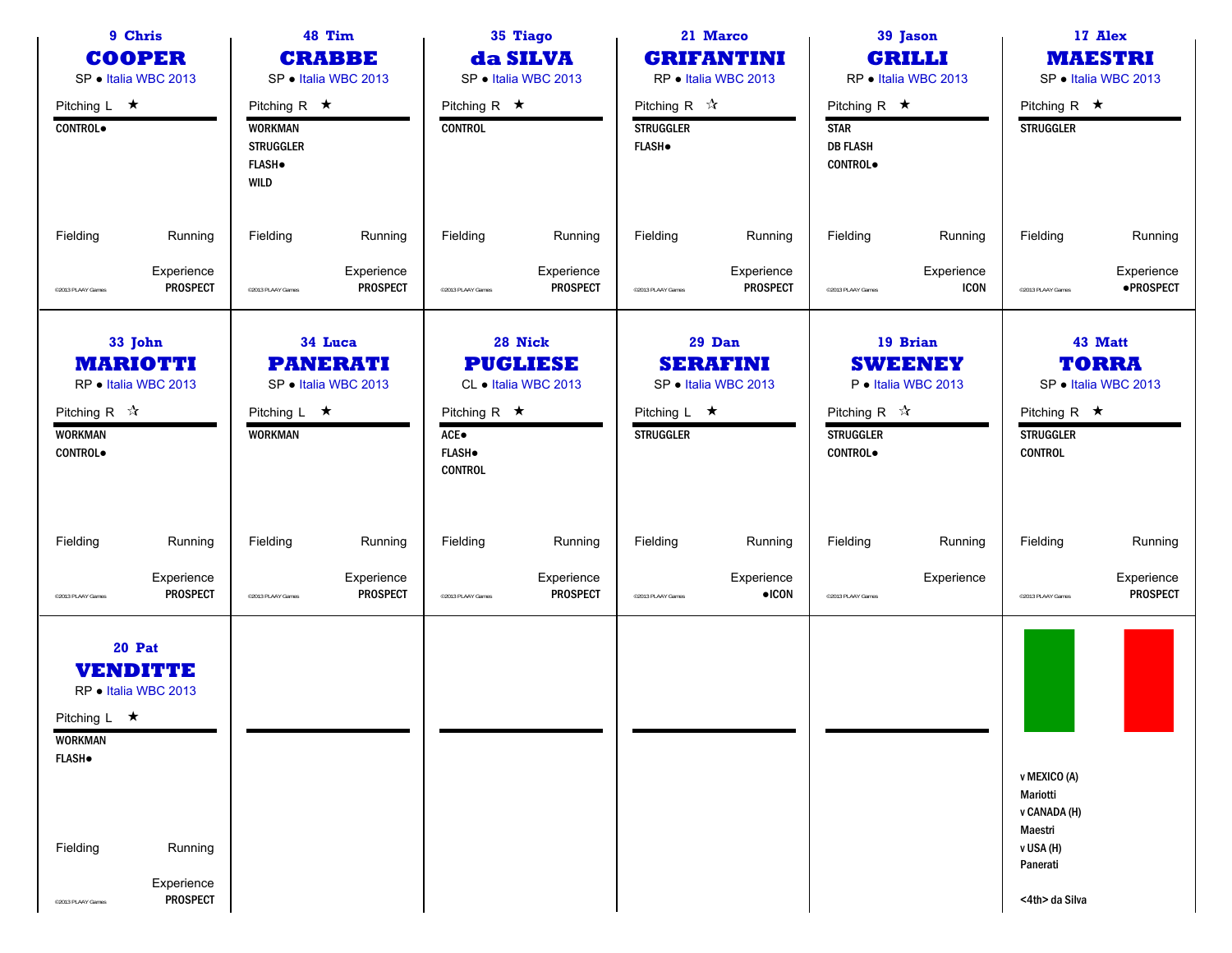| 41 Drew<br>32 Tyler<br><b>BUTERA</b><br><b>LaTORRE</b><br>2 · Italia WBC 2013<br>2 · Italia WBC 2013                                                                                                                               |                                                                                                                                                                                                             | 25 Chris<br><b>COLABELLO</b><br>3 . Italia WBC 2013                                                                                                                                                    | 3 Anthony<br><b>GRANATO</b><br>6 . Italia WBC 2013                                                                                                 | 6 Juan<br><b>INFANTE</b><br>5 . Italia WBC 2013                                                                                         | 16 Alex<br><b>LIDDI</b><br>5 . Italia WBC 2013                                                                                                      |
|------------------------------------------------------------------------------------------------------------------------------------------------------------------------------------------------------------------------------------|-------------------------------------------------------------------------------------------------------------------------------------------------------------------------------------------------------------|--------------------------------------------------------------------------------------------------------------------------------------------------------------------------------------------------------|----------------------------------------------------------------------------------------------------------------------------------------------------|-----------------------------------------------------------------------------------------------------------------------------------------|-----------------------------------------------------------------------------------------------------------------------------------------------------|
| $\frac{1}{2}$<br><b>Batting R</b><br>·SAD SACK<br><b>WHIFFER</b><br>• SCRAPPER                                                                                                                                                     | $\mathcal{A}$<br>Batting L<br>·UTILITY<br><b>WHIFFER</b>                                                                                                                                                    | $\star$<br><b>Batting R</b><br>·UTILITY<br><b>WHIFFER</b><br>$\bullet$ EAGER                                                                                                                           | $\star$<br><b>Batting R</b><br><b>WHIFFER</b><br><b>•SCRAPPER</b>                                                                                  | $\star$<br><b>Batting B</b><br><b>•WHIFFER</b><br>$\bullet$ EAGER<br><b>•SCRAPPER</b>                                                   | <b>Batting R</b><br>·UTILITY<br><b>WHIFFER</b><br><b>•EAGER</b>                                                                                     |
| Fielding<br>Running<br><b>STOIC</b><br>GOLD<br>Experience<br>· PROSPECT<br>@2013 PLAAY Games                                                                                                                                       | Fielding<br>Running<br><b>STOIC</b><br>IRON.<br>Experience<br><b>PROSPECT</b><br><sup>o</sup> 2013 PLAAY Games                                                                                              | Fielding<br>Running<br><b>STOIC</b><br>Experience<br><b>PROSPECT</b><br>@2013 PLAAY Games                                                                                                              | Fielding<br>Running<br>$\bullet$ ACTIVE<br><b>IRON</b><br>Experience<br><b>PROSPECT</b><br>©2013 PLAAY Games                                       | Fielding<br>Running<br><b>•ACTIVE</b><br>Experience<br><b>PROSPECT</b><br>@2013 PLAAY Games                                             | Fielding<br>Running<br>GOLD.<br>Experience<br>@2013 PLAAY Games                                                                                     |
| 8 Nick<br><b>PUNTO</b><br>4 . Italia WBC 2013<br>$\frac{1}{2}$<br><b>Batting B</b><br><b>UTILITY</b><br><b>WHIFFER</b><br><b>• PATIENT</b><br>$\bullet$ SCRAPPER                                                                   | 44 Anthony<br><b>RIZZO</b><br>3 · Italia WBC 2013<br>$\mathcal{L}$<br>Batting L<br><b>HERO</b><br><b>WHIFFER</b><br><b>•SLUGGER</b><br><b>•HR KING</b>                                                      | 1 Jack<br><b>SANTORA</b><br>6 . Italia WBC 2013<br>$\vec{\lambda}$<br><b>Batting B</b><br>·UTILITY<br><b>WHIFFER</b><br>· PATIENT<br><b>SCRAPPER</b>                                                   | 18 Alessandro<br><b>VAGLIO</b><br>4 • Italia WBC 2013<br>$\star$<br><b>Batting R</b><br>·HERO<br><b>WHIFFER</b><br><b>EAGER</b><br><b>SCRAPPER</b> | 10 Lorenzo<br><b>AVAGNINA</b><br>7 · Italia WBC 2013<br>$\star$<br><b>Batting L</b><br>·UTILITY<br>$\bullet$ WHIFFER<br><b>SCRAPPER</b> | <b>45 Mario</b><br><b>CHIARINI</b><br>9 · Italia WBC 2013<br>$\star$<br><b>Batting R</b><br>·UTILITY<br><b>WHIFFER</b><br><b>•EAGER</b>             |
| Fielding<br>Running<br>$\bullet$ ACTIVE<br>GOLD.<br>Experience<br>$\bullet$ ICON<br>@2013 PLAAY Games                                                                                                                              | Fielding<br>Running<br>$\bullet$ STOIC<br>GOLD.<br>Experience<br><sup>o</sup> 2013 PLAAY Games                                                                                                              | Fielding<br>Running<br>IRON.<br>Experience<br><b>PROSPECT</b><br>@2013 PLAAY Games                                                                                                                     | Fielding<br>Running<br>$\bullet$ STOIC<br>Experience<br><b>PROSPECT</b><br>@2013 PLAAY Games                                                       | Fielding<br>Running<br>$\bullet$ STOIC<br>Experience<br><b>PROSPECT</b><br>@2013 PLAAY Games                                            | Fielding<br>Running<br>$\bullet$ ACTIVE<br>Experience<br><b>PROSPECT</b><br>@2013 PLAAY Games                                                       |
| 4 Mike<br><b>COSTANZO</b><br>7 • Italia WBC 2013<br>$\sqrt[3]{ }$ Batting L<br>$\bullet$ UTILITY<br><b>WHIFFER</b><br>$\bullet$ EAGER<br>Fielding<br>Running<br><b>STOIC</b><br>Experience<br><b>PROSPECT</b><br>@2013 PLAAY Games | 11 Chris<br><b>DENORFIA</b><br>8 · Italia WBC 2013<br>$\star$ Batting R<br><b>HERO</b><br>$\bullet$ WHIFFER<br><b>•EAGER</b><br>Fielding<br>Running<br>IRON.<br>Experience<br><sup>©</sup> 2013 PLAAY Games | 50 Stefano<br><b>DESIMONI</b><br>8 · Italia WBC 2013<br>$\star$ Batting R<br><b>UTILITY</b><br><b>WHIFFER</b><br><b>SCRAPPER</b><br>Fielding<br>Running<br>Experience<br>PROSPECT<br>@2013 PLAAY Games |                                                                                                                                                    |                                                                                                                                         | Punto 2B<br>Denorfia CF<br>Rizzo 1B<br>Liddi 3B<br><b>Colabello DH</b><br><b>Costanzo LF</b><br>Chiarini RF<br><b>Butera C</b><br><b>Granato SS</b> |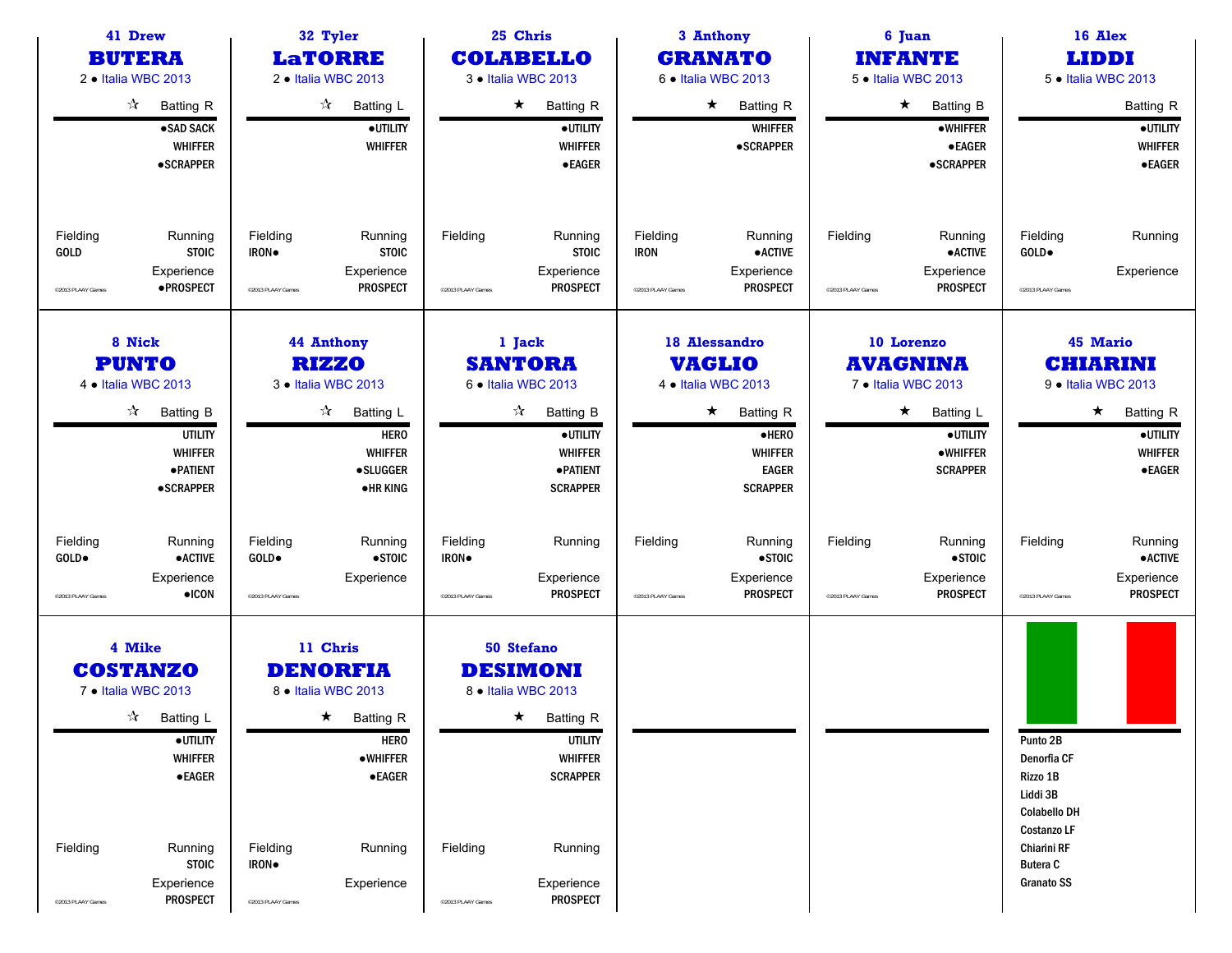| 16 Takeru<br>20 Kenta<br><b>MAEDA</b><br><b>IMAMURA</b><br>RP · Japan 2013 WBC<br>SP · Japan 2013 WBC                                                                                       |                                                                                                                                | <b>35 Kazuhisa</b><br><b>MAKITA</b><br>SP · Japan 2013 WBC                                                                     | 21 Masahiko<br><b>MORIFUKU</b><br>CL · Japan 2013 WBC                                                                   | 14 Atsushi<br><b>NOHMI</b><br>SP · Japan 2013 WBC                                                 | 28 Kenji<br><b>OTONARI</b><br>SP · Japan 2013 WBC                                                  |  |
|---------------------------------------------------------------------------------------------------------------------------------------------------------------------------------------------|--------------------------------------------------------------------------------------------------------------------------------|--------------------------------------------------------------------------------------------------------------------------------|-------------------------------------------------------------------------------------------------------------------------|---------------------------------------------------------------------------------------------------|----------------------------------------------------------------------------------------------------|--|
| Pitching R $\star$<br>ACE<br><b>FLASH</b><br><b>CONTROL</b>                                                                                                                                 | Pitching R $\star$<br>ACE<br><b>STAR</b><br><b>FLASH</b><br><b>CONTROL</b>                                                     | Pitching R $\star$<br>$ACE\bullet$<br><b>CONTROL</b>                                                                           | Pitching R $\star$<br>ACE<br><b>STAR</b><br><b>FLASH</b> .<br><b>CONTROL</b>                                            | Pitching $L \star$<br>$ACE\bullet$<br><b>FLASH</b> .<br><b>CONTROL</b>                            | Pitching L $\star$<br>ACE<br><b>FLASH</b> .<br><b>CONTROL</b>                                      |  |
| Fielding<br>Running<br>Experience<br>@2013 PLAAY Games                                                                                                                                      | Fielding<br>Running<br>GOLD.<br>Experience<br><sup>©</sup> 2013 PLAAY Games                                                    | Fielding<br>Running<br>Experience<br>·PROSPECT<br>@2013 PLAAY Games                                                            | Fielding<br>Running<br>Experience<br>$\bullet$ ICON<br>@2013 PLAAY Games                                                | Fielding<br>Running<br>Experience<br>@2013 PLAAY Games                                            | Fielding<br>Running<br>Experience<br>@2013 PLAAY Games                                             |  |
| 15 Hirokazu<br><b>SAWAMURA</b><br>SP · Japan 2013 WBC<br>Pitching R $\star$<br><b>STAR</b><br><b>FLASH</b> .<br><b>CONTROL</b>                                                              | 50 Tadashi<br><b>SETTSU</b><br>SP · Japan 2013 WBC<br>Pitching R $\star$<br>Batting<br>ACE<br><b>FLASH</b> .<br><b>CONTROL</b> | 18 Toshiya<br><b>SUGIUCHI</b><br>SP · Japan 2013 WBC<br>Pitching $L \star$<br>Batting<br>ACE<br><b>FLASH</b><br><b>CONTROL</b> | 17 Masahiro<br><b>TANAKA</b><br>SP · Japan 2013 WBC<br>Pitching R $\star$<br>ACE<br><b>FLASH</b> .<br><b>DB CONTROL</b> | 26 Tetsuya<br><b>UTSUMI</b><br>SP · Japan 2013 WBC<br>Pitching L $\star$<br>ACE<br><b>CONTROL</b> | 11 Hideaki<br><b>WAKUI</b><br>CL • Japan 2013 WBC<br>Pitching R $\star$<br>STAR.<br><b>CONTROL</b> |  |
| Fielding<br>Running<br>Experience<br>·PROSPECT<br>@2013 PLAAY Games                                                                                                                         | Fielding<br>Running<br>Experience<br><sup>©</sup> 2013 PLAAY Games                                                             | Fielding<br>Running<br>Experience<br><b>ICON</b><br>@2013 PLAAY Games                                                          | Fielding<br>Running<br>Experience<br>$\bullet$ ICON<br>@2013 PLAAY Games                                                | Fielding<br>Running<br>Experience<br>$\bullet$ ICON<br>@2013 PLAAY Games                          | Fielding<br>Running<br>Experience<br>$\bullet$ ICON<br>@2013 PLAAY Games                           |  |
| 47 Tetsuya<br>YAMAGUCHI<br>RP · Japan 2013 WBC<br>Pitching L $\star$<br>ACE<br><b>STAR</b><br><b>FLASH</b> .<br><b>DB CONTROL</b><br>Fielding<br>Running<br>Experience<br>@2013 PLAAY Games |                                                                                                                                |                                                                                                                                |                                                                                                                         |                                                                                                   | v BRASIL (A)<br>Tanaka<br>v CHINA (H)<br>Maeda<br>v CUBA (A)<br>Otonari<br><4th> Nohmi             |  |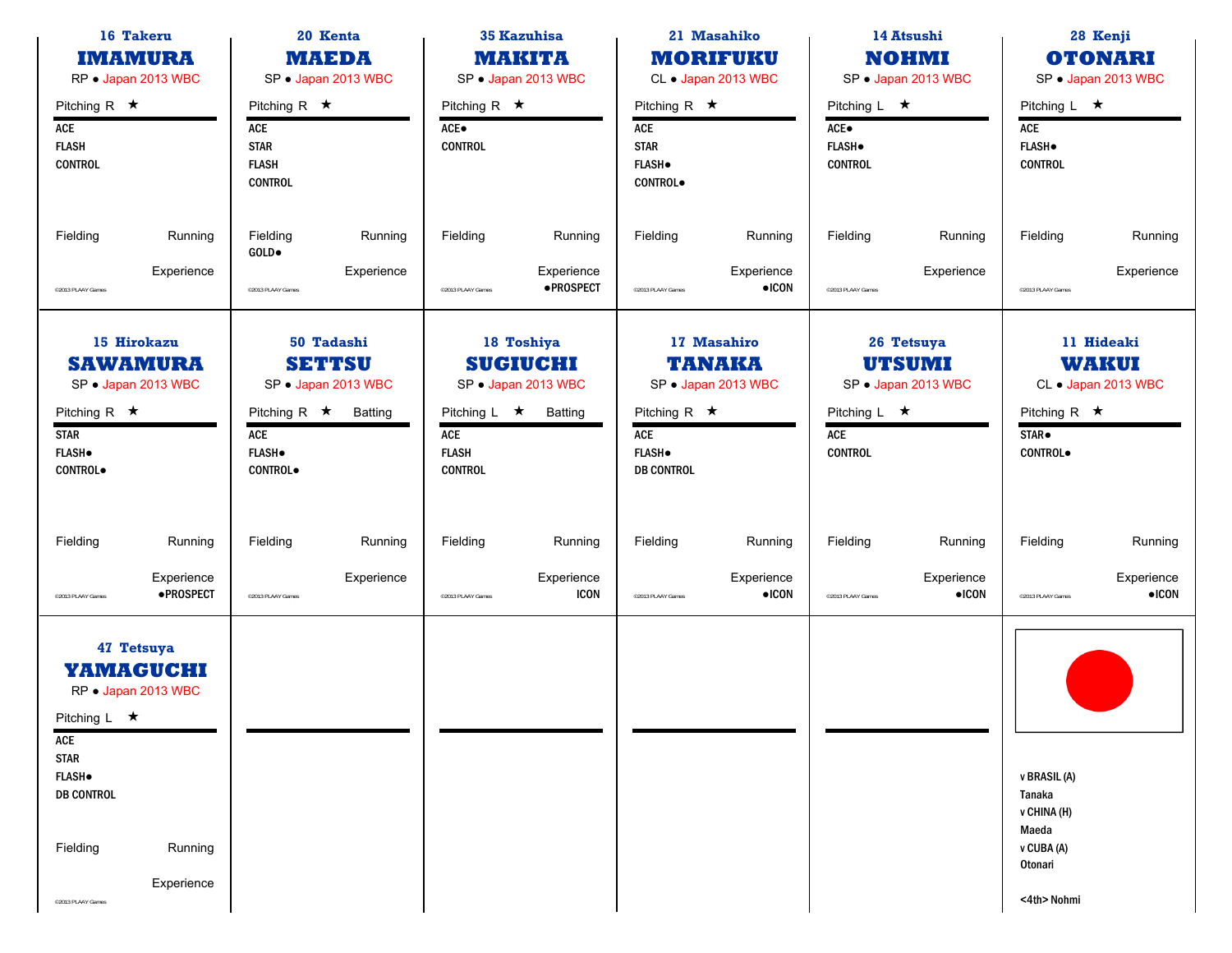| 10 Shinnosuke<br><b>ABE</b><br>2 . Japan 2013 WBC |                                                                                                                                                                                 | 2 Ryoji<br><b>AIKAWA</b><br>2 . Japan 2013 WBC |                                                                                                                                                                                           | 27 Ginjiro<br><b>SUMITANI</b><br>2 . Japan 2013 WBC |                                                                                                                                                                 |                                        | 46 Yuichi<br><b>HONDA</b><br>4 . Japan 2013 WBC                                                                              |                                              | 3 Hirokazu<br><b>IBATA</b><br>63 . Japan 2013 WBC                                                                                   |                                                                                                                                 | 5 Nobuhiro<br><b>MATSUDA</b><br>5 • Japan 2013 WBC                                                                                     |
|---------------------------------------------------|---------------------------------------------------------------------------------------------------------------------------------------------------------------------------------|------------------------------------------------|-------------------------------------------------------------------------------------------------------------------------------------------------------------------------------------------|-----------------------------------------------------|-----------------------------------------------------------------------------------------------------------------------------------------------------------------|----------------------------------------|------------------------------------------------------------------------------------------------------------------------------|----------------------------------------------|-------------------------------------------------------------------------------------------------------------------------------------|---------------------------------------------------------------------------------------------------------------------------------|----------------------------------------------------------------------------------------------------------------------------------------|
|                                                   | $\star$<br>Batting L<br><b>HERO</b><br>• CHAMPION<br><b>• PATIENT</b><br><b>•SLUGGER</b><br>•HR KING                                                                            |                                                | $\vec{\mathbf{x}}$<br>Batting R<br><b>•WHIFFER</b><br><b>SCRAPPER</b>                                                                                                                     |                                                     | $\star$<br><b>Batting R</b><br>·SAD SACK<br><b>WHIFFER</b><br><b>EAGER</b><br><b>SCRAPPER</b>                                                                   |                                        | $\star$<br>Batting L<br>•WHIFFER<br><b>•EAGER</b><br><b>SCRAPPER</b>                                                         |                                              | $\star$ Batting R<br><b>HERO</b><br><b>•WHIFFER</b><br><b>SCRAPPER</b>                                                              |                                                                                                                                 | $\frac{1}{\sqrt{2}}$<br><b>Batting R</b><br><b>•CHAMPION</b><br><b>WHIFFER</b><br><b>•EAGER</b>                                        |
| Fielding<br>GOLD.<br>@2013 PLAAY Games            | Running<br><b>STOIC</b><br>Experience<br><b>ICON</b>                                                                                                                            | Fielding<br>@2013 PLAAY Games                  | Running<br><b>STOIC</b><br>Experience<br><b>ICON</b>                                                                                                                                      | Fielding<br>GOLD.<br>@2013 PLAAY Games              | Running<br><b>STOIC</b><br>Experience                                                                                                                           | Fielding<br>GOLD<br>@2013 PLAAY Games  | Running<br>$\bullet$ ACTIVE<br>Experience<br>$\bullet$ ICON                                                                  | Fielding<br><b>GOLD</b><br>@2013 PLAAY Games | Running<br>$\bullet$ STOIC<br>Experience<br><b>ICON</b>                                                                             | Fielding<br>GOLD.<br>@2013 PLAAY Games                                                                                          | Running<br>$\bullet$ ACTIVE<br>Experience<br><b>ICON</b>                                                                               |
|                                                   | <b>7 Kazuo</b><br><b>MATSUI</b><br>4 . Japan 2013 WBC<br>$\star$<br><b>Batting B</b><br>$e$ HERO<br><b>•WHIFFER</b><br>$\bullet$ EAGER                                          |                                                | 6 Hayato<br><b>SAKAMOTO</b><br>6 . Japan 2013 WBC<br>$\star$<br><b>Batting R</b><br><b>•CHAMPION</b><br>•WHIFFER<br>$\bullet$ EAGER                                                       |                                                     | 1 Takashi<br><b>TORITANI</b><br>465 . Japan 2013 WBC<br>$\star$<br><b>Batting L</b><br>$e$ HERO<br><b>WHIFFER</b><br><b>PATIENT</b>                             |                                        | 34 Hisayoshi<br><b>CHONO</b><br>8 . Japan 2013 WBC<br>$\star$<br><b>Batting R</b><br>·CHAMPION<br><b>WHIFFER</b><br>·PATIENT |                                              | 41 Atsunori<br><b>INABA</b><br>3 . Japan 2013 WBC<br>$\star$<br><b>Batting L</b><br><b>HERO</b><br><b>•WHIFFER</b><br><b>•EAGER</b> |                                                                                                                                 | 9 Yoshio<br><b>ITOI</b><br>89 . Japan 2013 WBC<br>$\star$<br><b>Batting L</b><br><b>•CHAMPION</b><br><b>WHIFFER</b><br><b>•PATIENT</b> |
| Fielding<br>GOLD.<br>@2013 PLAAY Games            | Running<br>Experience<br><b>ICON</b>                                                                                                                                            | Fielding<br><sup>©</sup> 2013 PLAAY Games      | Running<br>Experience<br>$\bullet$ ICON                                                                                                                                                   | Fielding<br>@2013 PLAAY Games                       | Running<br>Experience<br>ICON                                                                                                                                   | Fielding<br>GOLD.<br>@2013 PLAAY Games | Running<br>Experience                                                                                                        | Fielding<br>@2013 PLAAY Games                | Running<br><b>STOIC</b><br>Experience                                                                                               | Fielding<br>GOLD<br>@2013 PLAAY Games                                                                                           | Running<br><b>• ACTIVE</b><br>Experience                                                                                               |
| Fielding<br>@2013 PLAAY Games                     | 61 Katsuya<br><b>KAKUNAKA</b><br>7 • Japan 2013 WBC<br>$\star$ Batting L<br><b>•CHAMPION</b><br><b>•WHIFFER</b><br>$\bullet$ EAGER<br><b>•SCRAPPER</b><br>Running<br>Experience | Fielding<br>IRON.<br>@2013 PLAAY Games         | <b>13 Sho</b><br><b>NAKATA</b><br>73 • Japan 2013 WBC<br>$\star$ Batting R<br>·UTILITY<br><b>WHIFFER</b><br><b>•SLUGGER</b><br><b>•HRKING</b><br>Running<br>$\bullet$ STOIC<br>Experience | Fielding<br>@2013 PLAAY Games                       | 24 Seiichi<br><b>UCHIKAWA</b><br>97 • Japan 2013 WBC<br>$\star$ Batting R<br><b>•CHAMPION</b><br>$\bullet$ GOOD EYE<br>$\bullet$ EAGER<br>Running<br>Experience |                                        |                                                                                                                              |                                              |                                                                                                                                     | Sakamoto SS<br>Ibata (K Matsui) 2B<br>Uchikawa DH<br>Abe C<br>Itoi RF<br><b>Chono CF</b><br>Nakata LF<br>Inaba 1B<br>Matsuda 3B |                                                                                                                                        |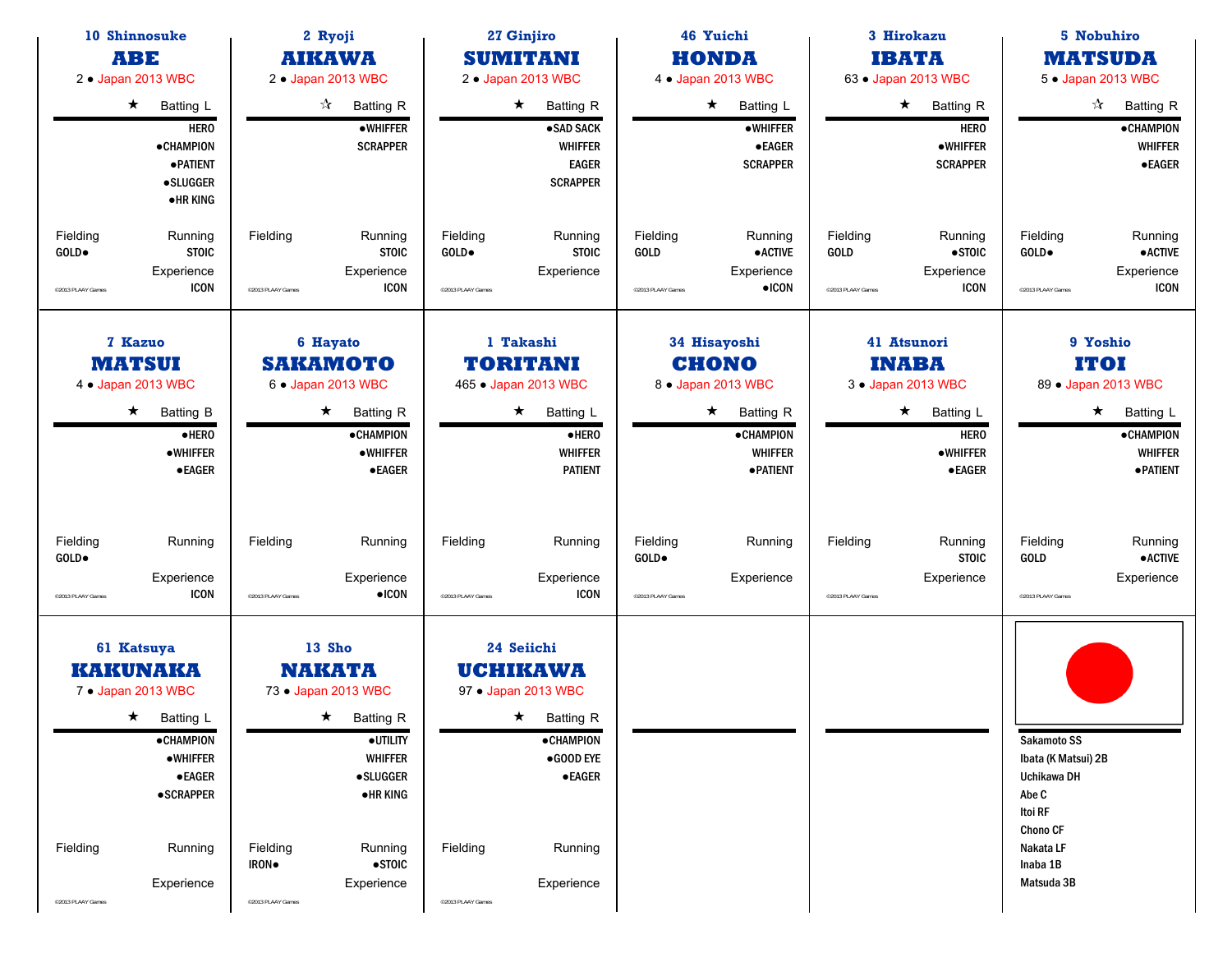| 23 Woochan<br>CHA<br>RP · Korea 2013 WBC                                                                                                   | 57 Won Jun<br><b>CHANG</b><br>SP · Korea 2013 WBC                                                     |                                                                                         | 48 Wonsam<br><b>JANG</b><br>SP · Korea 2013 WBC                                        | 18 Kyung Eun<br><b>NOH</b><br>P · Korea 2013 WBC                                 | 21 Seunghwan<br>OH<br>CL • Korea 2013 WBC                                                                                        |
|--------------------------------------------------------------------------------------------------------------------------------------------|-------------------------------------------------------------------------------------------------------|-----------------------------------------------------------------------------------------|----------------------------------------------------------------------------------------|----------------------------------------------------------------------------------|----------------------------------------------------------------------------------------------------------------------------------|
| Pitching $L \star$<br><b>WORKMAN</b><br><b>STRUGGLER</b><br><b>WILD</b> .                                                                  | Pitching $L \star$<br><b>STRUGGLER</b>                                                                | Pitching R $\sqrt{\lambda}$<br><b>STAR</b><br><b>FLASH</b> .<br><b>CONTROL</b>          | Pitching L $\star$<br><b>CONTROL</b>                                                   | Pitching R $\star$<br>WORKMAN.                                                   | Pitching R $\star$<br>ACE●<br><b>FLASH</b><br><b>CONTROL</b>                                                                     |
| Fielding<br>Running                                                                                                                        | Fielding<br>Running                                                                                   | Fielding<br>Running                                                                     | Fielding<br>Running                                                                    | Fielding<br>Running                                                              | Fielding<br>Running                                                                                                              |
| Experience<br><sup>©</sup> 2013 PLAAY Games                                                                                                | Experience<br><b>PROSPECT</b><br><sup>©</sup> 2013 PLAAY Games                                        | Experience<br>$\bullet$ ICON<br>@2013 PLAAY Games                                       | Experience<br>©2013 PLAAY Games                                                        | Experience<br><b>PROSPECT</b><br>@2013 PLAAY Games                               | Experience<br>$\bullet$ ICON<br>@2013 PLAAY Games                                                                                |
| 11 Heesoo<br><b>PARK</b><br>RP · Korea 2013 WBC<br>Pitching $L \star$<br>STAR <sup>.</sup><br><b>FLASH</b><br><b>CONTROL</b>               | 26 Jae Weong<br><b>SEO</b><br>SP · Korea 2013 WBC<br>Pitching R $\star$<br>WORKMAN.<br><b>CONTROL</b> | 1 Seunglak<br><b>SON</b><br>CL · Korea 2013 WBC<br>Pitching R $\star$<br><b>CONTROL</b> | 91 Seung<br><b>SONG</b><br>SP · Korea 2013 WBC<br>Pitching R $\star$<br><b>WORKMAN</b> | 17 Wonsang<br>YOO<br>RP · Korea 2013 WBC<br>Pitching R $\star$<br><b>CONTROL</b> | <b>66 Hisang</b><br>YOON<br>SP · Korea 2013 WBC<br>Pitching R $\star$<br><b>WORKMAN</b><br><b>CONTROL</b>                        |
| Fielding<br>Running<br>Experience<br>@2013 PLAAY Games                                                                                     | Fielding<br>Running<br>Experience<br>$\bullet$ ICON<br><sup>©</sup> 2013 PLAAY Games                  | Fielding<br>Running<br>Experience<br>@2013 PLAAY Games                                  | Fielding<br>Running<br>Experience<br>©2013 PLAAY Games                                 | Fielding<br>Running<br>Experience<br>·PROSPECT<br>@2013 PLAAY Games              | Running<br>Fielding<br>Experience<br><b>PROSPECT</b><br>@2013 PLAAY Games                                                        |
| 28 Sukmin<br>YOON<br>SP · Korea 2013 WBC<br>Pitching R $\star$<br><b>CONTROL</b><br>Fielding<br>Running<br>Experience<br>@2013 PLAAY Games |                                                                                                       |                                                                                         |                                                                                        |                                                                                  | ₩<br>$\mathscr{U}$<br>₩<br><b>v NETHERLANDS (A)</b><br>S Yoon<br>v AUSTRALIA (A)<br>Song<br><b>v CHINESE TAIPEI (H)</b><br>Chang |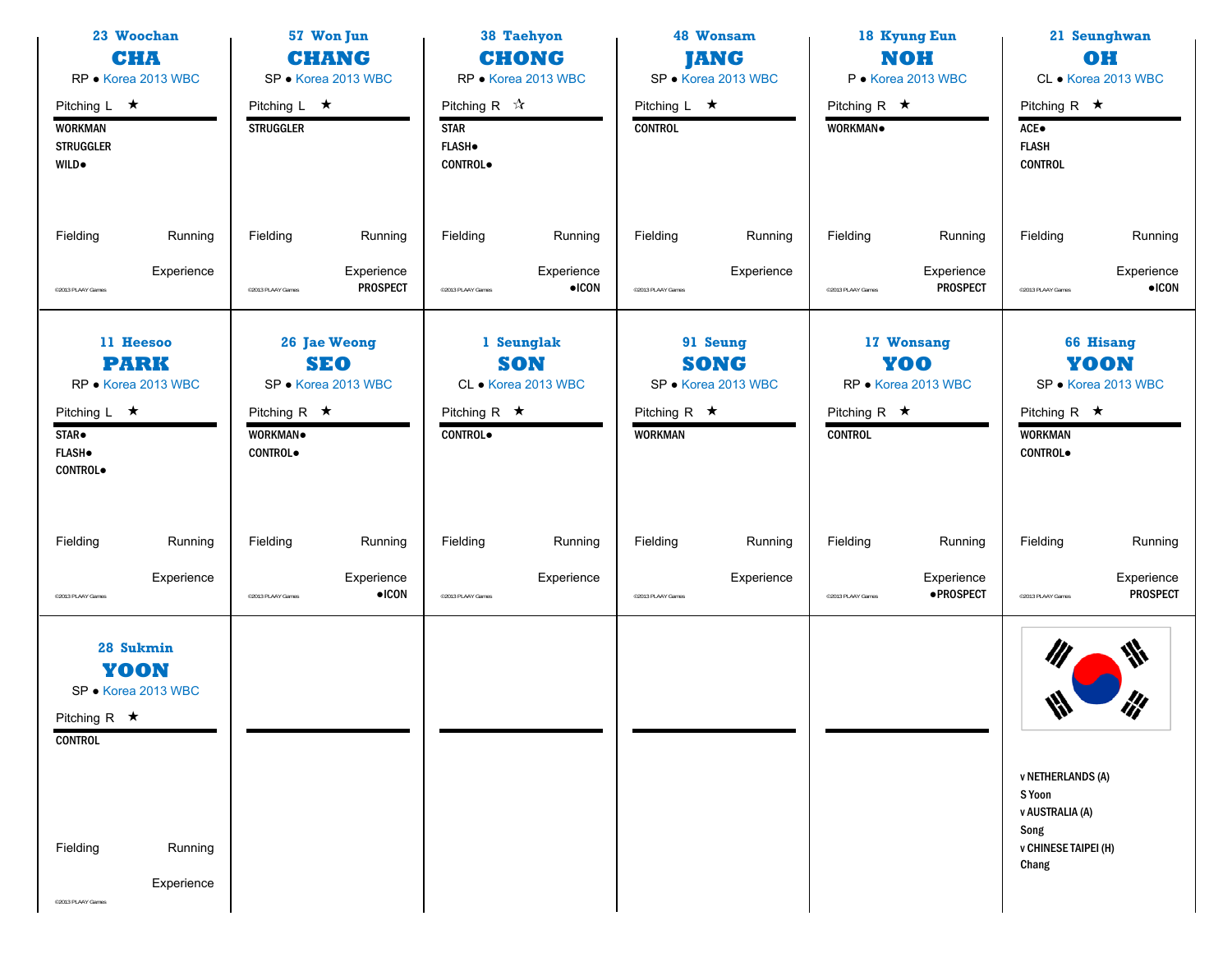| 20 Kabyong<br>JIN<br>2 • Korea 2013 WBC                                                                                                                        | 47 Minho<br><b>KANG</b><br>2 • Korea 2013 WBC                                                                                                                                                                 |                                                                                                                                                                                                                   | 8 Keunwoo<br><b>JEONG</b><br>4 • Korea 2013 WBC                                                                                                                    | 16 Jungho<br><b>KANG</b><br>6 • Korea 2013 WBC                                                                                                          | 7 Sangsu<br>KIM<br>6 • Korea 2013 WBC                                                                                           |
|----------------------------------------------------------------------------------------------------------------------------------------------------------------|---------------------------------------------------------------------------------------------------------------------------------------------------------------------------------------------------------------|-------------------------------------------------------------------------------------------------------------------------------------------------------------------------------------------------------------------|--------------------------------------------------------------------------------------------------------------------------------------------------------------------|---------------------------------------------------------------------------------------------------------------------------------------------------------|---------------------------------------------------------------------------------------------------------------------------------|
| $\star$<br><b>Batting R</b><br><b>•WHIFFER</b><br><b>EAGER</b>                                                                                                 | $\star$<br><b>Batting R</b><br>·UTILITY<br><b>WHIFFER</b><br><b>•EAGER</b><br><b>•HRKING</b>                                                                                                                  | $\star$<br>Batting R<br><b>WHIFFER</b><br>$\bullet$ EAGER<br><b>•SLUGGER</b>                                                                                                                                      | $\star$<br><b>Batting R</b><br>· UTILITY<br>$\bullet$ GOOD EYE<br><b>•EAGER</b><br><b>•SCRAPPER</b>                                                                | $\star$<br><b>Batting R</b><br>$\bullet$ HERO<br><b>WHIFFER</b><br><b>•SLUGGER</b>                                                                      | $\star$<br><b>Batting R</b><br>·UTILITY<br><b>•WHIFFER</b><br><b>•EAGER</b><br><b>SCRAPPER</b>                                  |
| Fielding<br>Running<br><b>IRON</b><br><b>STOIC</b><br>Experience<br>$\bullet$ ICON<br><sup>©</sup> 2013 PLAAY Games                                            | Fielding<br>Running<br>IRON.<br><b>STOIC</b><br>Experience<br>$\bullet$ ICON<br><sup>©</sup> 2013 PLAAY Games                                                                                                 | Fielding<br>Running<br>IRON.<br>Experience<br>@2013 PLAAY Games                                                                                                                                                   | Fielding<br>Running<br>IRON.<br>Experience<br>·PROSPECT<br>@2013 PLAAY Games                                                                                       | Fielding<br>Running<br>IRON.<br>Experience<br><sup>©2013</sup> PLAAY Games                                                                              | Fielding<br>Running<br>IRON.<br>Experience<br><b>PROSPECT</b><br>@2013 PLAAY Games                                              |
| 52 Taekyun<br>KIM<br>3 • Korea 2013 WBC<br>$\star$<br>Batting R<br><b>•CHAMPION</b><br><b>WHIFFER</b><br><b>• PATIENT</b>                                      | 25 Dae Ho<br>LEE<br>3 • Korea 2013 WBC<br>$\star$<br>Batting R<br><b>HERO</b><br><b>•WHIFFER</b><br><b>• PATIENT</b><br><b>•SLUGGER</b><br><b>•HRKING</b>                                                     | <b>36 Seung Yuop</b><br>LEE<br>3 • Korea 2013 WBC<br>$\star$<br>Batting L<br>$e$ HERO<br><b>WHIFFER</b><br><b>•SLUGGER</b>                                                                                        | 13 Sihyun<br><b>SON</b><br>6 • Korea 2013 WBC<br>$\frac{1}{\sqrt{2}}$<br><b>Batting R</b><br><b>UTILITY</b><br><b>•WHIFFER</b><br><b>EAGER</b><br><b>•SCRAPPER</b> | 9 Junwoo<br><b>JEON</b><br>8 • Korea 2013 WBC<br>$\star$<br><b>Batting R</b><br><b>UTILITY</b><br><b>WHIFFER</b><br>$\bullet$ EAGER<br><b>•SCRAPPER</b> | 50 Hyunsoo<br>KIM<br>7 • Korea 2013 WBC<br>$\star$<br>Batting L<br>$\bullet$ EAGER<br><b>•SCRAPPER</b>                          |
| Fielding<br>Running<br>$\bullet$ STOIC<br>Experience<br>$\bullet$ ICON<br>@2013 PLAAY Games                                                                    | Fielding<br>Running<br><b>STOIC</b><br>Experience<br><b>ICON</b><br><sup>©</sup> 2013 PLAAY Games                                                                                                             | Fielding<br>Running<br>$\bullet$ STOIC<br>Experience<br>@2013 PLAAY Games                                                                                                                                         | Fielding<br>Running<br>$\bullet$ STOIC<br>Experience<br>@2013 PLAAY Games                                                                                          | Fielding<br>Running<br>IRON.<br>Experience<br><b>PROSPECT</b><br>@2013 PLAAY Games                                                                      | Fielding<br>Running<br>$\bullet$ STOIC<br>GOLD.<br>Experience<br>·PROSPECT<br>@2013 PLAAY Games                                 |
| 35 Jin Young<br>明明<br>O · Korea 2013 WBC<br>$\star$ Batting L<br><b>•SCRAPPER</b><br>Fielding<br>Running<br>$\bullet$ STOIC<br>Experience<br>@2013 PLAAY Games | 15 Yongkyu<br>LEE<br>98 • Korea 2013 WBC<br>★ Batting L<br>$\bullet$ UTILITY<br>$\bullet$ GOOD EYE<br><b>SCRAPPER</b><br>Fielding<br>Running<br><b>•ACTIVE</b><br>Experience<br><sup>©</sup> 2013 PLAAY Games | 31 Ahseop<br><b>SON</b><br>9 • Korea 2013 WBC<br>$\star$ Batting L<br>$e$ HERO<br>$\bullet$ WHIFFER<br>$\bullet$ EAGER<br><b>•SCRAPPER</b><br>Fielding<br>Running<br>Experience<br>·PROSPECT<br>@2013 PLAAY Games |                                                                                                                                                                    |                                                                                                                                                         | YK Lee RF<br>Jeong 2B<br>SY Lee DH<br>DH Lee 1B<br>HS Kim LF<br>Jeon CF<br>J Choi 3B<br><b>MH Kang C</b><br>JH Kang (SH Son) SS |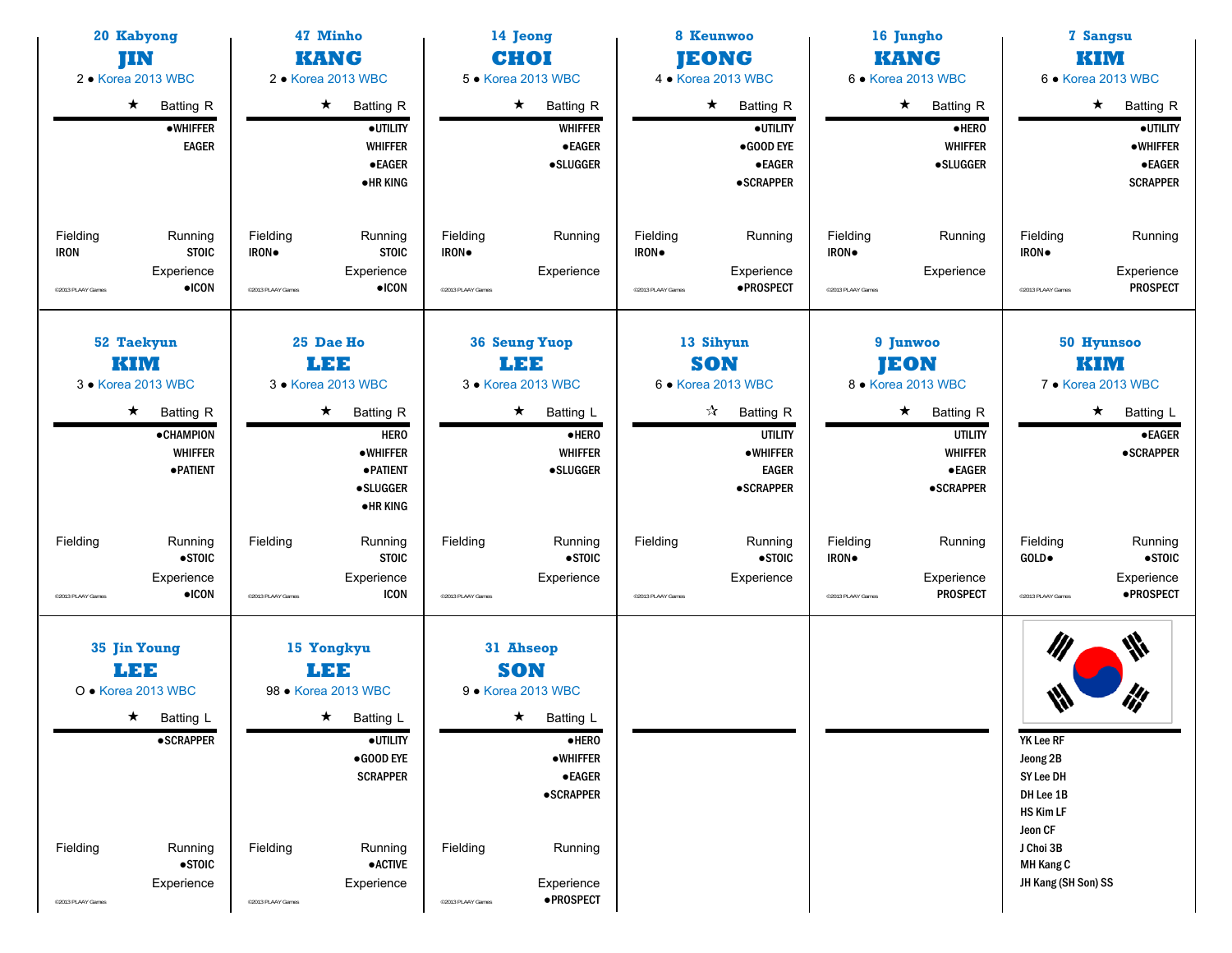|                                                                      | 91 Alfredo<br>31 Jose<br><b>COBOS</b><br><b>ACEVES</b><br>CL • Mexico 2013 WBC<br>RP · Mexico 2013 WBC |                                                        |                                                     | 41 Marco<br><b>ESTRADA</b><br>SP · Mexico 2013 WBC                        | 49 Yovani<br><b>GALLARDO</b><br>SP · Mexico 2013 WBC     |                                                               | 42 Arnold<br><b>LEON</b><br>RP · Mexico 2013 WBC |                                                | 13 Rodrigo<br><b>LOPEZ</b><br>P · Mexico 2013 WBC     |                                                                |                                                  |
|----------------------------------------------------------------------|--------------------------------------------------------------------------------------------------------|--------------------------------------------------------|-----------------------------------------------------|---------------------------------------------------------------------------|----------------------------------------------------------|---------------------------------------------------------------|--------------------------------------------------|------------------------------------------------|-------------------------------------------------------|----------------------------------------------------------------|--------------------------------------------------|
| Pitching R $\star$<br>STRUGGLER.<br><b>FLASH</b> .<br><b>CONTROL</b> |                                                                                                        | Pitching R $\star$<br><b>WORKMAN</b><br><b>FLASH</b> . |                                                     | Pitching R $\star$<br>STAR <sup>o</sup><br><b>FLASH</b><br><b>CONTROL</b> |                                                          | Pitching R $\star$<br>STAR.<br><b>FLASH</b><br><b>CONTROL</b> |                                                  | Pitching R $\star$<br><b>WORKMAN</b>           |                                                       | Pitching R $\sqrt[4]{x}$<br>WORKMAN.<br><b>CONTROL</b>         |                                                  |
| Fielding                                                             | Running                                                                                                | Fielding                                               | Running                                             | Fielding                                                                  | Running                                                  | Fielding                                                      | Running                                          | Fielding                                       | Running                                               | Fielding                                                       | Running                                          |
| <sup>©</sup> 2013 PLAAY Games                                        | Experience                                                                                             | <sup>©</sup> 2013 PLAAY Games                          | Experience<br><b>PROSPECT</b>                       | @2013 PLAAY Games                                                         | Experience                                               | @2013 PLAAY Games                                             | Experience                                       | @2013 PLAAY Games                              | Experience<br><b>PROSPECT</b>                         | @2013 PLAAY Games                                              | Experience<br>$\bullet$ ICON                     |
| Pitching R $\star$<br><b>CONTROL</b>                                 | 39 Luis<br><b>MENDOZA</b><br>SP · Mexico 2013 WBC                                                      | Pitching $L \star$<br><b>WORKMAN</b><br><b>FLASH</b>   | 46 Oliver<br>PEREZ<br>SP · Mexico 2013 WBC          | Pitching $L \star$<br><b>FLASH</b> .                                      | <b>52 Dennys</b><br><b>REYES</b><br>RP · Mexico 2013 WBC | Pitching L<br>ACE<br><b>FLASH</b><br><b>CONTROL</b>           | 27 Cesar<br><b>RAMOS</b><br>RP · Mexico 2013 WBC | Pitching $L \quad \mathcal{R}$<br><b>FLASH</b> | 11 Daniel<br><b>RODRIGUEZ</b><br>SP · Mexico 2013 WBC | Pitching R $\star$<br>ACE<br><b>FLASH</b><br><b>DB CONTROL</b> | 54 Sergio<br><b>ROMO</b><br>CL • Mexico 2013 WBC |
| Fielding                                                             | Running                                                                                                | Fielding                                               | Running                                             | Fielding                                                                  | Running                                                  | Fielding                                                      | Running                                          | Fielding                                       | Running                                               | Fielding                                                       | Running                                          |
| @2013 PLAAY Games                                                    | Experience                                                                                             | <sup>o</sup> 2013 PLAAY Games                          | Experience<br>$\bullet$ ICON                        | @2013 PLAAY Games                                                         | Experience<br>$\bullet$ ICON                             | @2013 PLAAY Games                                             | Experience<br><b>•PROSPECT</b>                   | @2013 PLAAY Games                              | Experience<br><b>PROSPECT</b>                         | @2013 PLAAY Games                                              | Experience                                       |
| Pitching R $\star$<br>WORKMAN.                                       | 57 Oscar<br><b>VILLARREAL</b><br>RP · Mexico 2013 WBC                                                  | Pitching R $\star$<br>WORKMAN.<br><b>FLASH</b>         | 59 Fernando<br><b>SALAS</b><br>RP · Mexico 2013 WBC |                                                                           |                                                          |                                                               |                                                  |                                                |                                                       | v ITALIA (H)<br>R Lopez<br>v USA (A)<br>Gallardo               | 4                                                |
| Fielding                                                             | Running<br>Experience                                                                                  | Fielding                                               | Running<br>Experience                               |                                                                           |                                                          |                                                               |                                                  |                                                |                                                       | v CANADA (H)<br>Estrada                                        |                                                  |
| @2013 PLAAY Games                                                    | <b>PROSPECT</b>                                                                                        | <sup>o</sup> 2013 PLAAY Games                          | PROSPECT                                            |                                                                           |                                                          |                                                               |                                                  |                                                |                                                       |                                                                |                                                  |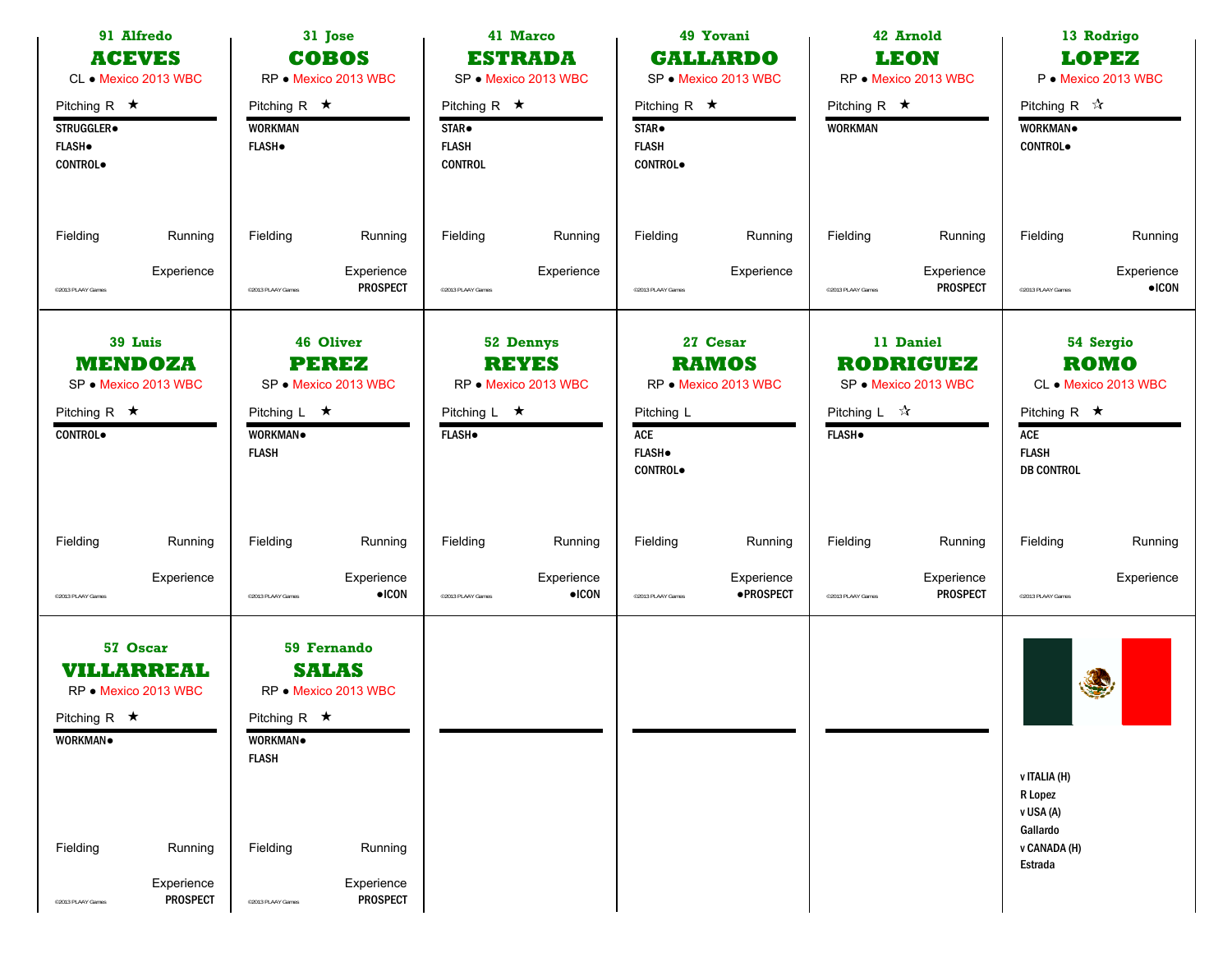|                                        | 74 Jose<br>24 Humberto<br>COTA<br>FELIX<br>2 · Mexico 2013 WBC<br>2 · Mexico 2013 WBC                                                                                             |                                        |                                                                                                                                                                             |                                        | 9 Sebastian<br><b>VALLE</b><br>2 · Mexico 2013 WBC                                                                                                               |                                        | 3 Jorge<br><b>CANTU</b><br>MI . Mexico 2013 WBC                                                                                             |                                        | 47 Luis<br><b>CRUZ</b><br>5 • Mexico 2013 WBC                                                                   |                                                                                                                                                  | 23 Adrian<br><b>GONZALEZ</b><br>3 • Mexico 2013 WBC                                                          |
|----------------------------------------|-----------------------------------------------------------------------------------------------------------------------------------------------------------------------------------|----------------------------------------|-----------------------------------------------------------------------------------------------------------------------------------------------------------------------------|----------------------------------------|------------------------------------------------------------------------------------------------------------------------------------------------------------------|----------------------------------------|---------------------------------------------------------------------------------------------------------------------------------------------|----------------------------------------|-----------------------------------------------------------------------------------------------------------------|--------------------------------------------------------------------------------------------------------------------------------------------------|--------------------------------------------------------------------------------------------------------------|
|                                        | $\frac{1}{\sqrt{2}}$<br><b>Batting R</b><br>·UTILITY<br><b>WHIFFER</b><br><b>• EAGER</b>                                                                                          |                                        | $\frac{1}{\sqrt{2}}$<br><b>Batting R</b><br><b>UTILITY</b><br><b>EAGER</b>                                                                                                  |                                        | Batting R<br>·SAD SACK<br><b>WHIFFER</b><br><b>EAGER</b><br><b>•HRKING</b>                                                                                       |                                        | <b>Batting R</b><br>·UTILITY<br>•WHIFFER<br><b>EAGER</b><br><b>•SLUGGER</b>                                                                 |                                        | $\mathcal{A}$<br><b>Batting R</b><br><b>HERO</b><br><b>•WHIFFER</b><br><b>EAGER</b>                             |                                                                                                                                                  | $\star$<br>Batting L<br><b>HERO</b><br><b>WHIFFER</b><br><b>•EAGER</b><br><b>•SLUGGER</b>                    |
| Fielding<br>IRON.<br>@2013 PLAAY Games | Running<br><b>STOIC</b><br>Experience<br>· PROSPECT                                                                                                                               | Fielding<br>IRON.<br>@2013 PLAAY Games | Running<br>$\bullet$ STOIC<br>Experience<br><b>PROSPECT</b>                                                                                                                 | Fielding<br>IRON.<br>@2013 PLAAY Games | Running<br><b>STOIC</b><br>Experience<br><b>PROSPECT</b>                                                                                                         | Fielding<br>GOLD.<br>@2013 PLAAY Games | Running<br><b>STOIC</b><br>Experience                                                                                                       | Fielding<br>GOLD.<br>@2013 PLAAY Games | Running<br>$\bullet$ STOIC<br>Experience<br>·PROSPECT                                                           | Fielding<br>GOLD<br>@2013 PLAAY Games                                                                                                            | Running<br>$\bullet$ STOIC<br>Experience<br><b>ICON</b>                                                      |
|                                        | 25 Walter<br><b>IBARRA</b><br>8 · Mexico 2013 WBC<br><b>Batting B</b><br>·UTILITY<br><b>WHIFFER</b><br><b>EAGER</b><br><b>•SCRAPPER</b>                                           |                                        | 68 Efren<br><b>NAVARRO</b><br>UT • Mexico 2013 WBC<br>$\star$<br>Batting L<br>·UTILITY<br><b>•WHIFFER</b><br><b>EAGER</b><br><b>•SCRAPPER</b>                               |                                        | 19 Ramiro<br><b>PENA</b><br>4 • Mexico 2013 WBC<br>$\frac{1}{\sqrt{2}}$<br><b>Batting B</b><br>·UTILITY<br><b>WHIFFER</b><br>$\bullet$ EAGER<br><b>•SCRAPPER</b> |                                        | 21 Gil<br><b>VELASQUEZ</b><br>6 • Mexico 2013 WBC<br>$\star$<br><b>Batting R</b><br>$\bullet$ HERO<br>$\bullet$ WHIFFER<br><b>•SCRAPPER</b> |                                        | 14 Eduardo<br><b>ARREDONDO</b><br>8 • Mexico 2013 WBC<br>$\sqrt[3]{ }$ Batting L<br>$e$ HERO<br><b>SCRAPPER</b> |                                                                                                                                                  | 95 Karim<br><b>GARCIA</b><br>9 · Mexico 2013 WBC<br>$\star$<br>Batting L<br><b>WHIFFER</b><br><b>HR KING</b> |
| Fielding<br>@2013 PLAAY Games          | Running<br>Experience<br><b>PROSPECT</b>                                                                                                                                          | Fielding<br>@2013 PLAAY Games          | Running<br>$\bullet$ STOIC<br>Experience<br>·PROSPECT                                                                                                                       | Fielding<br>@2013 PLAAY Games          | Running<br>$\bullet$ STOIC<br>Experience<br>·PROSPECT                                                                                                            | Fielding<br>©2013 PLAAY Games          | Running<br>Experience                                                                                                                       | Fielding<br>GOLD.<br>@2013 PLAAY Games | Running<br>$\bullet$ ACTIVE<br>Experience<br><b>PROSPECT</b>                                                    | Fielding<br>GOLD.<br>@2013 PLAAY Games                                                                                                           | Running<br>$\bullet$ STOIC<br>Experience<br><b>ICON</b>                                                      |
| Fielding<br>@2013 PLAAY Games          | 18 Luis A.<br><b>GARCIA</b><br>9 · Mexico 2013 WBC<br>$\sqrt{\lambda}$ Batting R<br><b>•UTILITY</b><br><b>WHIFFER</b><br>Running<br><b>STOIC</b><br>Experience<br><b>PROSPECT</b> | Fielding<br>GOLD.<br>@2013 PLAAY Games | 8 Edgar<br><b>GONZALEZ</b><br>7 • Mexico 2013 WBC<br>$\mathcal{R}$ Batting R<br><b>•UTILITY</b><br><b>WHIFFER</b><br><b>•EAGER</b><br>Running<br><b>STOIC</b><br>Experience |                                        |                                                                                                                                                                  |                                        |                                                                                                                                             |                                        |                                                                                                                 | Arredondo CF<br>Pena 2B<br>Cruz 3B<br>Ad Gonzalez 1B<br><b>Cantu DH</b><br>K Garcia RF<br>E Gonzalez LF<br>Cota (Felix) C<br><b>Velasquez SS</b> | <b>SES</b>                                                                                                   |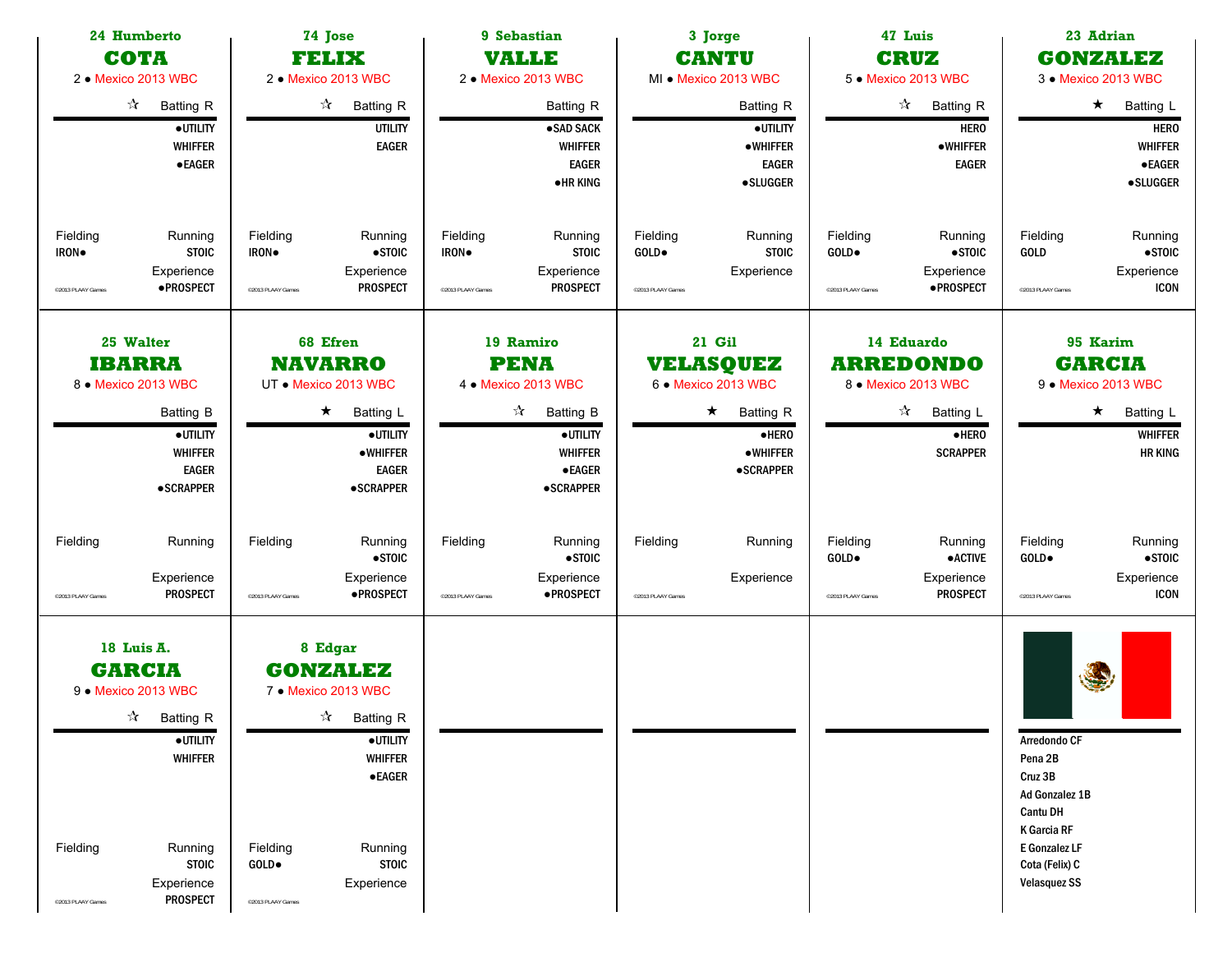| 29 Johnny<br><b>BALENTINA</b><br>P · Nederland 2013 WBC<br>Pitching L<br><b>WORKMAN</b><br><b>STRUGGLER</b><br><b>FLASH</b><br><b>WILD</b>                                                             | <b>47 David</b><br><b>BERGMAN</b><br>SP . Nederland 2013 WBC<br>Pitching R $\star$<br>STAR <sup>.</sup><br><b>DB CONTROL</b>                                  | 55 Leon<br><b>BOYD</b><br>P · Nederland 2013 WBC<br>Pitching R<br><b>FLASH</b> .<br><b>CONTROL</b>               | <b>19 Rob</b><br><b>CORDEMANS</b><br>SP . Nederland 2013 WBC<br>Pitching R $\star$<br>ACE●<br><b>FLASH</b> .<br><b>DB CONTROL</b>              | 13 Kevin<br><b>HEIJSTEK</b><br>SP . Nederland 2013 WBC<br>Pitching R $\star$<br><b>CONTROL</b>                            | 7 Jonatan<br><b>ISENIA</b><br>RP · Nederland 2013 WBC<br>Pitching R $\sqrt{\lambda}$<br><b>CONTROL</b>                                       |
|--------------------------------------------------------------------------------------------------------------------------------------------------------------------------------------------------------|---------------------------------------------------------------------------------------------------------------------------------------------------------------|------------------------------------------------------------------------------------------------------------------|------------------------------------------------------------------------------------------------------------------------------------------------|---------------------------------------------------------------------------------------------------------------------------|----------------------------------------------------------------------------------------------------------------------------------------------|
| Fielding<br>Running<br>GOLD.<br>Experience<br><b>PROSPECT</b><br>@2013 PLAAY Games                                                                                                                     | Fielding<br>Running<br>Experience<br><b>PROSPECT</b><br><sup>©</sup> 2013 PLAAY Games                                                                         | Fielding<br>Running<br>Experience<br><b>PROSPECT</b><br>@2013 PLAAY Games                                        | Fielding<br>Running<br>Experience<br><b>PROSPECT</b><br>@2013 PLAAY Games                                                                      | Fielding<br>Running<br>Experience<br><b>PROSPECT</b><br>@2013 PLAAY Games                                                 | Fielding<br>Running<br>Experience<br><b>PROSPECT</b><br>@2013 PLAAY Games                                                                    |
| <b>74 Kenley</b><br><b>JANSEN</b><br>RP . Nederland 2013 WBC<br>Pitching R<br><b>WORKMAN</b><br><b>STRUGGLER</b><br><b>FLASH</b><br><b>WILD</b> .                                                      | <b>36 Diegomar</b><br><b>MARKWELL</b><br>SP . Nederland 2013 WBC<br>Pitching $L \star$<br>WORKMAN.<br><b>CONTROL</b>                                          | 39 Shairon<br><b>MARTIS</b><br>SP . Nederland 2013 WBC<br>Pitching R $\star$<br><b>WORKMAN</b><br><b>CONTROL</b> | 96 Mark<br><b>PAWELEK</b><br>RP . Nederland 2013 WBC<br>Pitching $L \quad \mathcal{R}$<br><b>WORKMAN</b><br><b>STRUGGLER</b><br><b>DB WILD</b> | 26 Tom<br><b>STUIFBERGEN</b><br>SP . Nederland 2013 WBC<br>Pitching R $\sqrt{\lambda}$<br>STRUGGLER.<br><b>DB CONTROL</b> | 3 Berry<br><b>van DRIEL</b><br>RP . Nederland 2013 WBC<br>Pitching R $\star$<br><b>WORKMAN</b><br><b>FLASH</b><br><b>WILD</b> .              |
| Fielding<br>Running<br>Experience<br><b>PROSPECT</b><br>@2013 PLAAY Games                                                                                                                              | Fielding<br>Running<br>GOLD.<br>Experience<br><b>PROSPECT</b><br><sup>©</sup> 2013 PLAAY Games                                                                | Fielding<br>Running<br>Experience<br><b>PROSPECT</b><br>@2013 PLAAY Games                                        | Fielding<br>Running<br>Experience<br><b>PROSPECT</b><br>©2013 PLAAY Games                                                                      | Fielding<br>Running<br><b>IRON</b><br>Experience<br><b>PROSPECT</b><br>@2013 PLAAY Games                                  | Fielding<br>Running<br>Experience<br><b>PROSPECT</b><br>@2013 PLAAY Games                                                                    |
| 51 Loek<br><b>van MIL</b><br>RP · Nederland 2013 WBC<br>Pitching R $\mathbb{\hat{X}}$<br><b>FLASH</b> .<br><b>CONTROL</b><br>Fielding<br>Running<br>Experience<br><b>PROSPECT</b><br>@2013 PLAAY Games | 15 Orlando<br>YNTEMA<br>SP · Nederland 2013 WBC<br>Pitching R $\star$<br><b>WORKMAN</b><br>Running<br>Fielding<br>Experience<br><sup>©</sup> 2013 PLAAY Games |                                                                                                                  |                                                                                                                                                |                                                                                                                           | v KOREA (H)<br><b>Markwell</b><br><b>v CHINESE TAIPEI (A)</b><br>Stiufbergen<br><b>v AUSTRALIA (H)</b><br>Cordemans<br><4/5>Yntema / Bergman |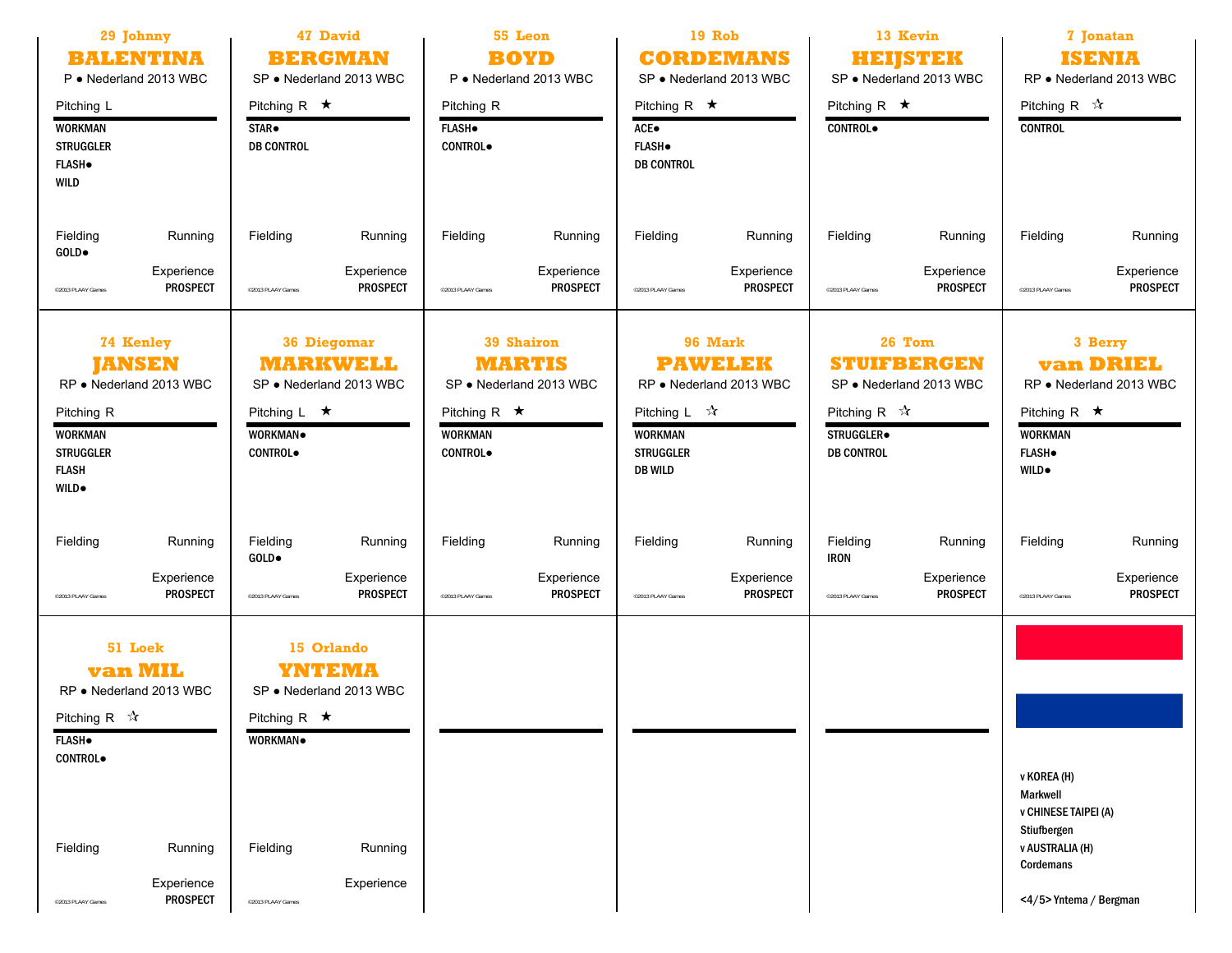| 5 Sebastiaan<br><b>NOOI</b><br>2 · Nederland 2013 WBC                                                                                                                                           | 21 Dashenko<br>1 Xander<br><b>BOGAERTS</b><br><b>RICARDO</b><br>2 . Nederland 2013 WBC<br>5 . Nederland 2013 WBC                                                                                                                          |                                                                                                                                                                                                                               | 22 Yurendell<br>de CASTER<br>MI . Nederland 2013 WBC                                                                                                                                                                                                       | 23 Quintin<br>de CUBA<br>2 • Nederland 2013 WBC                                                                                                                       | 10 Jurickson<br><b>PROFAR</b><br>Pos . Nederland 2013 WBC                                                                                            |
|-------------------------------------------------------------------------------------------------------------------------------------------------------------------------------------------------|-------------------------------------------------------------------------------------------------------------------------------------------------------------------------------------------------------------------------------------------|-------------------------------------------------------------------------------------------------------------------------------------------------------------------------------------------------------------------------------|------------------------------------------------------------------------------------------------------------------------------------------------------------------------------------------------------------------------------------------------------------|-----------------------------------------------------------------------------------------------------------------------------------------------------------------------|------------------------------------------------------------------------------------------------------------------------------------------------------|
| $\sqrt[3]{ }$ Batting R<br><b>UTILITY</b><br><b>WHIFFER</b><br><b>•SCRAPPER</b>                                                                                                                 | $\frac{1}{2}$<br><b>Batting R</b><br>·SAD SACK<br><b>WHIFFER</b><br><b>EAGER</b><br><b>SCRAPPER</b>                                                                                                                                       | $\frac{1}{2}$<br><b>Batting R</b><br>·UTILITY<br><b>WHIFFER</b><br>$\bullet$ EAGER                                                                                                                                            | $\vec{\lambda}$<br><b>Batting R</b><br>·HERO<br>• WHIFFER<br><b>EAGER</b>                                                                                                                                                                                  | $\star$<br><b>Batting L</b><br>·UTILITY<br><b>WHIFFER</b><br><b>• PATIENT</b><br><b>•SCRAPPER</b>                                                                     | $\star$<br><b>Batting B</b><br>·UTILITY<br><b>WHIFFER</b>                                                                                            |
| Fielding<br>Running<br><b>STOIC</b><br>Experience<br><b>PROSPECT</b><br>@2013 PLAAY Games                                                                                                       | Fielding<br>Running<br><b>STOIC</b><br>IRON.<br>Experience<br><b>PROSPECT</b><br>@2013 PLAAY Games                                                                                                                                        | Fielding<br>Running<br>$\bullet$ STOIC<br>Experience<br>PROSPECT<br>@2013 PLAAY Games                                                                                                                                         | Fielding<br>Running<br>Experience<br>·PROSPECT<br>@2013 PLAAY Games                                                                                                                                                                                        | Fielding<br>Running<br><b>•ACTIVE</b><br>IRON.<br>Experience<br><b>PROSPECT</b><br>@2013 PLAAY Games                                                                  | Fielding<br>Running<br>GOLD.<br>Experience<br><b>PROSPECT</b><br>@2013 PLAAY Games                                                                   |
| 46 Jonathan<br><b>SCHOOP</b><br>4 • Nederland 2013 WBC<br>$\star$<br><b>Batting R</b><br><b>UTILITY</b><br><b>WHIFFER</b><br><b>•EAGER</b>                                                      | 9 Andrelton<br><b>SIMMONS</b><br>6 . Nederland 2013 WBC<br>Batting R<br><b>HERO</b><br>•WHIFFER<br><b>•EAGER</b>                                                                                                                          | 18 Curt<br><b>SMITH</b><br>3 . Nederland 2013 WBC<br>$\frac{1}{2}$<br>Batting R<br>· UTILITY<br><b>WHIFFER</b><br><b>EAGER</b>                                                                                                | 16 Hainley<br><b>STATIA</b><br>49 . Nederland 2013 WBC<br>$\frac{1}{\sqrt{2}}$<br><b>Batting B</b><br><b>UTILITY</b><br>• WHIFFER<br><b>•EAGER</b><br><b>SCRAPPER</b>                                                                                      | 4 Vladimir<br>BALENTIEN<br>9 • Nederland 2013 WBC<br>$\star$<br><b>Batting R</b><br>$e$ HERO<br><b>WHIFFER</b><br><b>PATIENT</b><br><b>HR KING</b><br><b>•SLUGGER</b> | 2 Roger<br><b>BERNADINA</b><br>8 . Nederland 2013 WBC<br>$\frac{1}{\sqrt{2}}$<br>Batting L<br><b>HERO</b><br><b>WHIFFER</b><br><b>• PATIENT</b>      |
| Fielding<br>Running<br>$\bullet$ STOIC<br>IRON.<br>Experience<br><b>PROSPECT</b><br>@2013 PLAAY Games                                                                                           | Fielding<br>Running<br>$\bullet$ STOIC<br><b>IRON</b><br>Experience<br><b>PROSPECT</b><br><sup>©</sup> 2013 PLAAY Games                                                                                                                   | Fielding<br>Running<br>Experience<br><b>PROSPECT</b><br>@2013 PLAAY Games                                                                                                                                                     | Fielding<br>Running<br>GOLD.<br>Experience<br><b>PROSPECT</b><br>@2013 PLAAY Games                                                                                                                                                                         | Fielding<br>Running<br>$\bullet$ STOIC<br>Experience<br>@2013 PLAAY Games                                                                                             | Fielding<br>Running<br><b>• ACTIVE</b><br>Experience<br><sup>©2013</sup> PLAAY Games                                                                 |
| 8 Michael<br><b>DUURSMA</b><br>6 . Nederland 2013 WBC<br>$\star$ Batting R<br>$\bullet$ WHIFFER<br><b>SCRAPPER</b><br>Fielding<br>Running<br>Experience<br><b>PROSPECT</b><br>@2013 PLAAY Games | 25 Andruw<br><b>JONES</b><br>7 • Nederland 2013 WBC<br>$\sqrt{\lambda}$ Batting R<br>·SAD SACK<br><b>WHIFFER</b><br><b>• PATIENT</b><br>HR KING<br>Fielding<br>Running<br><b>STOIC</b><br>GOLD<br>Experience<br>ICON<br>@2013 PLAAY Games | 14 Randolph<br><b>ODUBER</b><br>8 • Nederland 2013 WBC<br>$\sqrt{\lambda}$ Batting R<br>•SAD SACK<br>WHIFFER<br><b>EAGER</b><br><b>•SCRAPPER</b><br>Fielding<br>Running<br>Experience<br><b>PROSPECT</b><br>@2013 PLAAY Games | 12 Kalian<br><b>SAMS</b><br>7 • Nederland 2013 WBC<br>$\mathcal{A}$ Batting R<br><b>UTILITY</b><br><b>WHIFFER</b><br>$\bullet$ EAGER<br>$\bullet$ HR KING<br>Fielding<br>Running<br>$\bullet$ ACTIVE<br>Experience<br><b>PROSPECT</b><br>@2013 PLAAY Games |                                                                                                                                                                       | <b>Simmons CF</b><br>Schoop 2B<br><b>Bernadina CF</b><br><b>Balentien RF</b><br>A Jones DH<br><b>Bogaerts 3B</b><br>Smith 1B<br>Sams LF<br>Ricardo C |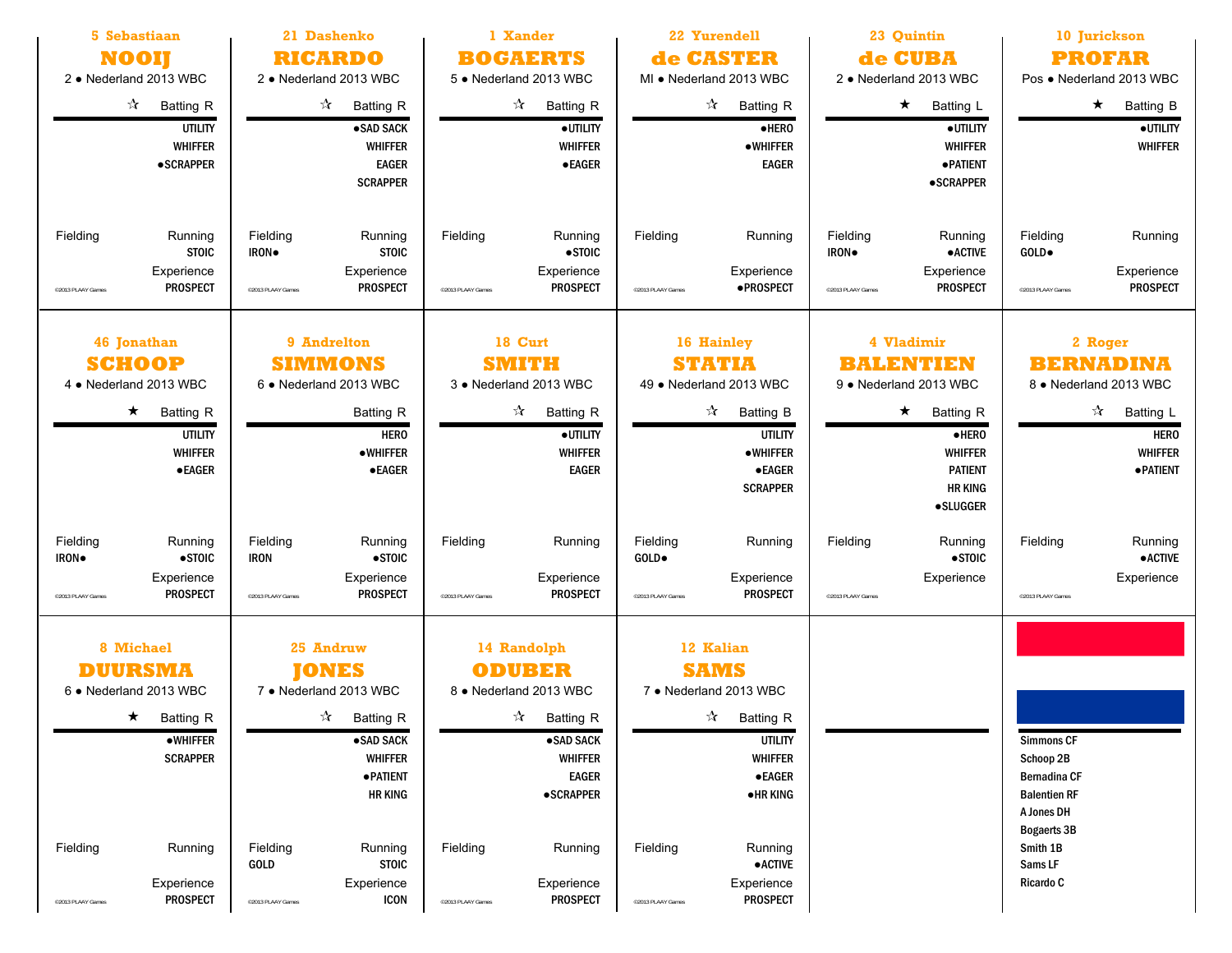| 37 Jose<br>31 Giancarlo<br><b>BERRIOS</b><br><b>ALVARADO</b><br>RP · Puerto Rico 2013 WBC<br>SP · Puerto Rico 2013 WBC                         |  | 54 Hiram<br><b>BURGOS</b><br>SP · Puerto Rico 2013 WBC        |                                                          | <b>38 Fernando</b><br><b>CABRERA</b><br>CL . Puerto Rico 2013 WBC |                                                         |                                        | 55 Xavier<br><b>CEDENO</b><br>RP · Puerto Rico 2013 WBC |                                            | 52 Jose<br>de la TORRE<br>RP · Puerto Rico 2013 WBC   |                                                                                  |                                                                  |
|------------------------------------------------------------------------------------------------------------------------------------------------|--|---------------------------------------------------------------|----------------------------------------------------------|-------------------------------------------------------------------|---------------------------------------------------------|----------------------------------------|---------------------------------------------------------|--------------------------------------------|-------------------------------------------------------|----------------------------------------------------------------------------------|------------------------------------------------------------------|
| Pitching R<br><b>FLASH</b>                                                                                                                     |  | Pitching R<br><b>STAR</b><br><b>FLASH</b> .<br><b>CONTROL</b> |                                                          | Pitching R<br><b>WORKMAN</b>                                      |                                                         | Pitching R $\star$<br><b>STRUGGLER</b> |                                                         | Pitching L $\mathcal{R}$<br><b>CONTROL</b> |                                                       | Pitching R $\sqrt{\lambda}$<br>STAR <sup>.</sup><br><b>FLASH</b> .               |                                                                  |
| Fielding<br>Running                                                                                                                            |  | Fielding                                                      | Running                                                  | Fielding                                                          | Running                                                 | Fielding                               | Running                                                 | Fielding                                   | Running                                               | Fielding                                                                         | Running                                                          |
| Experience<br>@2013 PLAAY Games                                                                                                                |  | @2013 PLAAY Games                                             | Experience<br><b>PROSPECT</b>                            | @2013 PLAAY Games                                                 | Experience<br>PROSPECT                                  | @2013 PLAAY Games                      | Experience<br>$\bullet$ ICON                            | @2013 PLAAY Games                          | Experience<br><b>PROSPECT</b>                         | @2013 PLAAY Games                                                                | Experience<br>PROSPECT                                           |
| 9 Nelson<br><b>FIGUEROA</b><br>P · Puerto Rico 2013 WBC<br>Pitching R $\sqrt{\lambda}$<br><b>WORKMAN</b><br><b>CONTROL</b>                     |  | Pitching R $\sqrt{\lambda}$<br>STRUGGLER.<br>CONTROL.         | 33 Randy<br><b>FONTANEZ</b><br>RP · Puerto Rico 2013 WBC | Pitching L $\star$<br><b>WORKMAN</b><br><b>STRUGGLER</b>          | 65 Efrain<br><b>NIEVES</b><br>RP · Puerto Rico 2013 WBC | Pitching R $\star$<br><b>STAR</b>      | 34 Orlando<br><b>ROMAN</b><br>SP . Puerto Rico 2013 WBC | Pitching L $\mathcal{A}$<br><b>FLASH</b>   | 32 J.C.<br><b>ROMERO</b><br>RP · Puerto Rico 2013 WBC | Pitching R $\sqrt{\lambda}$<br>WORKMAN.<br><b>FLASH</b> .<br>CONTROL.            | <b>48 Andres</b><br><b>SANTIAGO</b><br>SP . Puerto Rico 2013 WBC |
| Fielding<br>Running                                                                                                                            |  | Fielding                                                      | Running                                                  | Fielding                                                          | Running                                                 | Fielding                               | Running                                                 | Fielding                                   | Running                                               | Fielding                                                                         | Running                                                          |
| Experience<br>@2013 PLAAY Games                                                                                                                |  | @2013 PLAAY Games                                             | Experience<br><b>PROSPECT</b>                            | @2013 PLAAY Games                                                 | Experience<br><b>PROSPECT</b>                           | @2013 PLAAY Games                      | Experience                                              | @2013 PLAAY Games                          | Experience<br><b>ICON</b>                             | @2013 PLAAY Games                                                                | Experience<br>PROSPECT                                           |
| 53 Mario<br><b>SANTIAGO</b><br>RP · Puerto Rico 2013 WBC<br>Pitching R $\sqrt{\lambda}$<br><b>WORKMAN</b><br><b>STRUGGLER</b><br><b>WILD</b> . |  | Pitching L $\star$<br>STRUGGLER.                              | 35 Giovanni<br>SOTO<br>SP · Puerto Rico 2013 WBC         |                                                                   |                                                         |                                        |                                                         |                                            |                                                       | v SPAIN (H)<br>C Alvarado                                                        |                                                                  |
| Fielding<br>Running<br>Experience<br><b>PROSPECT</b><br>@2013 PLAAY Games                                                                      |  | Fielding<br>@2013 PLAAY Games                                 | Running<br>Experience<br>PROSPECT                        |                                                                   |                                                         |                                        |                                                         |                                            |                                                       | v VENEZUELA (A)<br>N Figueroa<br>v REP DOMINICANA (H)<br>Roman<br><4th> Santiago |                                                                  |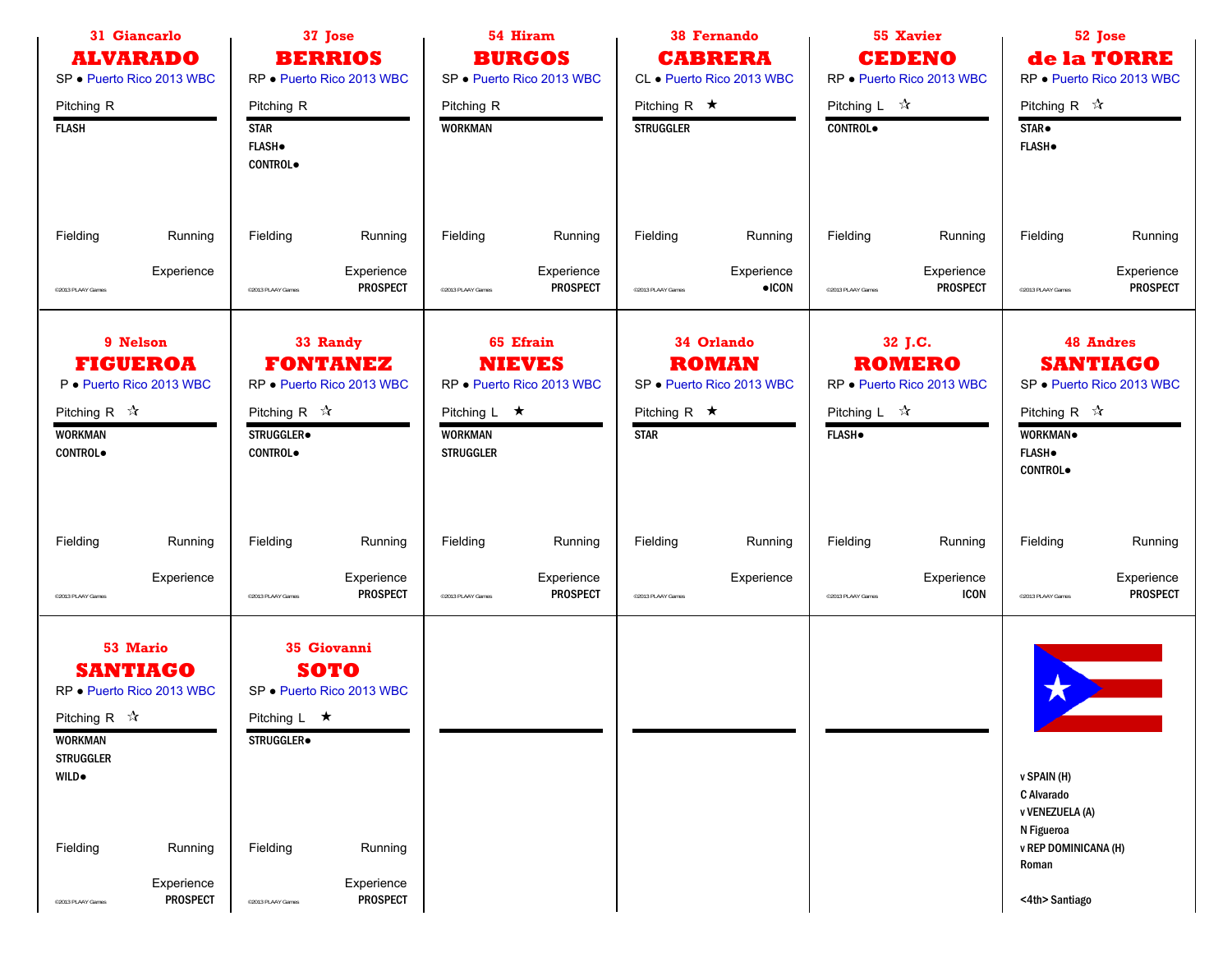| <b>24 Martin</b><br><b>MALDONADO</b><br>32 · Puerto Rico 2013 WBC<br>$\frac{1}{\sqrt{2}}$<br>Batting R<br>·HERO<br><b>WHIFFER</b><br><b>•EAGER</b><br><b>•HRKING</b>                                                             | 28 Jose<br><b>MOLINA</b><br>23 · Puerto Rico 2013 WBC<br>$\star$<br><b>Batting R</b><br>· UTILITY<br><b>WHIFFER</b><br>$\bullet$ EAGER<br><b>•HRKING</b>                                                                                            | 4 Yadier<br><b>MOLINA</b><br>2 · Puerto Rico 2013 WBC<br>$\star$<br>Batting R<br><b>•CHAMPION</b><br><b>•SLUGGER</b><br><b>•HRKING</b>       | 14 Mike<br><b>AVILES</b><br>65 · Puerto Rico 2013 WBC<br>$\star$<br><b>Batting R</b><br>•WHIFFER<br><b>EAGER</b>                                          | 19 Irving<br><b>FALU</b><br>46 . Puerto Rico 2013 WBC<br>$\frac{1}{2}$<br><b>Batting B</b><br>·HERO<br>$\bullet$ WHIFFER<br><b>EAGER</b> | 3 Luis<br><b>FIGUEROA</b><br>456 · Puerto Rico 2013 WBC<br>☆<br><b>Batting B</b><br>$\bullet$ GOOD EYE<br><b>EAGER</b><br><b>SCRAPPER</b>                             |
|----------------------------------------------------------------------------------------------------------------------------------------------------------------------------------------------------------------------------------|-----------------------------------------------------------------------------------------------------------------------------------------------------------------------------------------------------------------------------------------------------|----------------------------------------------------------------------------------------------------------------------------------------------|-----------------------------------------------------------------------------------------------------------------------------------------------------------|------------------------------------------------------------------------------------------------------------------------------------------|-----------------------------------------------------------------------------------------------------------------------------------------------------------------------|
| Fielding<br>Running<br>$\bullet$ STOIC<br>Experience<br><b>PROSPECT</b><br><sup>0</sup> 2013 PLAAY Games                                                                                                                         | Fielding<br>Running<br>IRON.<br>Experience<br>$\bullet$ ICON<br><sup>©</sup> 2013 PLAAY Games                                                                                                                                                       | Fielding<br>Running<br>GOLD<br>Experience<br><b>ICON</b><br>@2013 PLAAY Games                                                                | Fielding<br>Running<br>GOLD.<br>Experience<br>@2013 PLAAY Games                                                                                           | Fielding<br>Running<br><b>•ACTIVE</b><br>IRON.<br>Experience<br>·PROSPECT<br>@2013 PLAAY Games                                           | Fielding<br>Running<br>$\bullet$ STOIC<br>Experience<br><b>PROSPECT</b><br>@2013 PLAAY Games                                                                          |
| 26 Andy<br><b>GONZALEZ</b><br>539 · Puerto Rico 2013 WBC<br>$\frac{1}{\sqrt{2}}$<br><b>Batting R</b><br>·SAD SACK<br><b>WHIFFER</b>                                                                                              | 44 Carlos<br><b>RIVERA</b><br>3 · Puerto Rico 2013 WBC<br>$\frac{1}{\sqrt{2}}$<br>Batting L<br><b>HERO</b><br><b>•WHIFFER</b><br>·SLUGGER                                                                                                           | 20 Pedro<br><b>VALDES</b><br>3 · Puerto Rico 2013 WBC<br>$\frac{1}{\sqrt{2}}$<br>Batting L<br>·UTILITY<br><b>PATIENT</b><br><b>• HR KING</b> | 15 Carlos<br><b>BELTRAN</b><br>79 · Puerto Rico 2013 WBC<br>$\star$<br><b>Batting B</b><br>$\bullet$ HERO<br><b>WHIFFER</b><br>·PATIENT<br><b>HR KING</b> | 13 Jesus<br><b>FELICIANO</b><br>79 · Puerto Rico 2013 WBC<br>Batting L<br>$\star$<br>·UTILITY<br><b>EAGER</b><br><b>SCRAPPER</b>         | 16 Angel<br><b>PAGAN</b><br>8 · Puerto Rico 2013 WBC<br>$\star$<br><b>Batting B</b><br><b>HERO</b><br><b>•WHIFFER</b><br><b>•EAGER</b><br><b>•SCRAPPER</b>            |
| Fielding<br>Running<br>$\bullet$ STOIC<br>Experience<br>·PROSPECT<br><sup>0</sup> 2013 PLAAY Games                                                                                                                               | Fielding<br>Running<br>IRON.<br>Experience<br><b>PROSPECT</b><br><sup>©</sup> 2013 PLAAY Games                                                                                                                                                      | Fielding<br>Running<br><b>STOIC</b><br>Experience<br>·PROSPECT<br>@2013 PLAAY Games                                                          | Fielding<br>Running<br>GOLD.<br>Experience<br><b>ICON</b><br>@2013 PLAAY Games                                                                            | Fielding<br>Running<br>Experience<br>@2013 PLAAY Games                                                                                   | Fielding<br>Running<br><b>• ACTIVE</b><br>Experience<br>@2013 PLAAY Games                                                                                             |
| 51 Alex<br><b>RIOS</b><br>97 · Puerto Rico 2013 WBC<br>$\star$ Batting R<br><b>•CHAMPION</b><br>$\bullet$ WHIFFER<br><b>EAGER</b><br><b>•SLUGGER</b><br>Fielding<br>Running<br>Experience<br>$\bullet$ ICON<br>@2013 PLAAY Games | 17 Eddie<br><b>ROSARIO</b><br>7984 · Puerto Rico 2013 WBC<br>$\sqrt{\lambda}$ Batting L<br><b>UTILITY</b><br><b>WHIFFER</b><br><b>EAGER</b><br>Fielding<br>Running<br><b>IRON</b><br>Experience<br><b>PROSPECT</b><br><sup>©</sup> 2013 PLAAY Games |                                                                                                                                              |                                                                                                                                                           |                                                                                                                                          | Pagan CF<br>Falu 2B<br><b>Beltran DH</b><br>Y Molina C<br><b>Rios RF</b><br><b>Aviles SS</b><br>Maldonado (C Rivera) 1B<br>A Gonzalez 3B<br>Ed Rosario (Feliciano) LF |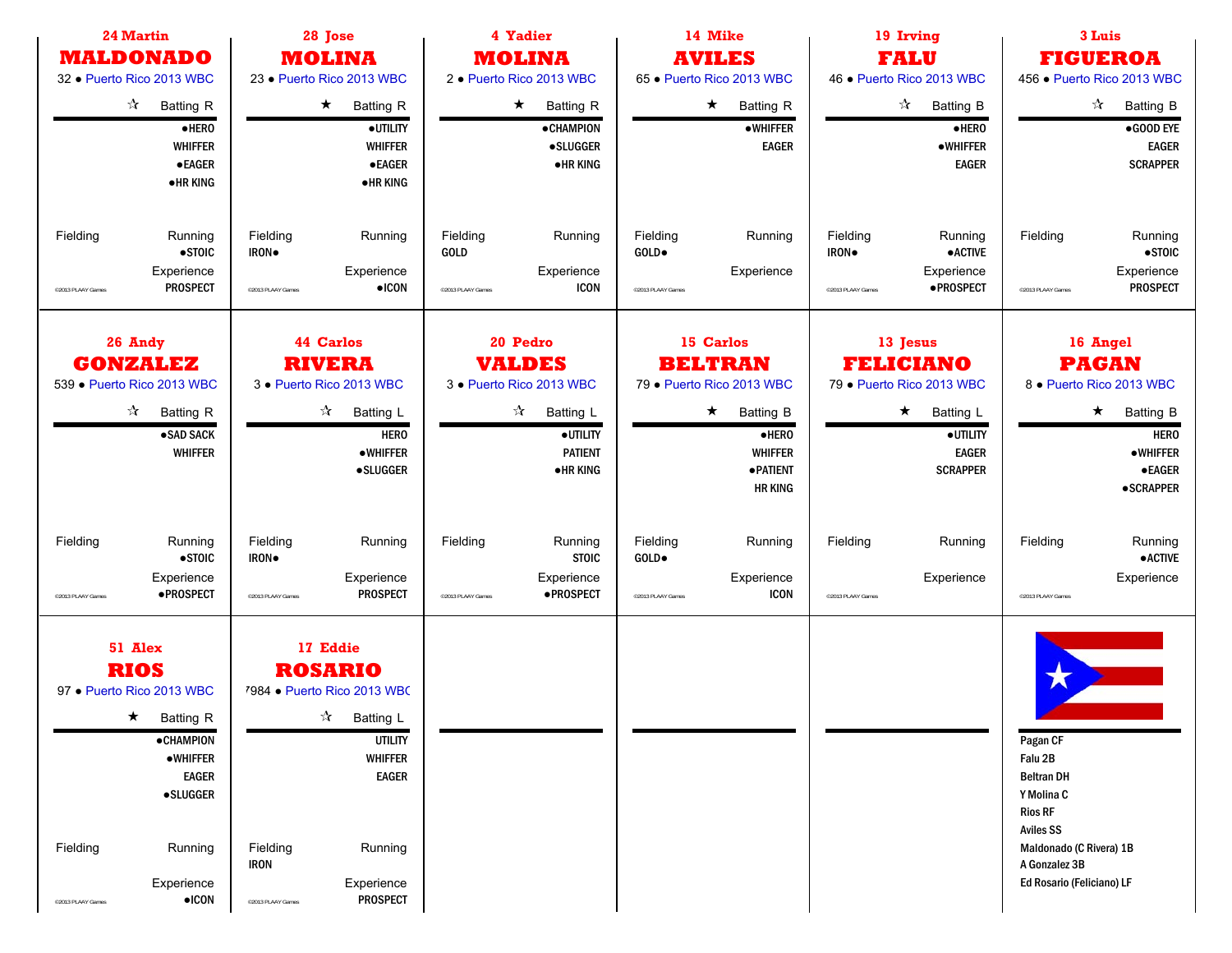| 99 Hung-Wen<br><b>CHEN</b><br>P · Chinese Taipei WBC 2013                         |                                             |                                                                                      | 12 Chin-Cheh<br><b>HUANG</b><br>RP · Chinese Taipei WBC 2013 |                                                         | 51 Hung-Chih<br><b>KUO</b><br>RP · Chinese Taipei WBC 2013          |                                                                            | 63 Yi-Hao<br>LIN<br>P · Chinese Taipei WBC 2013              |                                                                   | 15 Yu-Ching<br>LIN<br>SP · Chinese Taipei WBC 2013        |                                                                                                                                         | 71 Ching-Lung<br>LO<br>RP · Chinese Taipei WBC 2013       |
|-----------------------------------------------------------------------------------|---------------------------------------------|--------------------------------------------------------------------------------------|--------------------------------------------------------------|---------------------------------------------------------|---------------------------------------------------------------------|----------------------------------------------------------------------------|--------------------------------------------------------------|-------------------------------------------------------------------|-----------------------------------------------------------|-----------------------------------------------------------------------------------------------------------------------------------------|-----------------------------------------------------------|
| Pitching R<br><b>WORKMAN</b><br><b>STRUGGLER</b><br><b>FLASH</b> .<br><b>WILD</b> |                                             | Pitching $L \star$<br><b>STRUGGLER</b><br><b>CONTROL</b>                             |                                                              | Pitching L $\star$<br>STAR <sup>.</sup><br><b>FLASH</b> |                                                                     | Pitching R                                                                 |                                                              | Pitching R $\star$<br><b>STRUGGLER</b>                            |                                                           | Pitching R $\star$<br>STRUGGLER.<br><b>CONTROL</b>                                                                                      |                                                           |
| Fielding                                                                          | Running                                     | Fielding                                                                             | Running                                                      | Fielding                                                | Running                                                             | Fielding                                                                   | Running                                                      | Fielding                                                          | Running                                                   | Fielding                                                                                                                                | Running                                                   |
| @2013 PLAAY Games                                                                 | Experience<br><b>PROSPECT</b>               | @2013 PLAAY Games                                                                    | Experience<br><b>PROSPECT</b>                                | @2013 PLAAY Games                                       | Experience<br>$\bullet$ ICON                                        | @2013 PLAAY Games                                                          | Experience                                                   | @2013 PLAAY Games                                                 | Experience<br><b>PROSPECT</b>                             | @2013 PLAAY Games                                                                                                                       | Experience<br><b>PROSPECT</b>                             |
| <b>PAN</b><br>Pitching R<br><b>STAR</b><br><b>CONTROL</b>                         | 18 Wei-Lun<br>P · Chinese Taipei WBC 2013   | Pitching R<br><b>WORKMAN</b><br><b>STRUGGLER</b><br><b>FLASH</b> .<br><b>DB WILD</b> | 17 Jen-Ho<br><b>TSENG</b><br>P · Chinese Taipei WBC 2013     | Pitching R $\sqrt{\lambda}$<br><b>CONTROL</b>           | <b>40 Chien-Ming</b><br><b>WANG</b><br>SP · Chinese Taipei WBC 2013 | Pitching R $\star$<br><b>STRUGGLER</b><br><b>FLASH</b> .<br><b>CONTROL</b> | 41 Ching-Ming<br><b>WANG</b><br>CL · Chinese Taipei WBC 2013 | Pitching L<br><b>WORKMAN</b><br><b>STRUGGLER</b><br><b>WILD</b> . | 19 I-Ching<br><b>WANG</b><br>SP · Chinese Taipei WBC 2013 | Pitching R $\mathcal{R}$<br><b>STRUGGLER</b>                                                                                            | 22 Yao-Lin<br><b>WANG</b><br>RP · Chinese Taipei WBC 2013 |
| Fielding                                                                          | Running                                     | Fielding                                                                             | Running                                                      | Fielding                                                | Running                                                             | Fielding                                                                   | Running                                                      | Fielding                                                          | Running                                                   | Fielding                                                                                                                                | Running                                                   |
| @2013 PLAAY Games                                                                 | Experience<br><b>PROSPECT</b>               | @2013 PLAAY Games                                                                    | Experience<br><b>PROSPECT</b>                                | @2013 PLAAY Games                                       | Experience<br><b>ICON</b>                                           | @2013 PLAAY Games                                                          | Experience<br><b>PROSPECT</b>                                | @2013 PLAAY Games                                                 | Experience<br><b>PROSPECT</b>                             | @2013 PLAAY Games                                                                                                                       | Experience<br><b>PROSPECT</b>                             |
| <b>YANG</b><br>Pitching L<br>ACE<br><b>STAR</b>                                   | 91 Yao-Hsun<br>SP · Chinese Taipei WBC 2013 |                                                                                      |                                                              |                                                         |                                                                     |                                                                            |                                                              |                                                                   |                                                           |                                                                                                                                         |                                                           |
| <b>FLASH</b><br>Fielding<br><b>IRON</b><br><sup>©</sup> 2013 PLAAY Games          | Running<br>Experience<br>·PROSPECT          | <sup>©</sup> 2013 PLAAY Games                                                        |                                                              | @2013 PLAAY Games                                       |                                                                     | @2013 PLAAY Games                                                          |                                                              | @2013 PLAAY Games                                                 |                                                           | <b>v AUSTRALIA (H)</b><br><b>Chien-Ming Wang</b><br><b>v NETHERLANDS (H)</b><br><b>YL Wang</b><br>v KOREA (A)<br>YH Yang<br><4th> CL Lo |                                                           |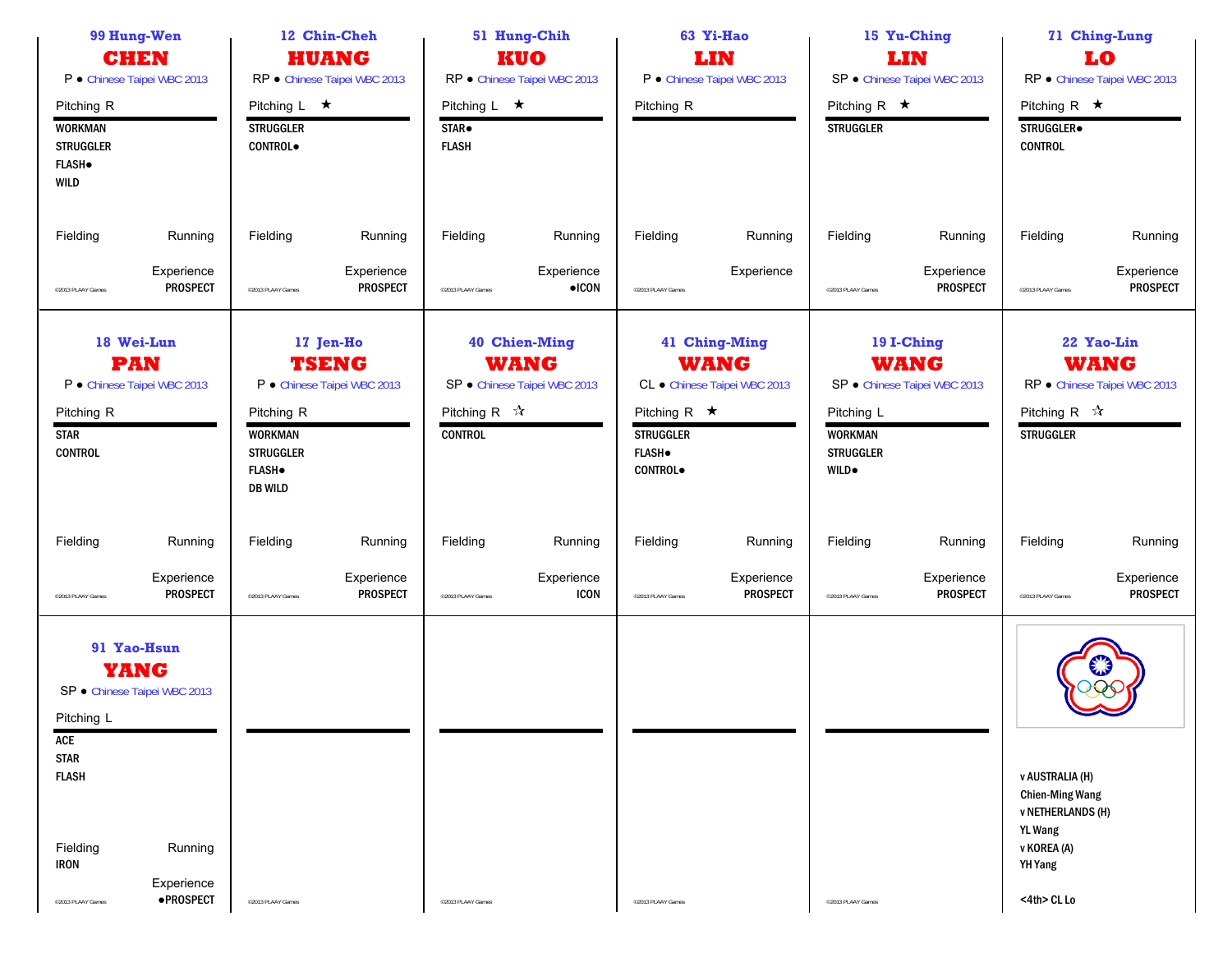| 7 Ta-Hung<br><b>CHENG</b>                                                                  |                                                                                                                                                           | 34 Chih-Kang<br><b>KAO</b>                        |                                                                                                                                                                             | 11 Hung-Yu<br>KIN                               |                                                                                                                                                                                | 8 Chiang-Ho<br><b>CHEN</b>             |                                                                                                                  |                                        | 13 Yung-Chi<br><b>CHEN</b>                                                                                                                                   | 21 Yen-Wen<br>KUO                                                                                                              |                                                                                                                                                           |
|--------------------------------------------------------------------------------------------|-----------------------------------------------------------------------------------------------------------------------------------------------------------|---------------------------------------------------|-----------------------------------------------------------------------------------------------------------------------------------------------------------------------------|-------------------------------------------------|--------------------------------------------------------------------------------------------------------------------------------------------------------------------------------|----------------------------------------|------------------------------------------------------------------------------------------------------------------|----------------------------------------|--------------------------------------------------------------------------------------------------------------------------------------------------------------|--------------------------------------------------------------------------------------------------------------------------------|-----------------------------------------------------------------------------------------------------------------------------------------------------------|
| 2 · Chinese Taipei WBC 2013<br>2 · Chinese Taipei WBC 2013                                 |                                                                                                                                                           | 2 · Chinese Taipei WBC 2013                       |                                                                                                                                                                             | 4 · Chinese Taipei WBC 2013                     |                                                                                                                                                                                | 5 · Chinese Taipei WBC 2013            |                                                                                                                  | 4 · Chinese Taipei WBC 2013            |                                                                                                                                                              |                                                                                                                                |                                                                                                                                                           |
| $\star$                                                                                    | <b>Batting L</b><br>·UTILITY<br><b>•WHIFFER</b><br><b>SCRAPPER</b>                                                                                        |                                                   | $\star$<br><b>Batting R</b><br>$e$ HERO<br><b>•WHIFFER</b><br><b>•EAGER</b><br><b>SCRAPPER</b>                                                                              |                                                 | $\vec{\mathcal{A}}$<br><b>Batting R</b><br><b>WHIFFER</b><br><b>•EAGER</b>                                                                                                     |                                        | $\star$<br><b>Batting R</b><br>·UTILITY<br><b>EAGER</b><br><b>•SCRAPPER</b>                                      |                                        | $\star$<br><b>Batting R</b><br>·UTILITY<br><b>WHIFFER</b><br><b>•EAGER</b>                                                                                   |                                                                                                                                | $\star$<br>Batting L<br><b>EAGER</b>                                                                                                                      |
| Fielding<br>@2013 PLAAY Games                                                              | Running<br>$\bullet$ STOIC<br>Experience<br><b>PROSPECT</b>                                                                                               | Fielding<br>IRON.<br>@2013 PLAAY Games            | Running<br>Experience<br><b>PROSPECT</b>                                                                                                                                    | Fielding<br>IRON.<br>@2013 PLAAY Games          | Running<br><b>STOIC</b><br>Experience<br><b>PROSPECT</b>                                                                                                                       | Fielding<br>GOLD.<br>©2013 PLAAY Games | Running<br>•STOIC<br>Experience<br><b>PROSPECT</b>                                                               | Fielding<br>IRON.<br>@2013 PLAAY Games | Running<br>Experience<br><b>PROSPECT</b>                                                                                                                     | Fielding<br>GOLD.<br>@2013 PLAAY Games                                                                                         | Running<br>$\bullet$ STOIC<br>Experience<br><b>PROSPECT</b>                                                                                               |
| 31 Chih-Sheng<br>LIN<br>6 · Chinese Taipei WBC 2013<br>$\star$                             | <b>Batting R</b><br><b>WHIFFER</b><br><b>•SLUGGER</b><br><b>•HRKING</b>                                                                                   |                                                   | <b>98 Han</b><br>LIN<br>MI · Chinese Taipei WBC 2013<br>Batting R<br><b>SAD SACK</b><br><b>WHIFFER</b><br><b>EAGER</b><br><b>•SCRAPPER</b>                                  |                                                 | 9 Yi-Chuan<br>LIN<br>3 · Chinese Taipei WBC 2013<br>$\star$<br>Batting L<br><b>•CHAMPION</b><br>$\bullet$ WHIFFER<br><b>EAGER</b>                                              |                                        | 23 Cheng-Min<br><b>PENG</b><br>3 · Chinese Taipei WBC 2013<br>$\star$<br>Batting R<br>$e$ HERO<br><b>WHIFFER</b> |                                        | 59 Cheng-Wei<br><b>CHANG</b><br>OF . Chinese Taipei WBC 2013<br>$\star$<br>Batting L<br><b>HERO</b><br>$\bullet$ WHIFFER<br><b>•EAGER</b><br><b>SCRAPPER</b> |                                                                                                                                | <b>66 Chien-Ming</b><br><b>CHANG</b><br>9 · Chinese Taipei WBC 2013<br>$\frac{1}{\sqrt{2}}$<br>Batting L<br>$e$ HERO<br><b>WHIFFER</b><br>$\bullet$ EAGER |
| Fielding<br>@2013 PLAAY Games                                                              | Running<br>Experience<br><b>PROSPECT</b>                                                                                                                  | Fielding<br><sup>©</sup> 2013 PLAAY Games         | Running<br>$\bullet$ STOIC<br>Experience<br><b>PROSPECT</b>                                                                                                                 | Fielding<br>GOLD.<br>@2013 PLAAY Games          | Running<br>$\bullet$ STOIC<br>Experience<br><b>PROSPECT</b>                                                                                                                    | Fielding<br>@2013 PLAAY Games          | Running<br>Experience<br><b>PROSPECT</b>                                                                         | Fielding<br>@2013 PLAAY Games          | Running<br>Experience<br><b>PROSPECT</b>                                                                                                                     | Fielding<br>GOLD.<br>@2013 PLAAY Games                                                                                         | Running<br><b>STOIC</b><br>Experience<br><b>PROSPECT</b>                                                                                                  |
| 16 Szu-Chi<br><b>CHOU</b><br>OF . Chinese Taipei WBC 2013<br>Fielding<br>@2013 PLAAY Games | $\star$ Batting L<br><b>•CHAMPION</b><br>$\bullet$ WHIFFER<br><b>• PATIENT</b><br><b>•SLUGGER</b><br>Running<br>$\bullet$ STOIC<br>Experience<br>PROSPECT | Fielding<br>GOLD<br><sup>©</sup> 2013 PLAAY Games | <b>24 Che-Hsuan</b><br>LIN<br>8 · Chinese Taipei WBC 2013<br>$\star$ Batting R<br><b>UTILITY</b><br><b>WHIFFER</b><br><b>SCRAPPER</b><br>Running<br>Experience<br>·PROSPECT | Fielding<br>$GOLD \bullet$<br>@2013 PLAAY Games | 1 Dai-Kang<br><b>YANG</b><br>7 · Chinese Taipei WBC 2013<br>$\star$ Batting R<br><b>HERO</b><br><b>WHIFFER</b><br>$\bullet$ EAGER<br><b>•SCRAPPER</b><br>Running<br>Experience |                                        |                                                                                                                  |                                        |                                                                                                                                                              | Yang RF<br>CH Lin CF<br>Peng 1B<br>CS Lin SS<br>Chou DH<br>YC Chen 3B<br><b>CM Chang RF</b><br>CK Kao (HY Lin) C<br>Yen Kuo 2B |                                                                                                                                                           |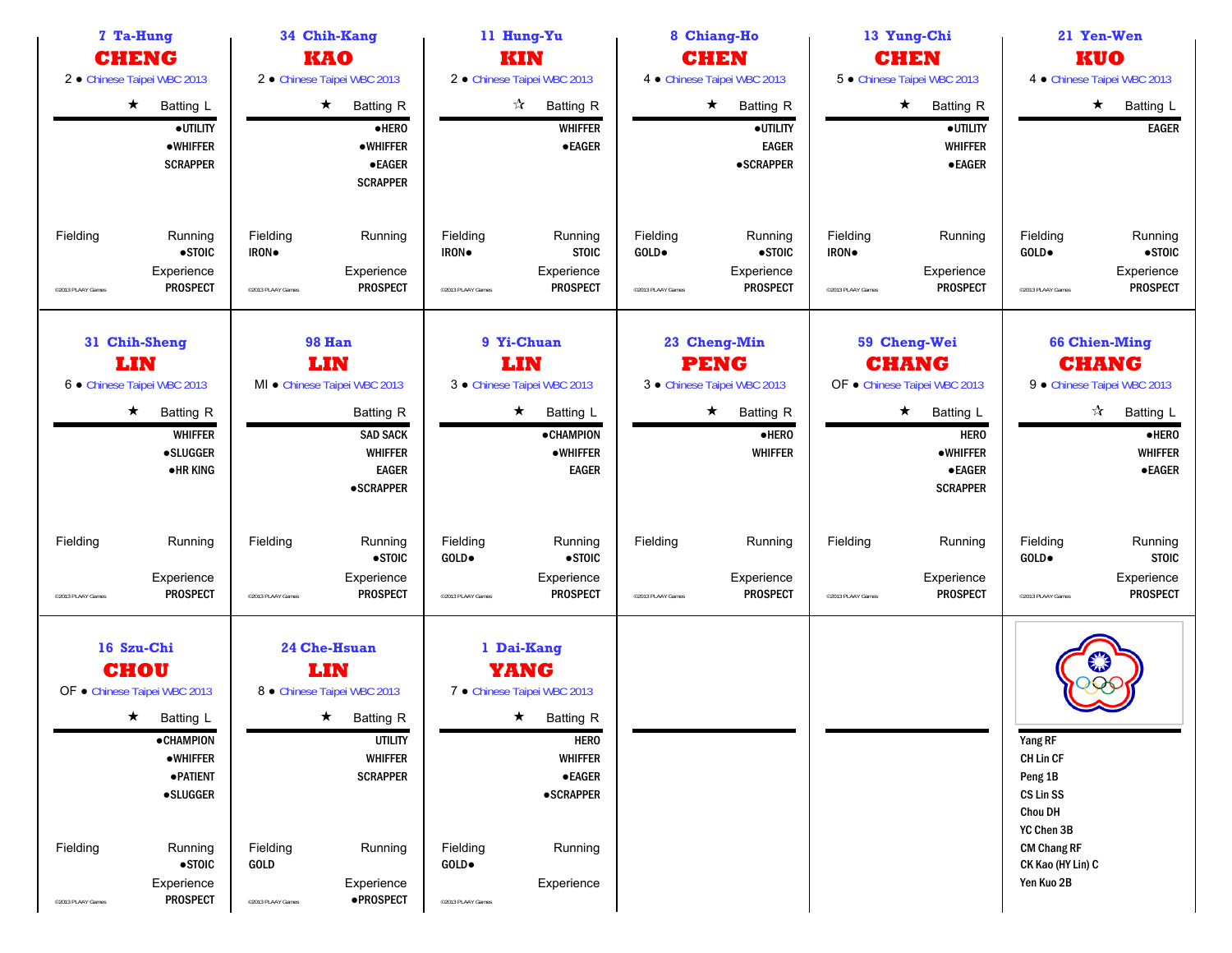| 41 Jeremy<br><b>AFFELDT</b><br>RP . USA 2013 WBC                                                                      | 21 Heath<br><b>BELL</b><br>CL • USA 2013 WBC                                                                     | 33 Mitchell<br><b>BOGGS</b><br>RP ● USA 2013 WBC                                                                                | 40 Steve<br><b>CISHEK</b><br><b>CL • USA 2013 WBC</b>                                                                     | <b>55 Tim</b><br><b>COLLINS</b><br>RP . USA 2013 WBC                                                                  | 48 Ross<br><b>DETWILER</b><br>SP . USA 2013 WBC                                                                                  |
|-----------------------------------------------------------------------------------------------------------------------|------------------------------------------------------------------------------------------------------------------|---------------------------------------------------------------------------------------------------------------------------------|---------------------------------------------------------------------------------------------------------------------------|-----------------------------------------------------------------------------------------------------------------------|----------------------------------------------------------------------------------------------------------------------------------|
| Pitching $L \star$<br>$ACE\bullet$<br><b>FLASH</b> .<br><b>CONTROL</b>                                                | Pitching R $\star$<br>STAR <sup>.</sup><br><b>FLASH</b><br><b>CONTROL</b>                                        | Pitching R $\star$<br>ACE<br><b>FLASH</b> .<br><b>CONTROL</b> .                                                                 | Pitching R $\star$<br>ACE●<br><b>FLASH</b>                                                                                | Pitching $L \star$<br>STAR <sup>.</sup><br><b>FLASH</b>                                                               | Pitching L $\star$<br>STAR.<br><b>CONTROL</b>                                                                                    |
| Fielding<br>Running<br>Experience<br>$\bullet$ ICON<br>@2013 PLAAY Games                                              | Fielding<br>Running<br>GOLD.<br>Experience<br>$\bullet$ ICON<br>@2013 PLAAY Games                                | Fielding<br>Running<br>Experience<br>@2013 PLAAY Games                                                                          | Fielding<br>Running<br>Experience<br>·PROSPECT<br>@2013 PLAAY Games                                                       | Fielding<br>Running<br>Experience<br><b>•PROSPECT</b><br>@2013 PLAAY Games                                            | Fielding<br>Running<br>Experience<br>@2013 PLAAY Games                                                                           |
| 43 R.A.<br><b>DICKEY</b><br>SP . USA 2013 WBC<br>Pitching R $\star$<br>ACE●<br><b>FLASH</b> .<br><b>CONTROL</b>       | 47 Gio<br><b>GONZALEZ</b><br>SP . USA 2013 WBC<br>Pitching $L \star$<br><b>STAR</b><br><b>FLASH</b><br>CONTROL.  | 57 Luke<br><b>GREGERSON</b><br><b>RP • USA 2013 WBC</b><br>Pitching R $\star$<br>$ACE\bullet$<br><b>FLASH</b><br><b>CONTROL</b> | 26 David<br><b>HERNANDEZ</b><br>RP . USA 2013 WBC<br>Pitching R $\star$<br>$ACE\bullet$<br><b>FLASH</b><br><b>CONTROL</b> | 45 Derek<br><b>HOLLAND</b><br>SP . USA 2013 WBC<br>Pitching $L \star$<br>WORKMAN.<br><b>FLASH</b><br><b>CONTROL</b> . | 46 Craig<br><b>KIMBREL</b><br>CL • USA 2013 WBC<br>Pitching R $\star$<br>ACE<br><b>STAR</b><br><b>DB FLASH</b><br><b>CONTROL</b> |
| Fielding<br>Running<br>Experience<br><b>ICON</b><br>@2013 PLAAY Games                                                 | Fielding<br>Running<br>Experience<br>@2013 PLAAY Games                                                           | Fielding<br>Running<br>Experience<br>@2013 PLAAY Games                                                                          | Fielding<br>Running<br>Experience<br>@2013 PLAAY Games                                                                    | Fielding<br>Running<br>Experience<br>@2013 PLAAY Games                                                                | Fielding<br>Running<br>Experience<br>@2013 PLAAY Games                                                                           |
| 15 Glen<br><b>PERKINS</b><br><b>RP • USA 2013 WBC</b><br>Pitching L $\star$<br>ACE●<br><b>FLASH</b><br><b>CONTROL</b> | 52 Vinnie<br><b>PESTANO</b><br>RP . USA 2013 WBC<br>Pitching R $\star$<br>ACE●<br><b>FLASH</b><br><b>CONTROL</b> | 32 Ryan<br><b>VOCELSONG</b><br>SP . USA 2013 WBC<br>Pitching R $\star$<br>STAR <sup>.</sup><br><b>FLASH</b> .<br><b>CONTROL</b> |                                                                                                                           |                                                                                                                       | v MEXICO (H)<br><b>Dickey</b><br>v ITALIA (A)<br>Vogelsong                                                                       |
| Fielding<br>Running<br>Experience<br>@2013 PLAAY Games                                                                | Fielding<br>Running<br>Experience<br><sup>©</sup> 2013 PLAAY Games                                               | Fielding<br>Running<br>Experience<br>$\bullet$ ICON<br>@2013 PLAAY Games                                                        |                                                                                                                           |                                                                                                                       | v CANADA (A)<br>Holland<br><4th> G Gonzalez                                                                                      |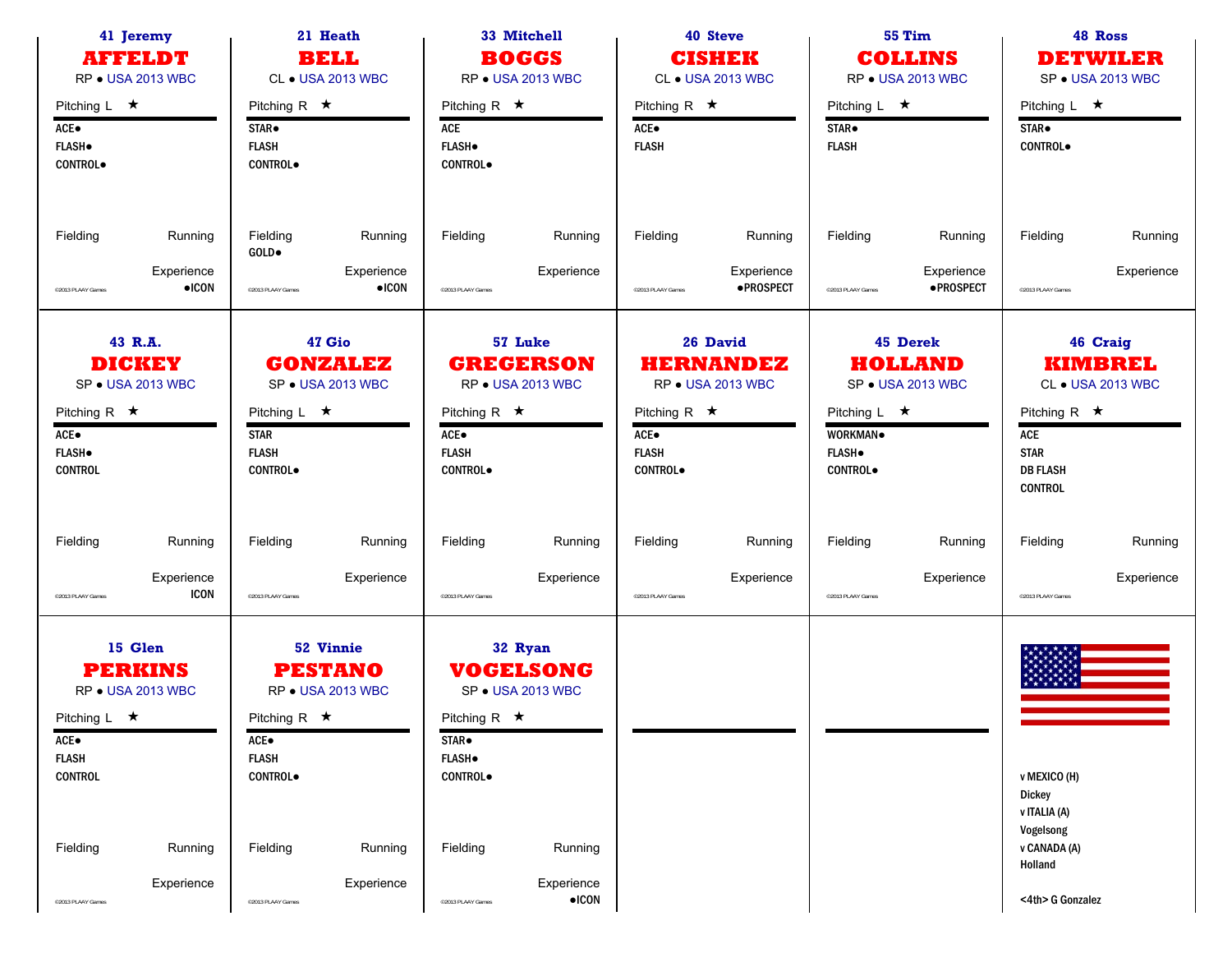| 9 J.P.<br><b>ARENCIBIA</b><br>2 . USA 2013 WBC                                                                                                                          | 22 Jonathan<br><b>LUCROY</b><br>2 • USA 2013 WBC                                                                                                         | 7 Joe<br><b>MAUER</b><br>2 . USA 2013 WBC                                                                                                      | 18 Willie<br><b>BLOOMQUIST</b><br>5 . USA 2013 WBC                                                                                           | 35 Eric<br><b>HOSMER</b><br>3 . USA 2013 WBC                                                                                                                        | 4 Brandon<br><b>PHILLIPS</b><br>4 • USA 2013 WBC                                                                                                                  |  |
|-------------------------------------------------------------------------------------------------------------------------------------------------------------------------|----------------------------------------------------------------------------------------------------------------------------------------------------------|------------------------------------------------------------------------------------------------------------------------------------------------|----------------------------------------------------------------------------------------------------------------------------------------------|---------------------------------------------------------------------------------------------------------------------------------------------------------------------|-------------------------------------------------------------------------------------------------------------------------------------------------------------------|--|
| $\star$<br><b>Batting R</b><br>·UTILITY<br><b>WHIFFER</b><br><b>EAGER</b><br><b>•SLUGGER</b><br><b>•HRKING</b>                                                          | $\star$<br><b>Batting R</b><br>·HERO<br><b>•CHAMPION</b><br><b>•WHIFFER</b><br><b>•EAGER</b><br><b>•SLUGGER</b>                                          | $\star$<br>Batting L<br><b>•CHAMPION</b><br>$\bullet$ WHIFFER<br><b>• PATIENT</b>                                                              | $\frac{1}{\sqrt{2}}$<br>Batting R<br><b>•CHAMPION</b><br><b>WHIFFER</b><br><b>EAGER</b><br><b>SCRAPPER</b>                                   | $\star$<br>Batting L<br><b>•UTILITY</b><br><b>WHIFFER</b>                                                                                                           | $\star$<br><b>Batting R</b><br><b>HERO</b><br><b>•WHIFFER</b><br><b>EAGER</b><br><b>•SLUGGER</b>                                                                  |  |
| Fielding<br>Running<br>$\bullet$ STOIC<br>Experience<br>·PROSPECT<br>@2013 PLAAY Games                                                                                  | Fielding<br>Running<br>Experience<br><sup>©</sup> 2013 PLAAY Games                                                                                       | Fielding<br>Running<br>$GOLD \bullet$<br>Experience<br><b>ICON</b><br>@2013 PLAAY Games                                                        | Fielding<br>Running<br>IRON.<br>Experience<br>·PROSPECT<br>@2013 PLAAY Games                                                                 | Fielding<br>Running<br>IRON.<br>Experience<br>@2013 PLAAY Games                                                                                                     | Fielding<br>Running<br>$\bullet$ ACTIVE<br>GOLD<br>Experience<br>$\bullet$ ICON<br>@2013 PLAAY Games                                                              |  |
| 11 Jimmy<br><b>ROLLINS</b><br>6 . USA 2013 WBC<br>$\star$<br>Batting B<br>$\bullet$ WHIFFER<br><b>•SLUGGER</b>                                                          | 5 David<br><b>WRIGHT</b><br>5 . USA 2013 WBC<br>$\star$<br><b>Batting R</b><br><b>•CHAMPION</b><br><b>WHIFFER</b><br><b>• PATIENT</b><br><b>•SLUGGER</b> | 12 Ben<br><b>ZOBRIST</b><br>5 . USA 2013 WBC<br>$\star$<br><b>Batting B</b><br>$e$ HERO<br><b>WHIFFER</b><br><b>PATIENT</b><br><b>•SLUGGER</b> | 8 Ryan<br><b>BRAUN</b><br>7 • USA 2013 WBC<br>$\star$<br><b>Batting R</b><br><b>•CHAMPION</b><br>WHIFFER<br><b>SLUGGER</b><br><b>•HRKING</b> | 10 Adam<br><b>JONES</b><br>8 . USA 2013 WBC<br><b>Batting R</b><br>$\star$<br><b>HERO</b><br><b>WHIFFER</b><br><b>EAGER</b><br><b>•SLUGGER</b><br>$\bullet$ HR KING | 27 Giancarlo<br><b>STANTON</b><br>9 • USA 2013 WBC<br><b>Batting R</b><br>$\star$<br><b>HERO</b><br><b>WHIFFER</b>                                                |  |
| Fielding<br>Running<br><b>• ACTIVE</b><br>GOLD<br>Experience<br>$\bullet$ ICON<br>@2013 PLAAY Games                                                                     | Fielding<br>Running<br><b>GOLD</b><br>Experience<br>$\bullet$ ICON<br><sup>©</sup> 2013 PLAAY Games                                                      | Fielding<br>Running<br>Experience<br>@2013 PLAAY Games                                                                                         | Fielding<br>Running<br><b>•ACTIVE</b><br>Experience<br>$\bullet$ ICON<br>©2013 PLAAY Games                                                   | Fielding<br>Running<br>GOLD.<br>Experience<br>@2013 PLAAY Games                                                                                                     | Fielding<br>Running<br>Experience<br>·PROSPECT<br>@2013 PLAAY Games                                                                                               |  |
| 50 Shane<br><b>VICTORINO</b><br>79 . USA 2013 WBC<br>$\star$ Batting B<br><b>•WHIFFER</b><br>Fielding<br>Running<br>$\bullet$ ACTIVE<br>Experience<br>@2013 PLAAY Games |                                                                                                                                                          |                                                                                                                                                |                                                                                                                                              |                                                                                                                                                                     | <b>Rollins SS</b><br>Phillips 2B<br><b>Braun LF</b><br>Mauer C (DH)<br>Wright 3B<br>Hosmer 1B<br><b>Stanton RF</b><br>Jones CF<br>Arencibia/Lucroy (C) Zobrist DH |  |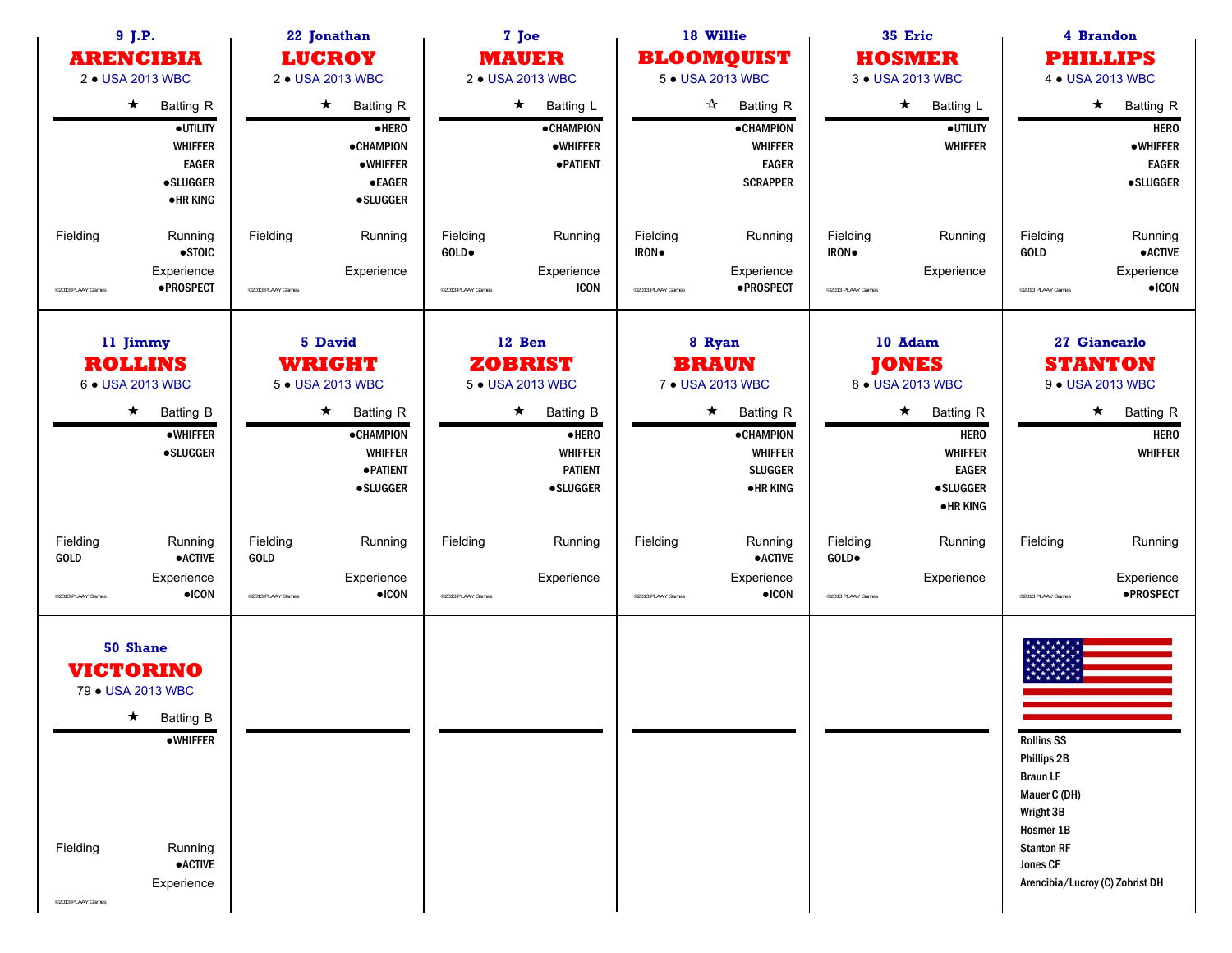| 37 Henderson<br><b>ALVAREZ</b><br>SP · Venezuela WBC 2013                                                                            | 51 Ronald<br><b>BELISARIO</b><br>RP · Venezuela WBC 2013                                                          | <b>45 Jhoulys</b><br><b>CHACIN</b><br>SP · Venezuela WBC 2013                                                                                      | 31 Enrique<br><b>GONZALEZ</b><br>RP · Venezuela WBC 2013                                                            | 36 Cesar<br><b>JIMENEZ</b><br>RP · Venezuela WBC 2013                                                                                            | 47 Wil<br><b>LEDESMA</b><br>RP · Venezuela WBC 2013                                                                                           |  |
|--------------------------------------------------------------------------------------------------------------------------------------|-------------------------------------------------------------------------------------------------------------------|----------------------------------------------------------------------------------------------------------------------------------------------------|---------------------------------------------------------------------------------------------------------------------|--------------------------------------------------------------------------------------------------------------------------------------------------|-----------------------------------------------------------------------------------------------------------------------------------------------|--|
| Pitching R $\star$<br><b>WORKMAN</b><br>CONTROL.                                                                                     | Pitching R $\star$<br>ACE●<br><b>FLASH</b> .                                                                      | Pitching R $\sqrt{\lambda}$<br>WORKMAN.                                                                                                            | Pitching R $\mathcal{R}$<br><b>WORKMAN</b><br><b>STRUGGLER</b><br><b>FLASH</b> .                                    | Pitching L $\vec{x}$<br>STRUGGLER.                                                                                                               | Pitching $L \star$<br><b>WORKMAN</b><br><b>STRUGGLER</b><br><b>FLASH</b>                                                                      |  |
| Fielding<br>Running                                                                                                                  | Fielding<br>Running                                                                                               | Fielding<br>Running                                                                                                                                | Fielding<br>Running                                                                                                 | Fielding<br>Running                                                                                                                              | Fielding<br>Running                                                                                                                           |  |
| Experience<br>· PROSPECT<br>@2013 PLAAY Games                                                                                        | Experience<br>@2013 PLAAY Games                                                                                   | Experience<br>@2013 PLAAY Games                                                                                                                    | Experience<br>@2013 PLAAY Games                                                                                     | Experience<br>·PROSPECT<br>@2013 PLAAY Games                                                                                                     | Experience<br>$\bullet$ ICON<br>@2013 PLAAY Games                                                                                             |  |
| 71 Ramon A.<br><b>RAMIREZ</b><br>SP · Venezuela WBC 2013<br>Pitching R $\star$<br><b>WORKMAN</b><br><b>FLASH</b> .<br><b>CONTROL</b> | 39 Juan<br><b>RINCON</b><br>P · Venezuela WBC 2013<br>Pitching R<br>STRUGGLER.<br><b>FLASH</b> .<br><b>WILD</b> . | <b>56 Mauricio</b><br><b>ROBLES</b><br>RP · Venezuela WBC 2013<br>Pitching L $\sqrt[3]{x}$<br><b>STRUGGLER</b><br><b>FLASH</b> .<br><b>DB WILD</b> | 57 Francisco<br><b>RODRIGUEZ</b><br>RP · Venezuela WBC 2013<br>Pitching R $\star$<br><b>WORKMAN</b><br><b>FLASH</b> | 27 Anibal<br><b>SANCHEZ</b><br>SP · Venezuela WBC 2013<br>Pitching R $\mathbb{\hat{X}}$<br>STAR <sup>.</sup><br><b>FLASH</b> .<br><b>CONTROL</b> | 75 Romulo<br><b>SANCHEZ</b><br>RP • Venezuela WBC 2013<br>Pitching R $\sqrt{\lambda}$<br><b>WORKMAN</b><br><b>STRUGGLER</b><br><b>FLASH</b> . |  |
| Fielding<br>Running                                                                                                                  | Fielding<br>Running                                                                                               | Fielding<br>Running                                                                                                                                | Fielding<br>Running                                                                                                 | Fielding<br>Running<br><b>IRON</b>                                                                                                               | Fielding<br>Running                                                                                                                           |  |
| Experience<br>@2013 PLAAY Games                                                                                                      | Experience<br>@2013 PLAAY Games                                                                                   | Experience<br><b>PROSPECT</b><br>@2013 PLAAY Games                                                                                                 | Experience<br><b>ICON</b><br>©2013 PLAAY Games                                                                      | Experience<br>·PROSPECT<br>@2013 PLAAY Games                                                                                                     | Experience<br><b>PROSPECT</b><br>@2013 PLAAY Games                                                                                            |  |
| 21 Alex<br><b>TORRES</b><br>P · Venezuela WBC 2013<br>Pitching $L \quad \mathbb{X}$<br><b>STRUGGLER</b><br><b>FLASH</b> .<br>WILD    | 38 Carlos<br><b>ZAMBRANO</b><br>SP · Venezuela WBC 2013<br>Pitching R $\star$<br>WORKMAN.<br><b>FLASH</b> .       |                                                                                                                                                    |                                                                                                                     |                                                                                                                                                  | 製<br>v REP DOMINICANA (A)<br>An Sanchez<br>v PUERTO RICO (H)                                                                                  |  |
| Fielding<br>Running<br>Experience<br>· PROSPECT<br>@2013 PLAAY Games                                                                 | Fielding<br>Running<br>Experience<br>@2013 PLAAY Games                                                            |                                                                                                                                                    |                                                                                                                     |                                                                                                                                                  | Zambrano<br>v SPAIN (H)<br><b>RA Ramirez</b>                                                                                                  |  |